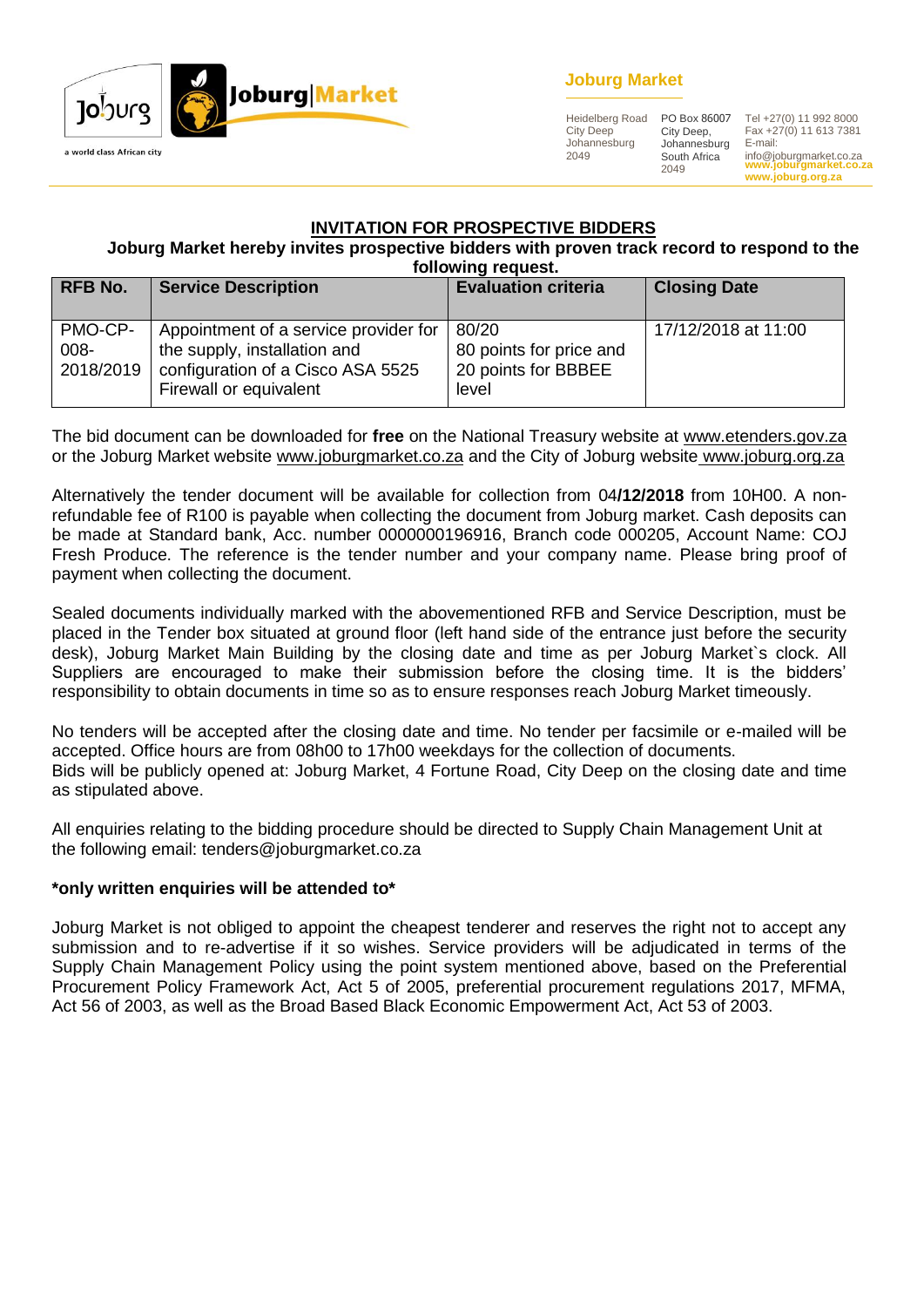#### **IMPORTANT NOTICE**

- 1. Bidders are reminded that for any and all alterations in the bid document must be initialled / signed in full by the bidder's authorised signatory and or provide an accompanying letter on the bidder's official letterhead will indicate such alterations.
- 2. This bid, correctly endorsed, is to be addressed to the Supply Chain Management and must be deposited into the tender/ bid box at the Ground Floor: Main Entrance, Joburg Market, 04 Fortune Street, City Deep, at the time and date shown herein. Under no circumstance will late tenders be accepted.
- 3. Failure to attend the compulsory briefing session (if applicable to the bid l) will result in disqualification of the bid.
- 4. Failure to submit samples, if requested will result in disqualification of the bid.
- 5. The bid document is to be completed in ink and in full. It is not to be re-typed at all.
- 6. The bid document is to be submitted in full in the same order as issued, with all the sections attached.
- 7. In bid where Consortiums and Joint Ventures are involved, an agreement endorsed with signatures of all parties involved, must be submitted.
- 8. Micro Exempted Enterprises (EME's) are required to submit a certificate issued by an Auditor or Accounting Officer on a letter head with a practise number and contact number clearly Specified on the face of the certificate

## **FAILURE TO COMPLY WITH THE ABOVE REQUIREMENTS MAY DISQUALIFY THE BID**

**Bidder /s:………………………………………………………………………………………………**

**Cell : …………………………………………… E-Mail:………………………………………………**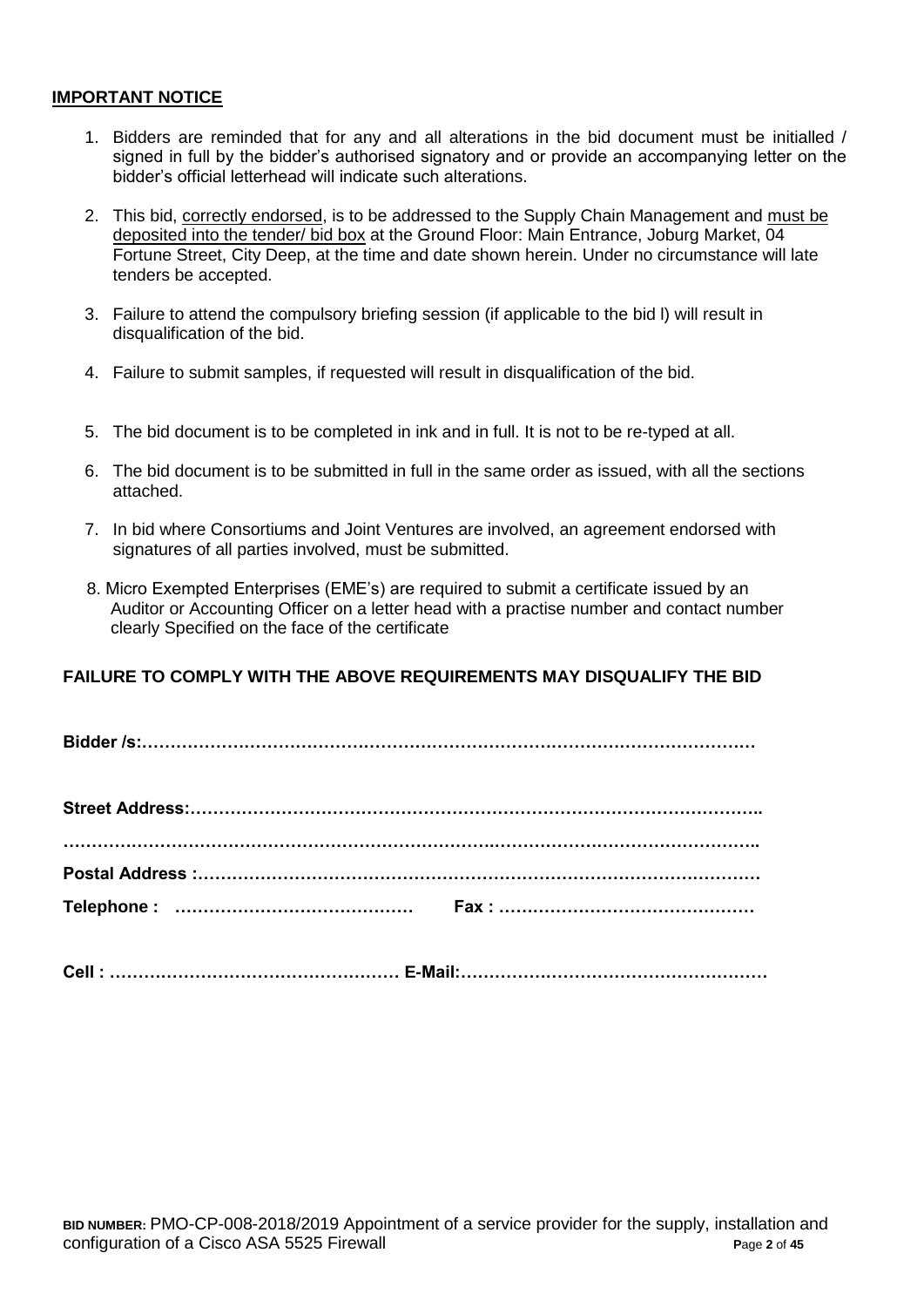## **INDEX**

| No. | <b>TABLE OF CONTENTS</b>                            | <b>SOURCE DOCUMENT</b> |
|-----|-----------------------------------------------------|------------------------|
| 1.  | <b>INVITATION TO BID</b>                            | MBD <sub>1</sub>       |
| 2.  | <b>DECLARATION OF INTEREST</b>                      | MBD <sub>4</sub>       |
| 3.  | <b>PREFERENCE POINTS CLAIMS</b>                     | <b>MBD 6.1</b>         |
| 4.  | <b>DECLARATION OF BIDDERS PAST SCM PRACTICE</b>     | MBD <sub>8</sub>       |
| 5.  | <b>CERTIFICATE OF INDEPENDENT BID DETERMINATION</b> | MBD <sub>9</sub>       |
| 6.  | <b>GENERAL CONDITIONS OF CONTRACT</b>               |                        |
| 7.  | <b>TERMS OF REFERENCE</b>                           |                        |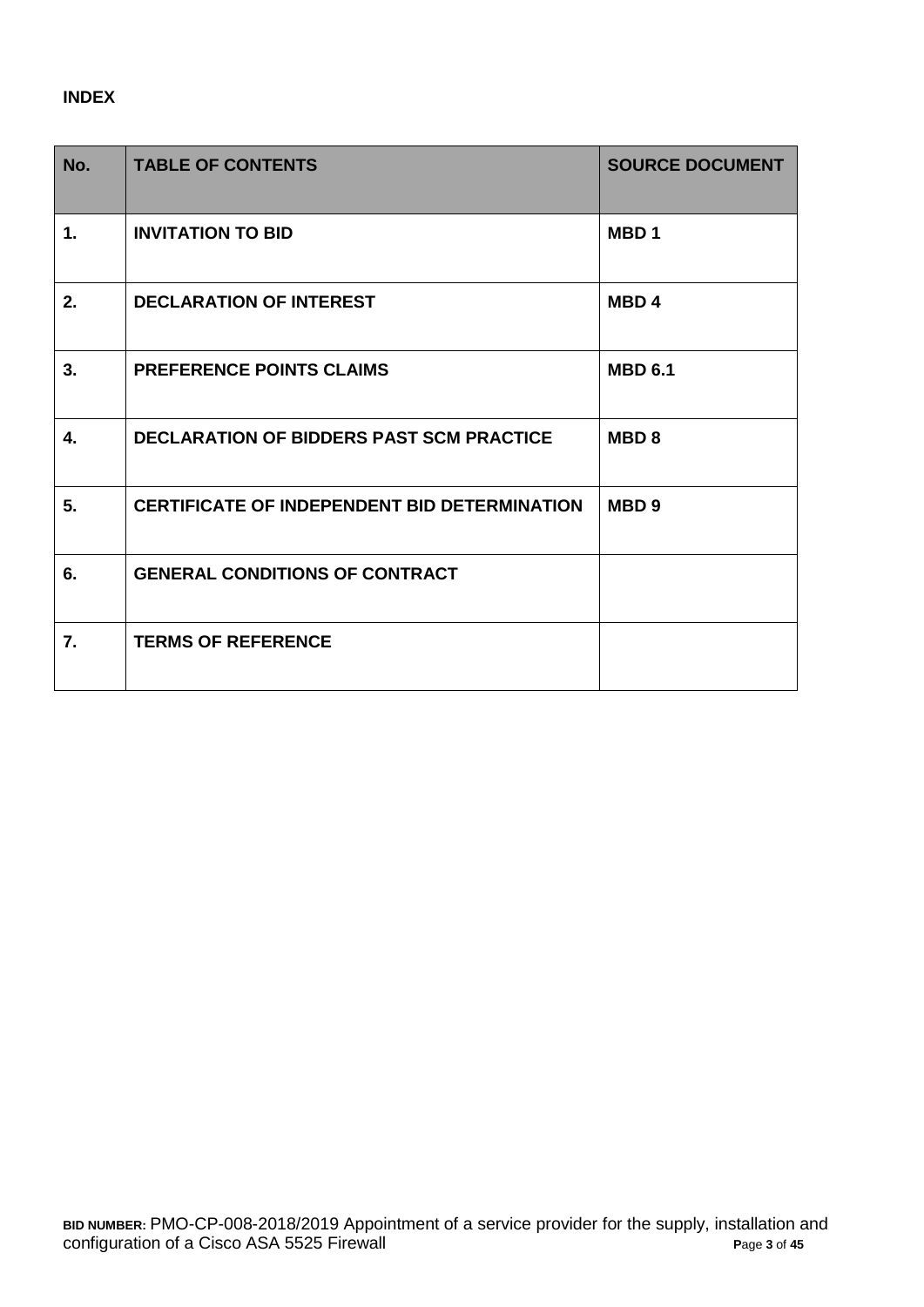## **BID DOCUMENTS CHECK LIST:**

# **A completed and signed BID document must be submitted in a sealed envelope together with the returnables. That is:**

| <b>Item</b>    | <b>Description</b>                                                                                                                                                                                                                  | Submitted -         |
|----------------|-------------------------------------------------------------------------------------------------------------------------------------------------------------------------------------------------------------------------------------|---------------------|
|                |                                                                                                                                                                                                                                     | <b>Indicate YES</b> |
|                |                                                                                                                                                                                                                                     | or NO               |
| $\mathbf 1$    | Completed Registration on the National Treasury Central Supplier Database                                                                                                                                                           |                     |
| $\mathbf{2}$   | Completed and signed MBD 1,4,6.1,8, 9,                                                                                                                                                                                              |                     |
| <b>NB</b>      | Failure to fully complete all sections will lead to a disqualification of the bid.                                                                                                                                                  |                     |
| 3              | General Condition of Contract (GCC) to be signed                                                                                                                                                                                    |                     |
| $\overline{4}$ | Rates and taxes account not older than three months or lease agreement                                                                                                                                                              |                     |
| 5              | ID copies of shareholders / directors and share certificates; certification not older<br>than three months                                                                                                                          |                     |
| 6              | Signed JV agreement for Joint Venture companies. Separate National Treasury<br>Central Supplier Database registration and consolidated BBBEE certificate(where<br>applicable)                                                       |                     |
| $\overline{7}$ | Initial / sign for all alterations in the tender document                                                                                                                                                                           |                     |
| 8              | Registration with CIDB (where applicable)                                                                                                                                                                                           |                     |
| 9              | B-BBEE Status Level of Contribution certificate OR SWORN AFFIDAVIT - B-BBEE<br><b>EXEMPTED MICRO ENTERPRISE</b> OR an Accounting Officer as contemplated in the<br>Close Corporation Act (CCA) in order to claim preference points. |                     |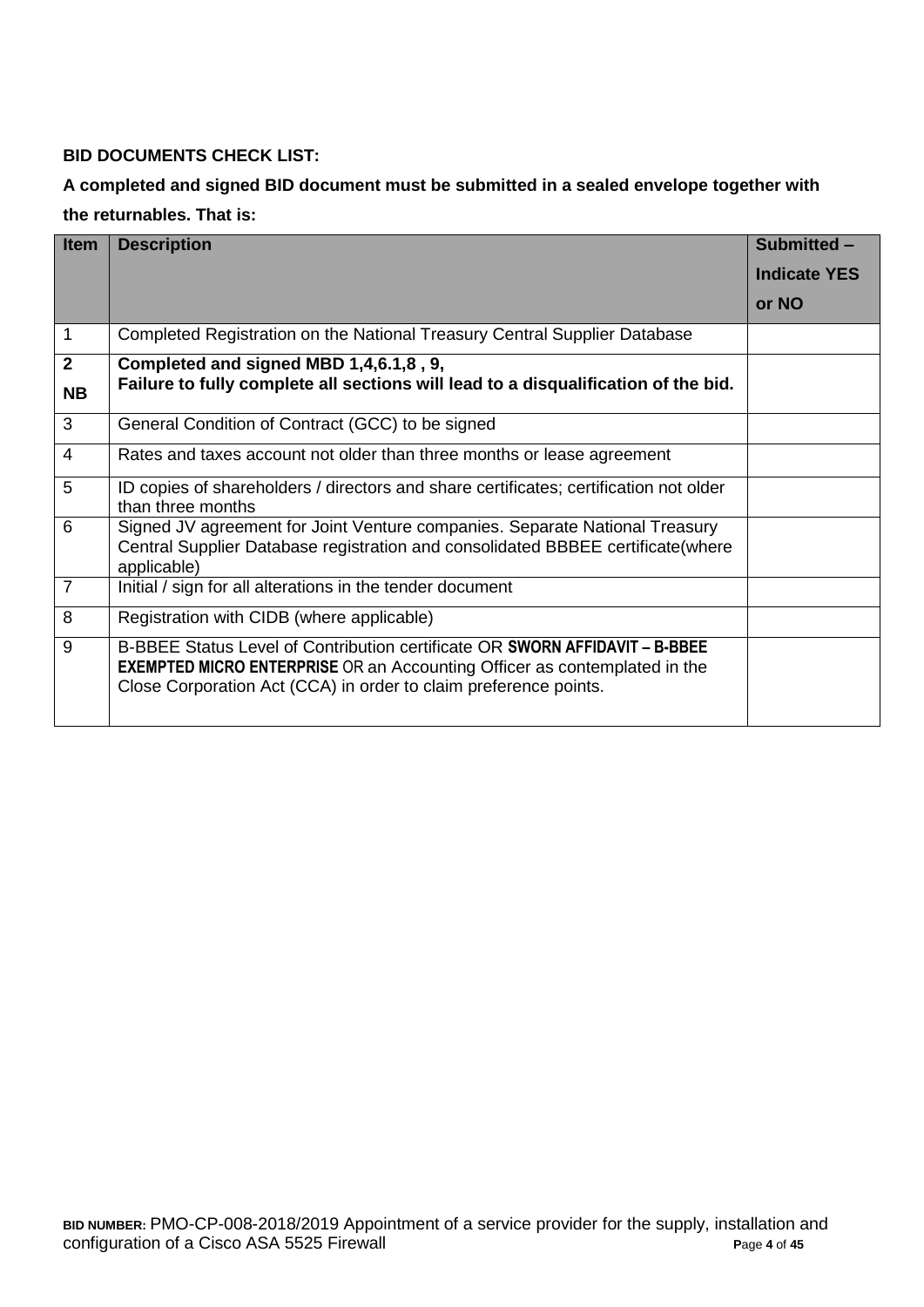**MBD 1**

# **PART A INVITATION TO BID**

|                                                           | YOU ARE HEREBY INVITED TO BID FOR REQUIREMENTS OF THE JOBURG MARKET                                                                                                                                                                                                                                                                                |                      |  |            |                                                                |                      |       |
|-----------------------------------------------------------|----------------------------------------------------------------------------------------------------------------------------------------------------------------------------------------------------------------------------------------------------------------------------------------------------------------------------------------------------|----------------------|--|------------|----------------------------------------------------------------|----------------------|-------|
| <b>BID NUMBER:</b>                                        | <b>PMO-CP-008-</b><br>2018/2019                                                                                                                                                                                                                                                                                                                    | <b>CLOSING DATE:</b> |  | 17/12/2018 |                                                                | <b>CLOSING TIME:</b> | 11:00 |
| DESCRIPTION:                                              | Appointment of a service provider for the supply, installation and configuration of a Cisco ASA<br>5525 Firewall or equivalent                                                                                                                                                                                                                     |                      |  |            |                                                                |                      |       |
|                                                           | THE SUCCESSFUL BIDDER WILL BE REQUIRED TO FILL IN AND SIGN A WRITTEN CONTRACT FORM (MBD7).                                                                                                                                                                                                                                                         |                      |  |            |                                                                |                      |       |
|                                                           | BID RESPONSE DOCUMENTS MAY BE DEPOSITED IN THE BID BOX SITUATED AS FOLLOWS                                                                                                                                                                                                                                                                         |                      |  |            |                                                                |                      |       |
|                                                           | <b>Attention: Head of Supply Chain Management</b><br>DEPOSITED IN THE BID BOX SITUATED AT GROUND FLOOR (left hand side of the entrance just before the<br>security desk), Joburg Market Main Building by the closing date and time as per Joburg Market's clock. All<br>Suppliers are encouraged to make their submission before the closing time. |                      |  |            |                                                                |                      |       |
| <b>4 Fortune Road</b><br><b>City Deep</b><br>Johannesburg |                                                                                                                                                                                                                                                                                                                                                    |                      |  |            |                                                                |                      |       |
|                                                           | Bidders should ensure that bids are delivered timeously to the correct address. If the bid is late, it will not be<br>accepted for consideration.                                                                                                                                                                                                  |                      |  |            |                                                                |                      |       |
|                                                           | The bid box is open 24 hours a day, 7 days a week.                                                                                                                                                                                                                                                                                                 |                      |  |            |                                                                |                      |       |
| <b>SUPPLIER INFORMATION</b>                               |                                                                                                                                                                                                                                                                                                                                                    |                      |  |            |                                                                |                      |       |
| NAME OF BIDDER                                            |                                                                                                                                                                                                                                                                                                                                                    |                      |  |            |                                                                |                      |       |
| POSTAL ADDRESS                                            |                                                                                                                                                                                                                                                                                                                                                    |                      |  |            |                                                                |                      |       |
| STREET ADDRESS                                            |                                                                                                                                                                                                                                                                                                                                                    |                      |  |            |                                                                |                      |       |
| <b>TELEPHONE NUMBER</b>                                   |                                                                                                                                                                                                                                                                                                                                                    | CODE                 |  |            | <b>NUMBER</b>                                                  |                      |       |
|                                                           |                                                                                                                                                                                                                                                                                                                                                    |                      |  |            |                                                                |                      |       |
| <b>CELLPHONE NUMBER</b><br><b>FACSIMILE NUMBER</b>        |                                                                                                                                                                                                                                                                                                                                                    | CODE                 |  |            | <b>NUMBER</b>                                                  |                      |       |
| <b>E-MAIL ADDRESS</b>                                     |                                                                                                                                                                                                                                                                                                                                                    |                      |  |            |                                                                |                      |       |
| VAT REGISTRATION NUMBER                                   |                                                                                                                                                                                                                                                                                                                                                    |                      |  |            |                                                                |                      |       |
| TAX COMPLIANCE STATUS                                     |                                                                                                                                                                                                                                                                                                                                                    | TCS PIN:             |  | <b>OR</b>  | CSD No:                                                        |                      |       |
| <b>CERTIFICATE</b><br><b>[TICK APPLICABLE BOX]</b>        | <b>B-BBEE STATUS LEVEL VERIFICATION</b>                                                                                                                                                                                                                                                                                                            | $\Box$ Yes           |  |            | <b>B-BBEE STATUS</b><br><b>LEVEL SWORN</b><br><b>AFFIDAVIT</b> | $\Box$ Yes           |       |
|                                                           | [A B-BBEE STATUS LEVEL VERIFICATION CERTIFICATE/ SWORN AFFIDAVIT (FOR EMES & QSEs) MUST BE SUBMITTED IN ORDER TO QUALIFY                                                                                                                                                                                                                           | $\Box$ No            |  |            |                                                                | No                   |       |
|                                                           | <b>FOR PREFERENCE POINTS FOR B-BBEE]</b>                                                                                                                                                                                                                                                                                                           |                      |  |            |                                                                |                      |       |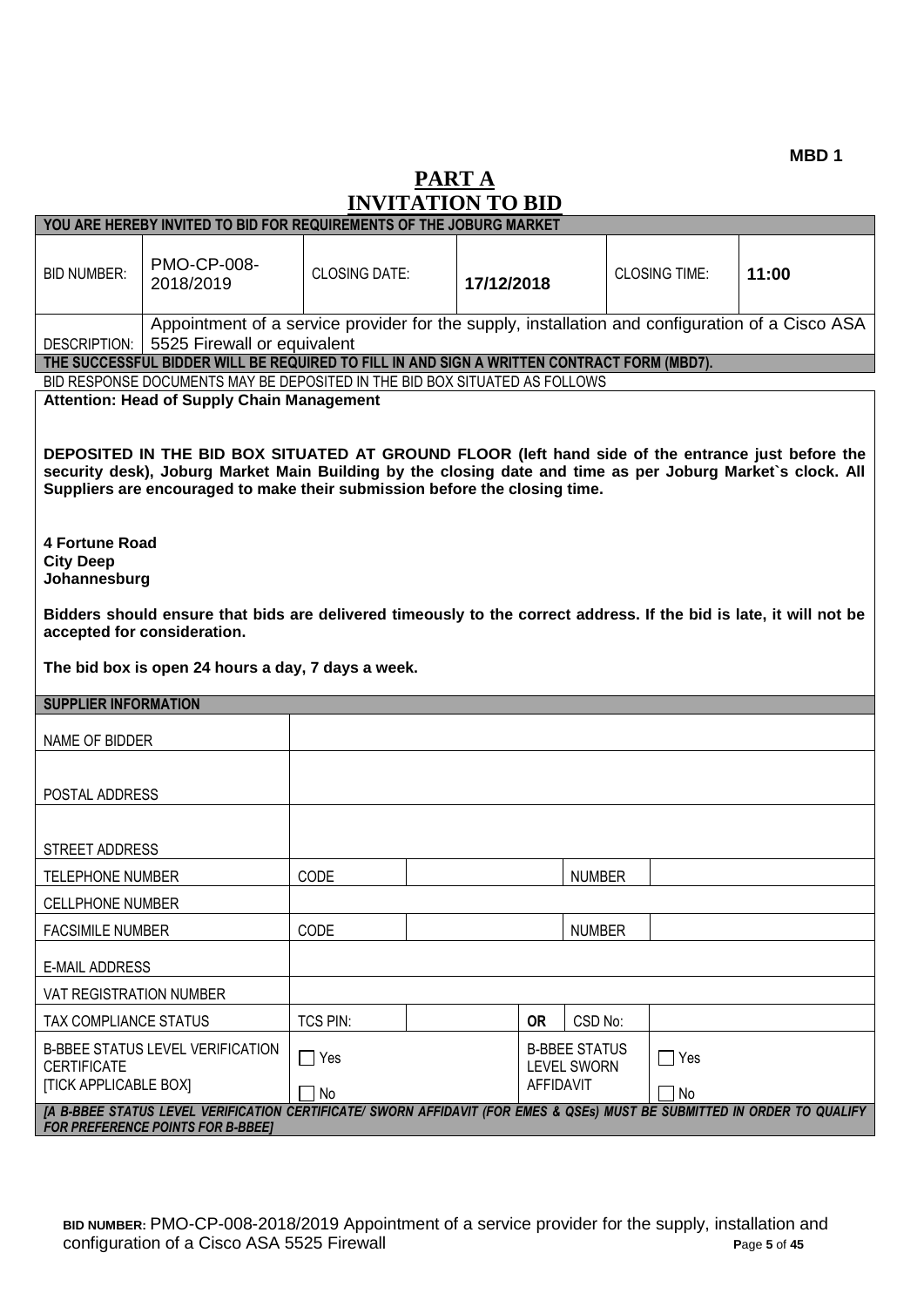| ARE YOU THE ACCREDITED<br>REPRESENTATIVE IN SOUTH<br>AFRICA FOR THE GOODS<br><b>/SERVICES /WORKS OFFERED?</b> | □No<br>  Yes<br>[IF YES ENCLOSE PROOF] | ARE YOU A<br><b>FOREIGN BASED</b><br><b>SUPPLIER FOR</b><br>THE GOODS<br><b>/SERVICES</b><br><b><i>NORKS</i></b><br>OFFERED? | $\Box$ Yes<br>No.<br>[IF YES, ANSWER PART B:3] |
|---------------------------------------------------------------------------------------------------------------|----------------------------------------|------------------------------------------------------------------------------------------------------------------------------|------------------------------------------------|
| <b>TOTAL NUMBER OF ITEMS</b><br><b>OFFERED</b>                                                                | N/A                                    | <b>TOTAL BID PRICE</b>                                                                                                       | R                                              |
| <b>SIGNATURE OF BIDDER</b>                                                                                    |                                        | <b>DATE</b>                                                                                                                  |                                                |
| <b>CAPACITY UNDER WHICH THIS</b><br><b>BID IS SIGNED</b>                                                      |                                        |                                                                                                                              |                                                |
| BIDDING PROCEDURE AND TECHNICAL INFORMATION MAY BE DIRECTED TO:                                               |                                        |                                                                                                                              |                                                |
| <b>E-MAIL ADDRESS</b><br>والمتناقل والمستنقل والمتوازن والمناقص والمتناور والمنافرة                           | tenders@joburgmarket.co.za             |                                                                                                                              |                                                |

**\*only written enquiries will be attended to.**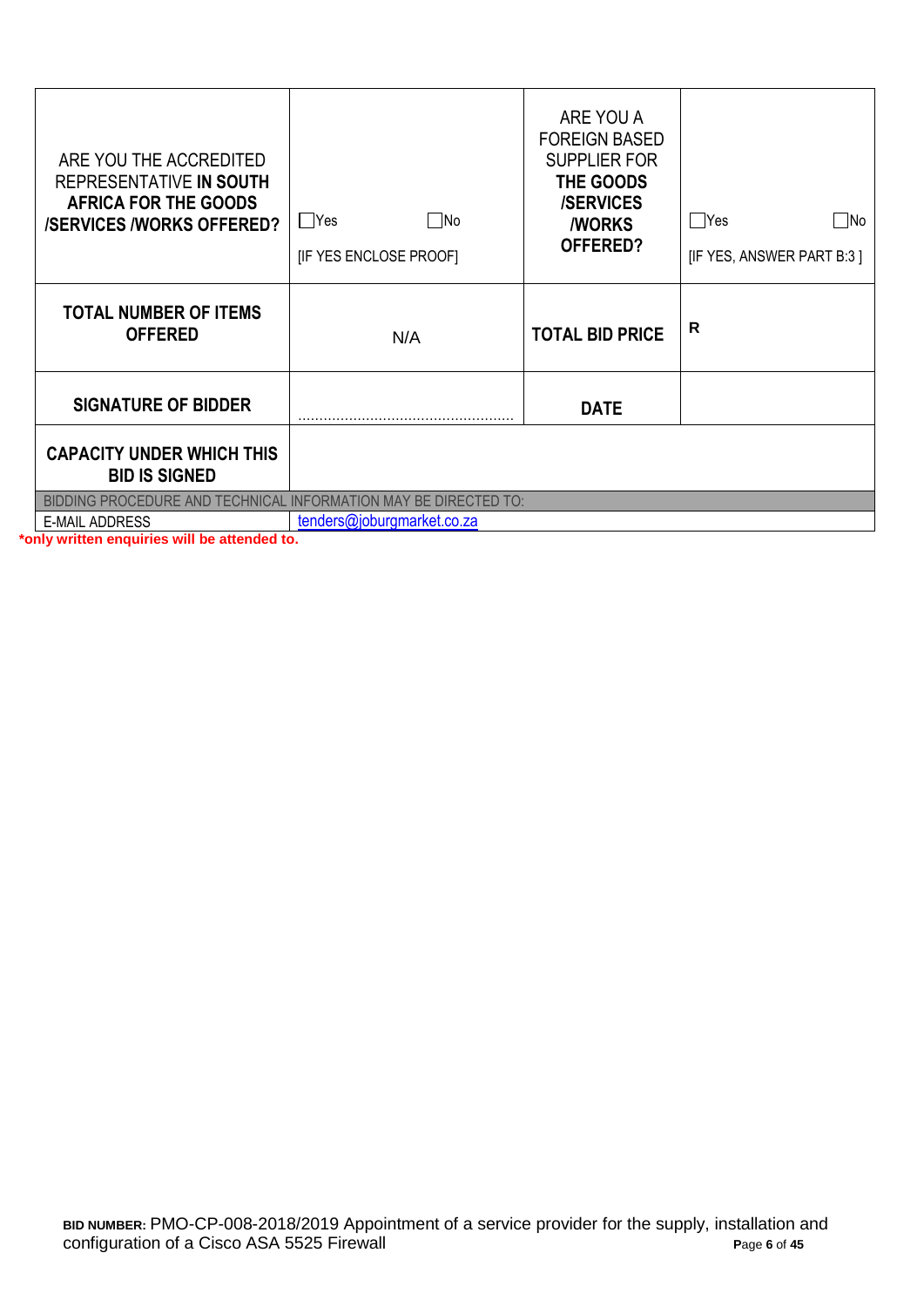#### **PART B TERMS AND CONDITIONS FOR BIDDING**

1.1. BIDS MUST BE DELIVERED BY THE STIPULATED TIME TO THE CORRECT ADDRESS. LATE BIDS WILL NOT BE ACCEPTED

**1. BID SUBMISSION:**

# FOR CONSIDERATION. 1.2. **ALL BIDS MUST BE SUBMITTED ON THE OFFICIAL FORMS PROVIDED–(NOT TO BE RE-TYPED) OR ONLINE** 1.3. THIS BID IS SUBJECT TO THE PREFERENTIAL PROCUREMENT POLICY FRAMEWORK ACT AND THE PREFERENTIAL PROCUREMENT REGULATIONS, 2017, THE GENERAL CONDITIONS OF CONTRACT (GCC) AND, IF APPLICABLE, ANY OTHER SPECIAL CONDITIONS OF CONTRACT. **2. TAX COMPLIANCE REQUIREMENTS** 2.1 BIDDERS MUST ENSURE COMPLIANCE WITH THEIR TAX OBLIGATIONS. 2.2 BIDDERS ARE REQUIRED TO SUBMIT THEIR UNIQUE PERSONAL IDENTIFICATION NUMBER (PIN) ISSUED BY SARS TO ENABLE THE ORGAN OF STATE TO VIEW THE TAXPAYER'S PROFILE AND TAX STATUS. 2.3 APPLICATION FOR THE TAX COMPLIANCE STATUS (TCS) CERTIFICATE OR PIN MAY ALSO BE MADE VIA E-FILING. IN ORDER TO USE THIS PROVISION, TAXPAYERS WILL NEED TO REGISTER WITH SARS AS E-FILERS THROUGH THE WEBSITE [WWW.SARS.GOV.ZA.](http://www.sars.gov.za/) 2.4 FOREIGN SUPPLIERS MUST COMPLETE THE PRE-AWARD QUESTIONNAIRE IN PART B:3. 2.5 BIDDERS MAY ALSO SUBMIT A PRINTED TCS CERTIFICATE TOGETHER WITH THE BID. 2.6 IN BIDS WHERE CONSORTIA / JOINT VENTURES / SUB-CONTRACTORS ARE INVOLVED, EACH PARTY MUST SUBMIT A SEPARATE TCS CERTIFICATE / PIN / CSD NUMBER. 2.7 WHERE NO TCS IS AVAILABLE BUT THE BIDDER IS REGISTERED ON THE CENTRAL SUPPLIER DATABASE (CSD), A CSD NUMBER MUST BE PROVIDED. **3. QUESTIONNAIRE TO BIDDING FOREIGN SUPPLIERS** 3.1. IS THE ENTITY A RESIDENT OF THE REPUBLIC OF SOUTH AFRICA (RSA)?  $\Box$  YES  $\Box$  NO 3.2. DOES THE ENTITY HAVE A BRANCH IN THE RSA? YES NO 3.3. DOES THE ENTITY HAVE A PERMANENT ESTABLISHMENT IN THE RSA?  $\Box$  YES  $\Box$  NO 3.4. DOES THE ENTITY HAVE ANY SOURCE OF INCOME IN THE RSA?  $\Box$  YES  $\Box$  NO 3.5. IS THE ENTITY LIABLE IN THE RSA FOR ANY FORM OF TAXATION?  $\Box$  YES  $\Box$  NO

**IF THE ANSWER IS "NO" TO ALL OF THE ABOVE, THEN IT IS NOT A REQUIREMENT TO REGISTER FOR A TAX COMPLIANCE STATUS SYSTEM PIN CODE FROM THE SOUTH AFRICAN REVENUE SERVICE (SARS) AND IF NOT REGISTER AS PER 2.3 ABOVE.**

**NB: FAILURE TO PROVIDE ANY OF THE ABOVE PARTICULARS MAY RENDER THE BID INVALID**. **NO BIDS WILL BE CONSIDERED FROM PERSONS IN THE SERVICE OF THE STATE**.

| SIGNATURE OF BIDDER:                     |  |
|------------------------------------------|--|
| CAPACITY UNDER WHICH THIS BID IS SIGNED: |  |
| DATE:                                    |  |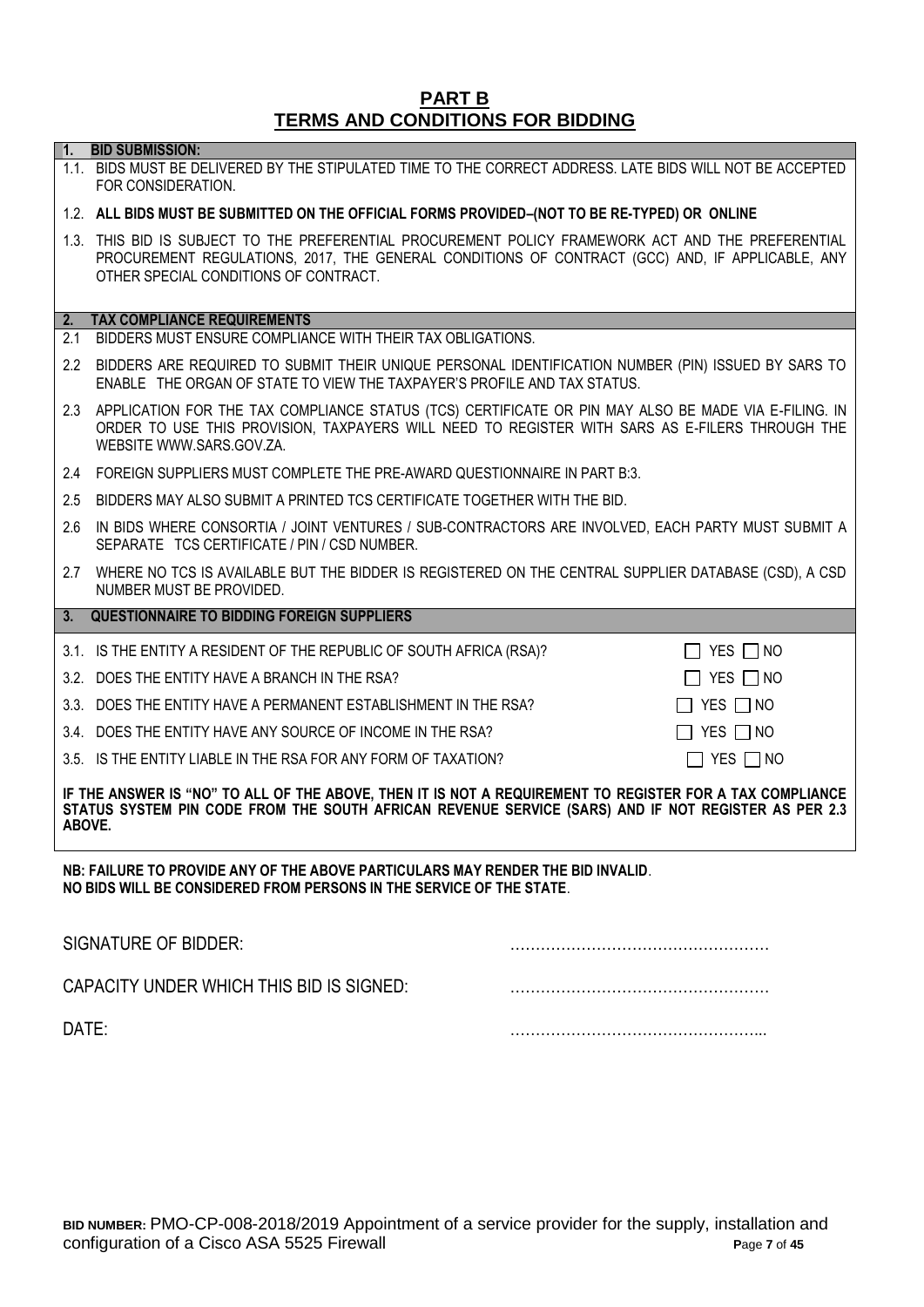## **DECLARATION OF INTEREST**

- 1. No bid will be accepted from persons in the service of the state<sup>1</sup>.
- 2. Any person, having a kinship with persons in the service of the state, including a blood relationship, may make an offer or offers in terms of this invitation to bid. In view of possible allegations of favouritism, should the resulting bid, or part thereof, be awarded to persons connected with or related to persons in service of the state, it is required that the bidder or their authorised representative declare their position in relation to the evaluating/adjudicating authority.
- 3. In order to give effect to the above, the following questionnaire must be completed and submitted with the bid.

| 3.3. Position occupied in the Company (director, trustee, hareholder <sup>2</sup> ): |
|--------------------------------------------------------------------------------------|
|                                                                                      |
|                                                                                      |
|                                                                                      |

3.7. The names of all directors / trustees / shareholders members, their individual identity numbers and state employee numbers must be indicated in paragraph 4 below.

3.8. Are you presently in the service of the state?

YES NO

3.8.1. If yes, furnish particulars. ….…………………………………………………  $1$ MSCM Regulations: "in the service of the state" means to be  $-$ 

- (a) a member of –
- (i) any municipal council;
- (ii) any provincial legislature; or
- (iii) the national Assembly or the national Council of provinces;
- (b) a member of the board of directors of any municipal entity;
- (c) an official of any municipality or municipal entity;

(d) an employee of any national or provincial department, national or provincial public entity or constitutional institution within the meaning of the Public Finance Management Act, 1999 (Act No.1 of 1999);

(e) a member of the accounting authority of any national or provincial public entity; or

(f) an employee of Parliament or a provincial legislature.

² Shareholder" means a person who owns shares in the company and is actively involved in the management of the company or business and exercises control over the company.

**BID NUMBER:** PMO-CP-008-2018/2019 Appointment of a service provider for the supply, installation and configuration of a Cisco ASA 5525 Firewall **P**age **8** of **45**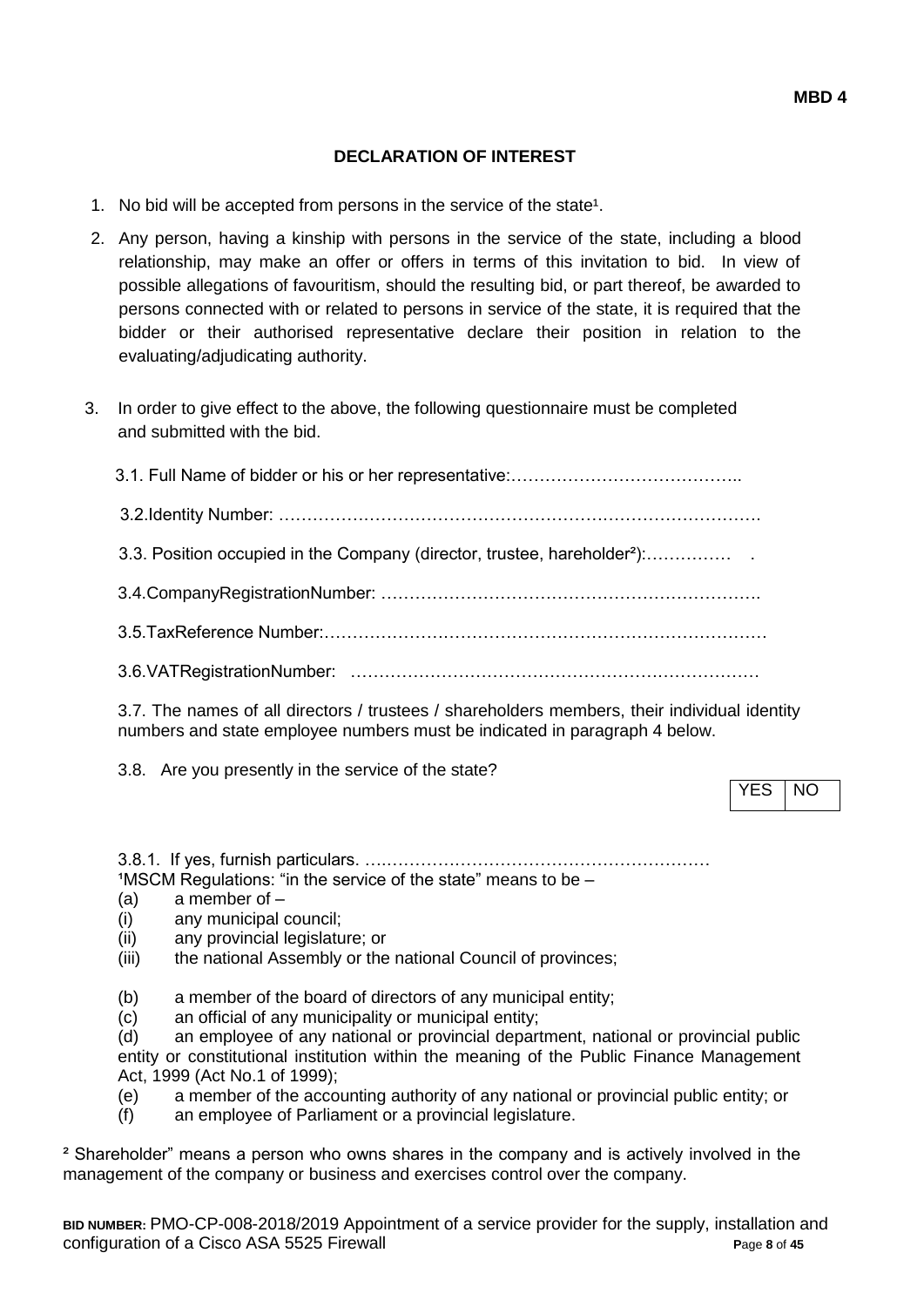| 3.9  | Have you been in the service of the state for the past twelve months?                                                                                                                                                                  | <b>YES</b> | NO        |
|------|----------------------------------------------------------------------------------------------------------------------------------------------------------------------------------------------------------------------------------------|------------|-----------|
|      |                                                                                                                                                                                                                                        |            |           |
| 3.10 | Do you have any relationship (family, friend, other) with persons in the service<br>of the state and who may be involved with the evaluation and or adjudication of<br>this bid?                                                       | YES.       | NO.       |
|      | 3.10.1. If yes, furnish particulars.                                                                                                                                                                                                   |            |           |
| 3.11 | Are you, aware of any relationship (family, friend, other) between any other<br>bidder and any persons in the service of the state who may be involved with the<br>evaluation and or adjudication of this bid?                         |            |           |
|      |                                                                                                                                                                                                                                        | <b>YES</b> | <b>NO</b> |
|      | 3.11.1. If yes, furnish particulars                                                                                                                                                                                                    |            |           |
|      | 3.12 Are any of the company's directors, trustees, managers, principle shareholders<br>or stakeholders in service of the state?                                                                                                        | <b>YES</b> | <b>NO</b> |
|      |                                                                                                                                                                                                                                        |            |           |
|      | 3.13 Are any spouse, child or parent of the company's directors trustees, managers,<br>principle shareholders or stakeholders in service of the state?                                                                                 | <b>YES</b> | <b>NO</b> |
|      |                                                                                                                                                                                                                                        |            |           |
|      | 3.14 Do you or any of the directors, trustees, managers, principle shareholders, or<br>stakeholders of this company have any interest in any other related companies<br>or business whether or not they are bidding for this contract. | YES.       | NO.       |
|      |                                                                                                                                                                                                                                        |            |           |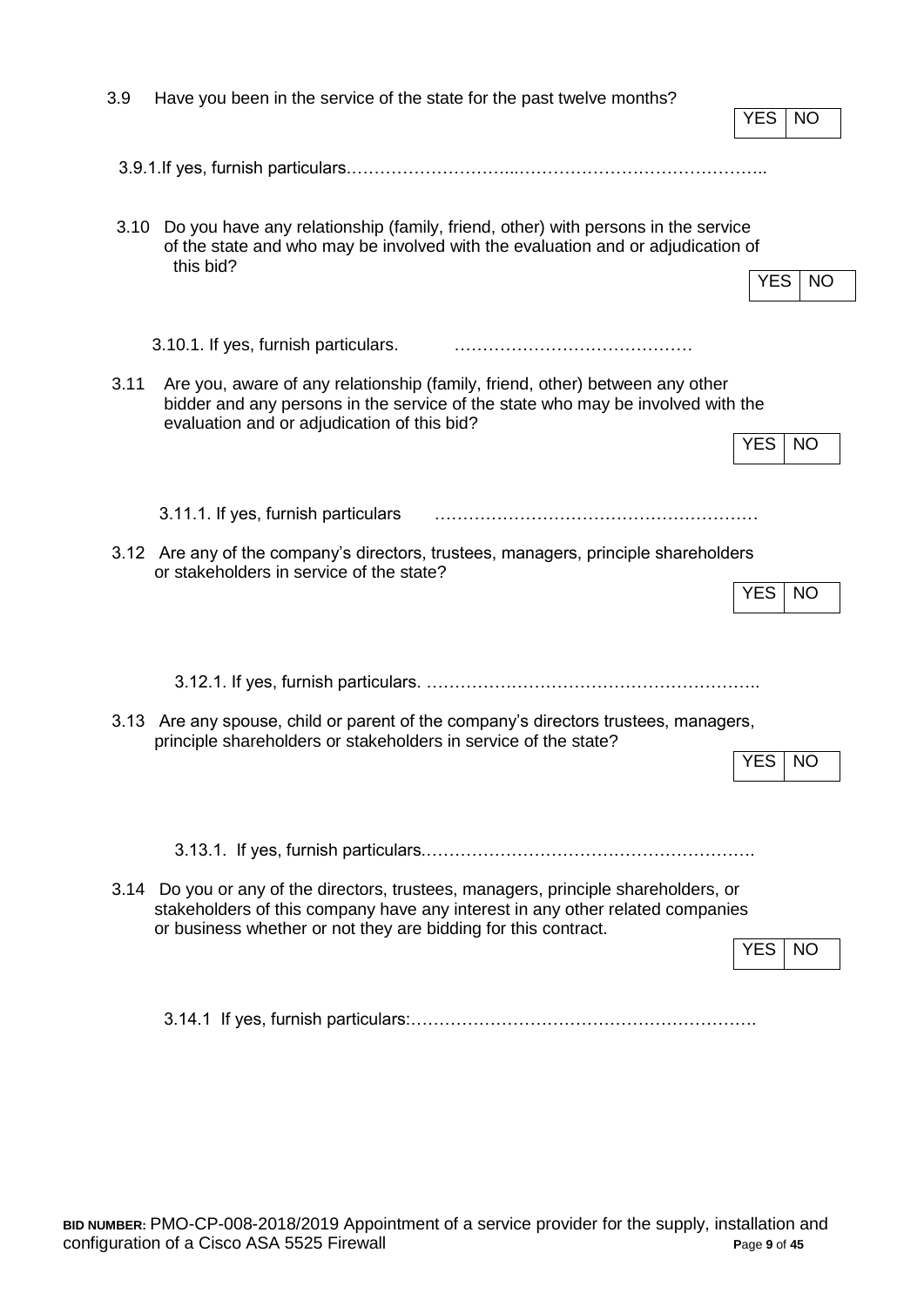## 4. **Full details of directors / trustees / members / shareholders**

| <b>Full Name</b> | <b>Identity Number</b> | State Employee Number |
|------------------|------------------------|-----------------------|
|                  |                        |                       |
|                  |                        |                       |
|                  |                        |                       |
|                  |                        |                       |
|                  |                        |                       |
|                  |                        |                       |
|                  |                        |                       |
|                  |                        |                       |
|                  |                        |                       |
|                  |                        |                       |

 **……………………………. ………………………………… Signature Date** 

 **…………………………..... …………………………………… Capacity Capacity Capacity Capacity Name of Bidder**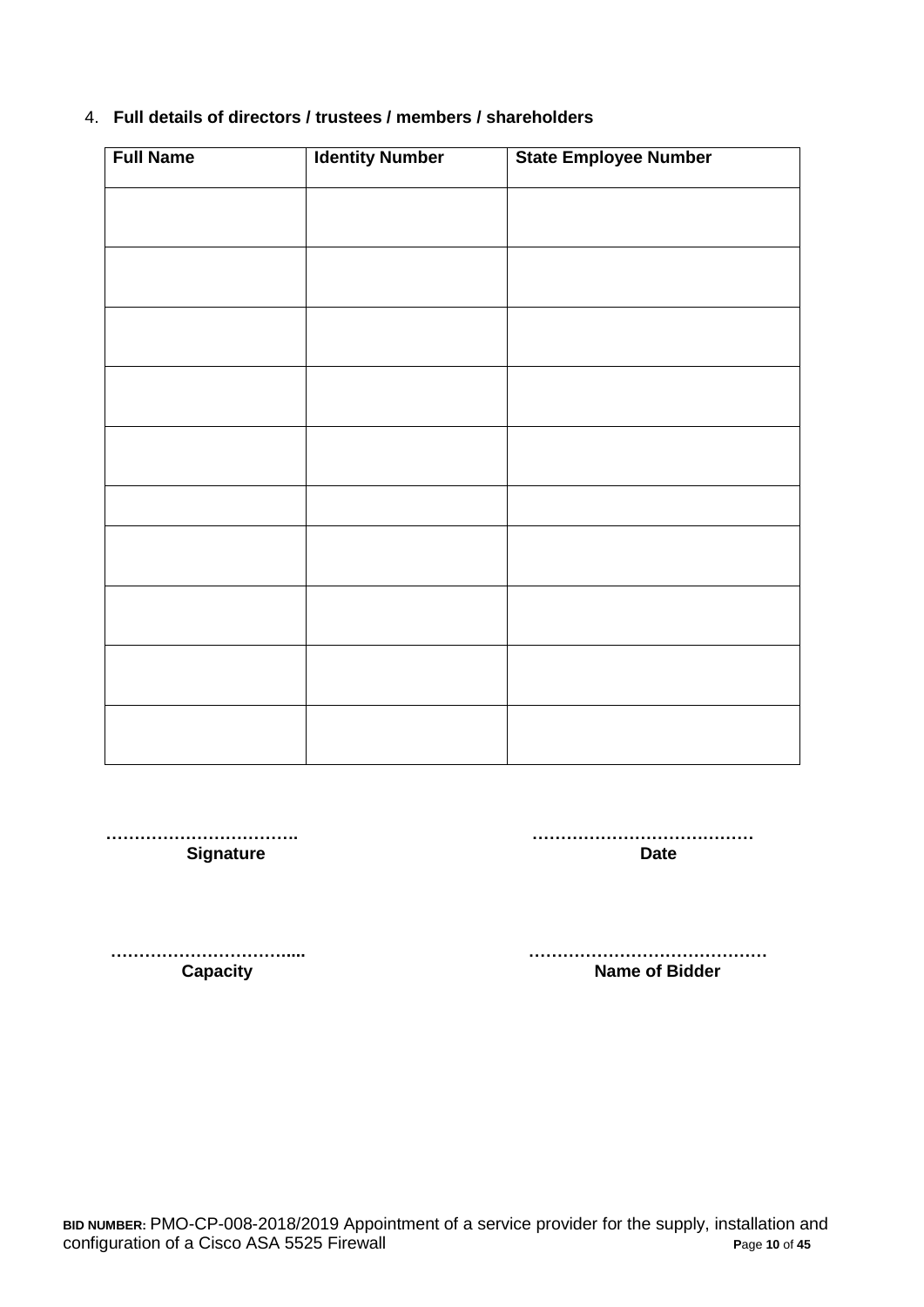#### **PREFERENCE POINTS CLAIM FORM IN TERMS OF THE PREFERENTIAL PROCUREMENT REGULATIONS 2017**

This preference form must form part of all bids invited. It contains general information and serves as a claim form for preference points for Broad-Based Black Economic Empowerment (B-BBEE) Status Level of Contribution

#### **NB: BEFORE COMPLETING THIS FORM, BIDDERS MUST STUDY THE GENERAL CONDITIONS, DEFINITIONS AND DIRECTIVES APPLICABLE IN RESPECT OF B-BBEE, AS PRESCRIBED IN THE PREFERENTIAL PROCUREMENT REGULATIONS, 2017.**

#### **1. GENERAL CONDITIONS**

- 1.1 The following preference point systems are applicable to all bids:
	- the 80/20 system for requirements with a Rand value of up to R50 000 000 (all applicable taxes included); and
	- the 90/10 system for requirements with a Rand value above R50 000 000 (all applicable taxes included).
- 1.2 The value of this bid is estimated to not exceed R50 000 000 (all applicable taxes included) and therefore the 80/20 preference point system shall be applicable;
- 1.3 Points for this bid shall be awarded for:
	- (a) Price; and
	- (b) B-BBEE Status Level of Contributor.
- 1.4 The maximum points for this bid are allocated as follows:

|                                                      | <b>POINTS</b> |
|------------------------------------------------------|---------------|
| <b>PRICE</b>                                         | 80            |
| <b>B-BBEE STATUS LEVEL OF CONTRIBUTOR</b>            | 20            |
| Total points for Price and B-BBEE must not<br>exceed | 100           |

- 1.5 Failure on the part of a bidder to submit proof of B-BBEE Status level of contributor together with the bid, will be interpreted to mean that preference points for B-BBEE status level of contribution are not claimed.
- 1.6 The purchaser reserves the right to require of a bidder, either before a bid is adjudicated or at any time subsequently, to substantiate any claim in regard to preferences, in any manner required by the purchaser.

#### **2. DEFINITIONS**

- (a) **"B-BBEE"** means broad-based black economic empowerment as defined in section 1 of the Broad-Based Black Economic Empowerment Act;
- (b) "**B-BBEE status level of contributor"** means the B-BBEE status of an entity in terms of a code of good practice on black economic empowerment, issued in terms of section 9(1) of the Broad-Based Black Economic Empowerment Act;

**BID NUMBER:** PMO-CP-008-2018/2019 Appointment of a service provider for the supply, installation and configuration of a Cisco ASA 5525 Firewall **P**age **11** of **45**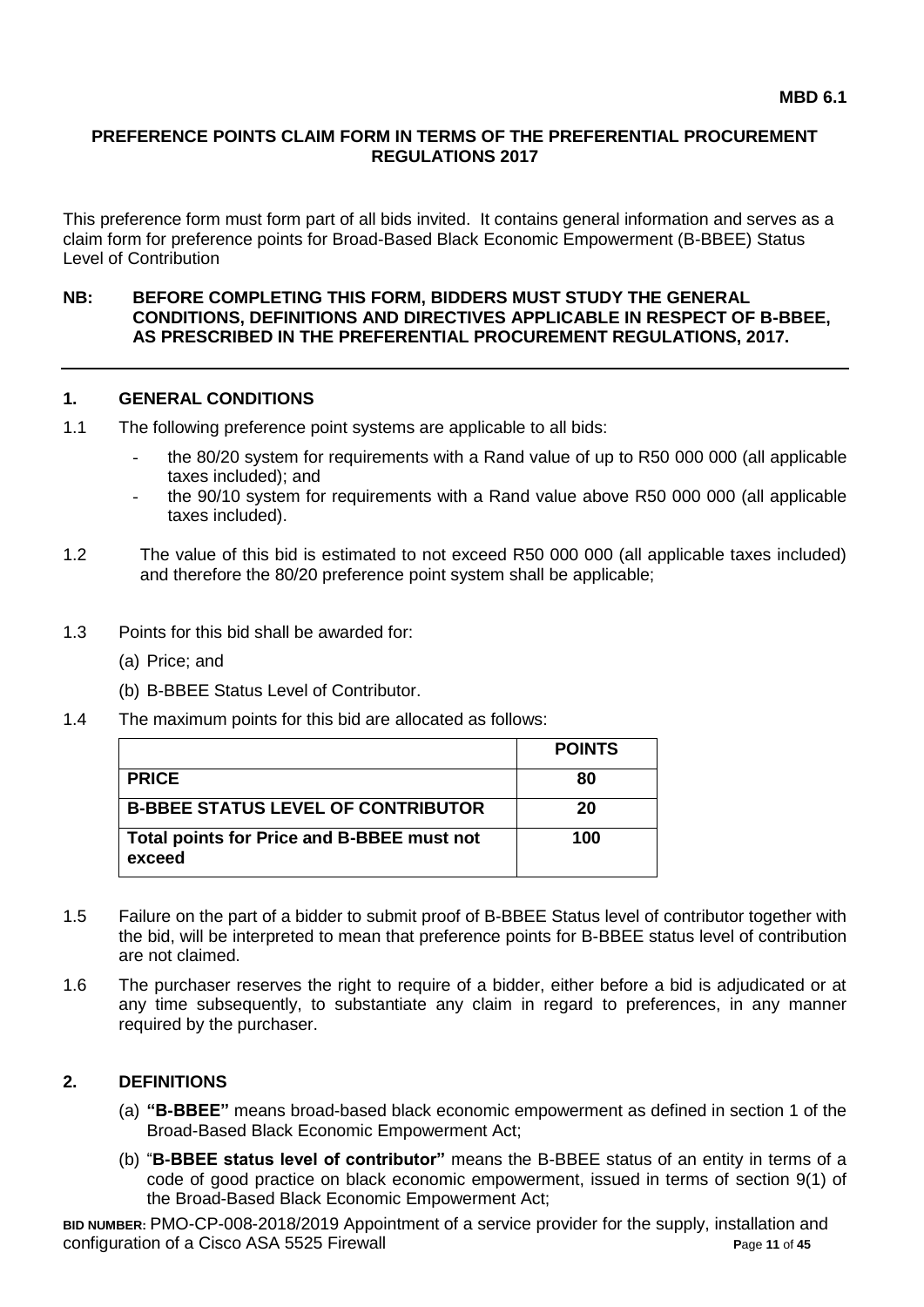- (c) **"bid"** means a written offer in a prescribed or stipulated form in response to an invitation by an organ of state for the provision of goods or services, through price quotations, advertised competitive bidding processes or proposals;
- (d) **"Broad-Based Black Economic Empowerment Act"** means the Broad-Based Black Economic Empowerment Act, 2003 (Act No. 53 of 2003);
- **(e) "EME"** means an Exempted Micro Enterprise in terms of a code of good practice on black economic empowerment issued in terms of section 9 (1) of the Broad-Based Black Economic Empowerment Act;
- (f) **"functionality"** means the ability of a tenderer to provide goods or services in accordance with specifications as set out in the tender documents.
- (g) **"prices"** includes all applicable taxes less all unconditional discounts;
- (h) **"proof of B-BBEE status level of contributor"** means:
	- **1)** B-BBEE Status level certificate issued by an authorized body or person;
	- **2)** A sworn affidavit as prescribed by the B-BBEE Codes of Good Practice;
	- **3)** Any other requirement prescribed in terms of the B-BBEE Act;
- (i) **"QSE"** means a qualifying small business enterprise in terms of a code of good practice on black economic empowerment issued in terms of section 9 (1) of the Broad-Based Black Economic Empowerment Act;
- *(j)* **"rand value"** means the total estimated value of a contract in Rand, calculated at the time of bid invitation, and includes all applicable taxes;

## **3. POINTS AWARDED FOR PRICE**

## **3.1 THE 80/20 OR 90/10 PREFERENCE POINT SYSTEMS**

A maximum of 80 or 90 points is allocated for price on the following basis: **80/20 or 90/10**

$$
Ps = 80\left(1 - \frac{Pt - P \min}{P \min}\right) \qquad \text{or} \qquad \qquad Ps = 90\left(1 - \frac{Pt - P \min}{P \min}\right)
$$

**Where** 

Ps = Points scored for price of bid under consideration

 $Pt =$  Price of bid under consideration

Pmin = Price of lowest acceptable bid

#### **4. POINTS AWARDED FOR B-BBEE STATUS LEVEL OF CONTRIBUTOR**

4.1 In terms of Regulation 6 (2) and 7 (2) of the Preferential Procurement Regulations, preference points must be awarded to a bidder for attaining the B-BBEE status level of contribution in accordance with the table below:

| <b>B-BBEE Status Level of</b><br><b>Contributor</b> | <b>Number of points</b><br>(90/10 system) | <b>Number of points</b><br>(80/20 system) |
|-----------------------------------------------------|-------------------------------------------|-------------------------------------------|
|                                                     |                                           | 20                                        |
|                                                     |                                           | 18                                        |
|                                                     |                                           | 14                                        |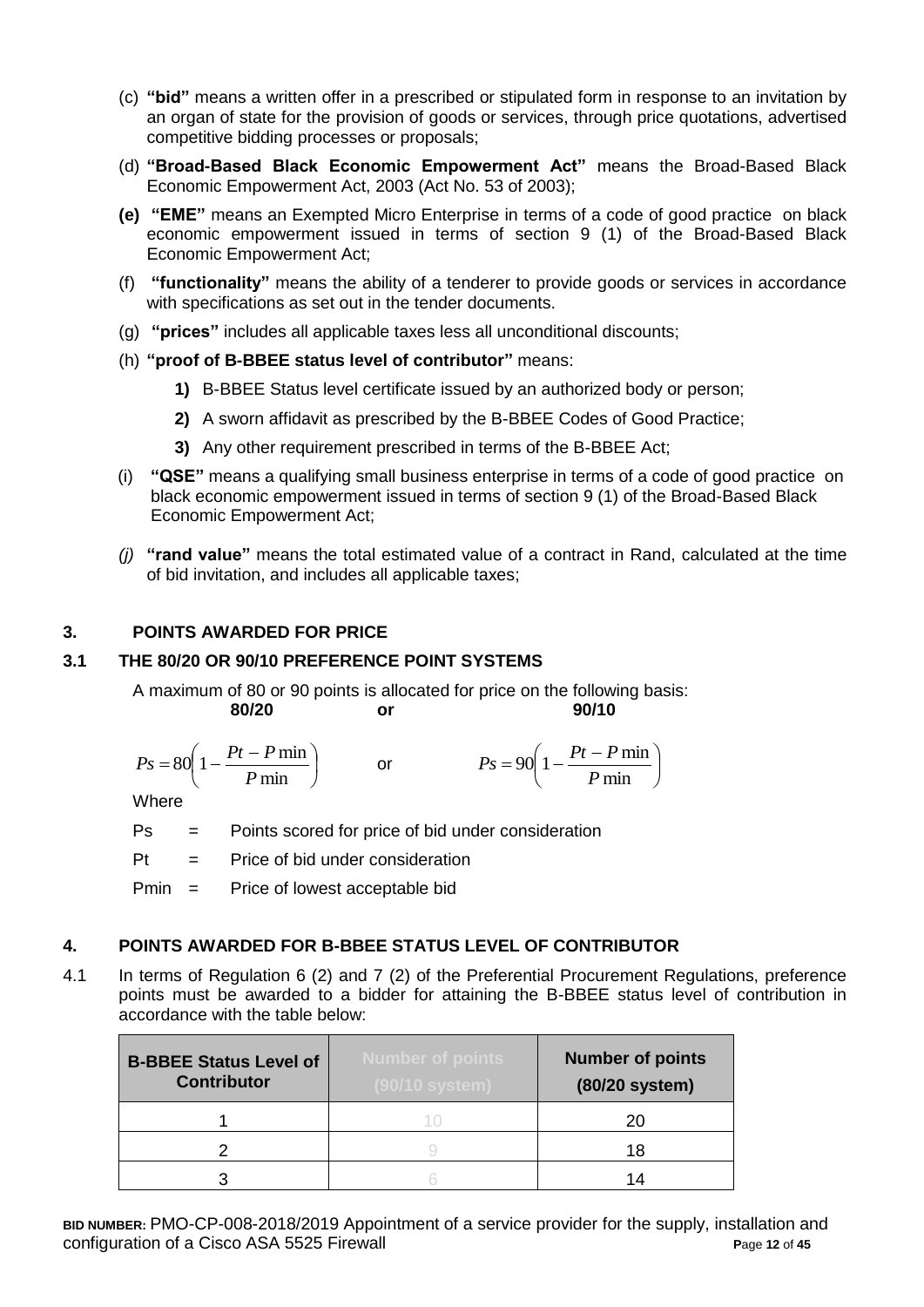|                              | 12 |
|------------------------------|----|
|                              |    |
|                              |    |
|                              |    |
|                              |    |
| Non-compliant<br>contributor |    |

## **5. BID DECLARATION**

5.1 Bidders who claim points in respect of B-BBEE Status Level of Contribution must complete the following:

### **6. B-BBEE STATUS LEVEL OF CONTRIBUTOR CLAIMED IN TERMS OF PARAGRAPHS 1.4 AND 4.1**

6.1 B-BBEE Status Level of Contributor: . = ………(maximum of 20 points)

(Points claimed in respect of paragraph 7.1 must be in accordance with the table reflected in paragraph 4.1 and must be substantiated by relevant proof of B-BBEE status level of contributor.

### **7. SUB-CONTRACTING**

7.1 Will any portion of the contract be sub-contracted?

(*Tick applicable box*)

# YES NO

- 7.1.1 If yes, indicate:
	- i) What percentage of the contract will be subcontracted............…………….…………%
	- ii) The name of the sub-contractor…………………………………………………………..
	- iii) The B-BBEE status level of the sub-contractor......................................……………..
	- iv) Whether the sub-contractor is an EME or QSE

|  | ick applicable box) |  |
|--|---------------------|--|
|  |                     |  |

v) Specify, by ticking the appropriate box, if subcontracting with an enterprise in terms of Preferential Procurement Regulations,2017:

| Designated Group: An EME or QSE which is at last 51% owned by:    | <b>EME</b> | QSE |
|-------------------------------------------------------------------|------------|-----|
|                                                                   | V          | V   |
| Black people                                                      |            |     |
| Black people who are youth                                        |            |     |
| Black people who are women                                        |            |     |
| Black people with disabilities                                    |            |     |
| Black people living in rural or underdeveloped areas or townships |            |     |
| Cooperative owned by black people                                 |            |     |
| Black people who are military veterans                            |            |     |
|                                                                   |            |     |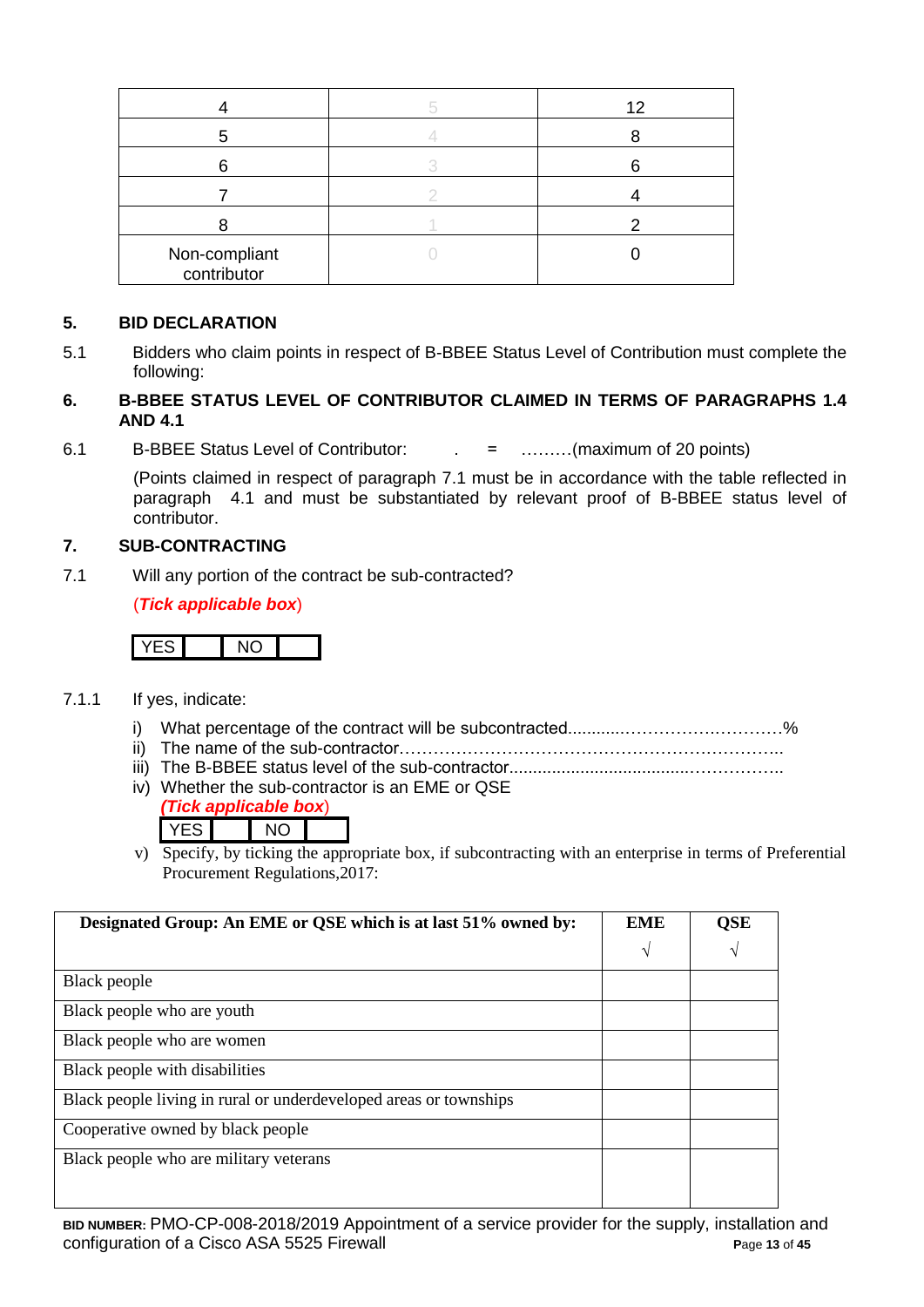| OR      |  |
|---------|--|
| Any EME |  |
| Any QSE |  |

| 8.  | <b>DECLARATION WITH REGARD TO COMPANY/FIRM</b>                                                                                                                                                                                                                                                                                              |
|-----|---------------------------------------------------------------------------------------------------------------------------------------------------------------------------------------------------------------------------------------------------------------------------------------------------------------------------------------------|
| 8.1 |                                                                                                                                                                                                                                                                                                                                             |
| 8.2 |                                                                                                                                                                                                                                                                                                                                             |
| 8.3 |                                                                                                                                                                                                                                                                                                                                             |
| 8.4 | <b>TYPE OF COMPANY/ FIRM</b>                                                                                                                                                                                                                                                                                                                |
|     | Partnership/Joint Venture / Consortium<br>П<br>One person business/sole propriety<br>Н<br>Close corporation<br>П<br>Company<br>$\Box$<br>(Pty) Limited<br>П<br><b>TICK APPLICABLE BOX</b>                                                                                                                                                   |
| 8.5 | DESCRIBE PRINCIPAL BUSINESS ACTIVITIES                                                                                                                                                                                                                                                                                                      |
|     |                                                                                                                                                                                                                                                                                                                                             |
| 8.6 | <b>COMPANY CLASSIFICATION</b>                                                                                                                                                                                                                                                                                                               |
|     | Manufacturer<br>П<br>Supplier<br>П<br>Professional service provider<br>П<br>Other service providers, e.g. transporter, etc.<br>П<br><b>TICK APPLICABLE BOX</b>                                                                                                                                                                              |
| 8.7 | <b>MUNICIPAL INFORMATION</b>                                                                                                                                                                                                                                                                                                                |
|     | Registered Account Number:                                                                                                                                                                                                                                                                                                                  |
| 8.8 |                                                                                                                                                                                                                                                                                                                                             |
| 8.9 | I/we, the undersigned, who is / are duly authorised to do so on behalf of the company/firm,<br>certify that the points claimed, based on the B-BBE status level of contributor indicated in<br>paragraphs 1.4 and 6.1 of the foregoing certificate, qualifies the company/ firm for the<br>preference(s) shown and I / we acknowledge that: |

- i) The information furnished is true and correct;
- ii) The preference points claimed are in accordance with the General Conditions as indicated in paragraph 1 of this form;
- iii) In the event of a contract being awarded as a result of points claimed as shown in

**BID NUMBER:** PMO-CP-008-2018/2019 Appointment of a service provider for the supply, installation and configuration of a Cisco ASA 5525 Firewall **P**age **14** of **45**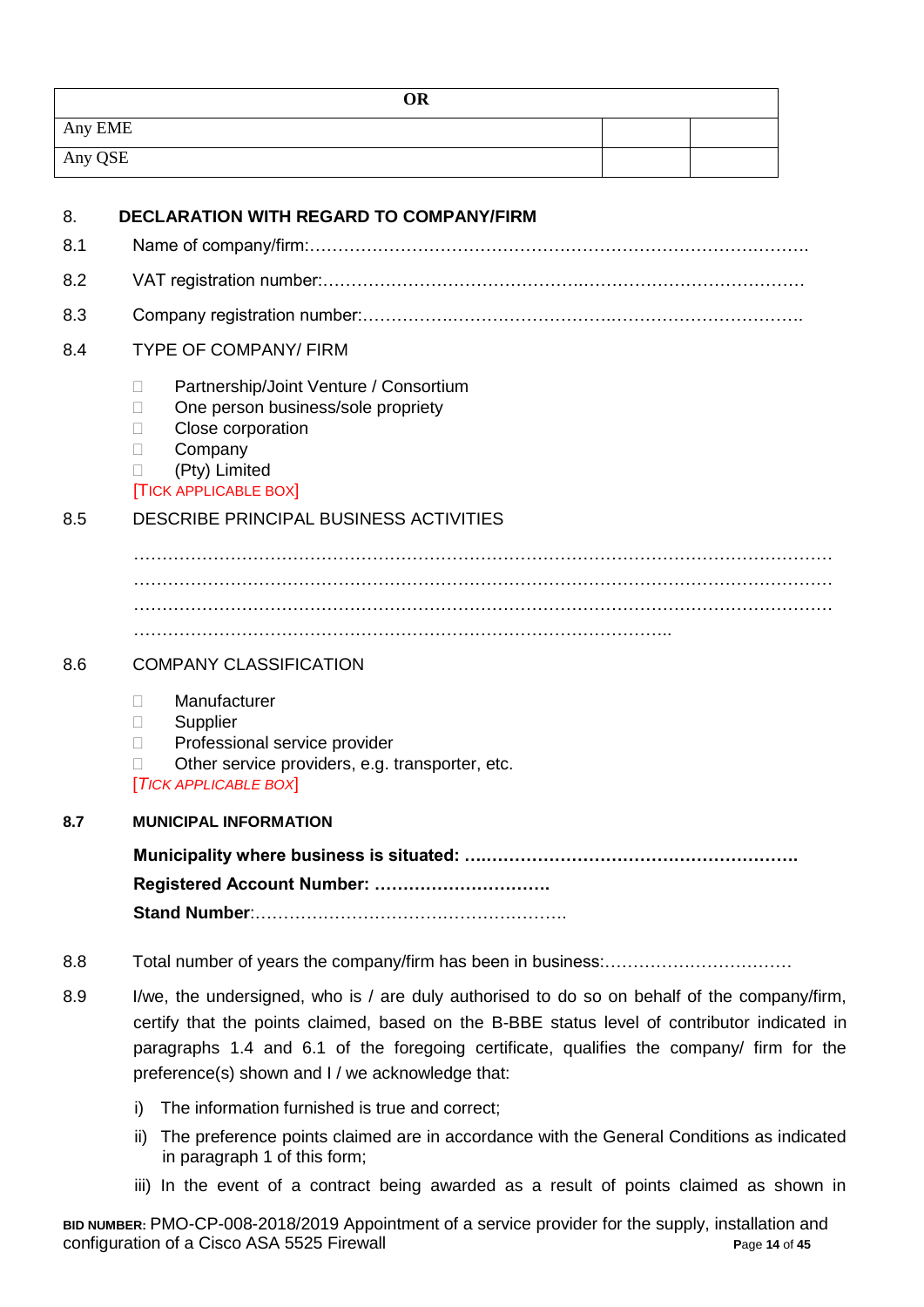paragraphs 1.4 and 6.1, the contractor may be required to furnish documentary proof to the satisfaction of the purchaser that the claims are correct;

- iv) If the B-BBEE status level of contributor has been claimed or obtained on a fraudulent basis or any of the conditions of contract have not been fulfilled, the purchaser may, in addition to any other remedy it may have –
	- (a) disqualify the person from the bidding process;
	- (b) recover costs, losses or damages it has incurred or suffered as a result of that person's conduct;
	- (c) cancel the contract and claim any damages which it has suffered as a result of having to make less favourable arrangements due to such cancellation;
	- (d) recommend that the bidder or contractor, its shareholders and directors, or only the shareholders and directors who acted on a fraudulent basis, be restricted by the National Treasury from obtaining business from any organ of state for a period not exceeding 10 years, after the *audi alteram partem* (hear the other side) rule has been applied; and
	- (e) forward the matter for criminal prosecution.

| <b>WITNESSES</b> | SIGNATURE(S) OF BIDDERS(S) |
|------------------|----------------------------|
| ົ                | DATE:<br><b>ADDRESS</b>    |
|                  |                            |
|                  |                            |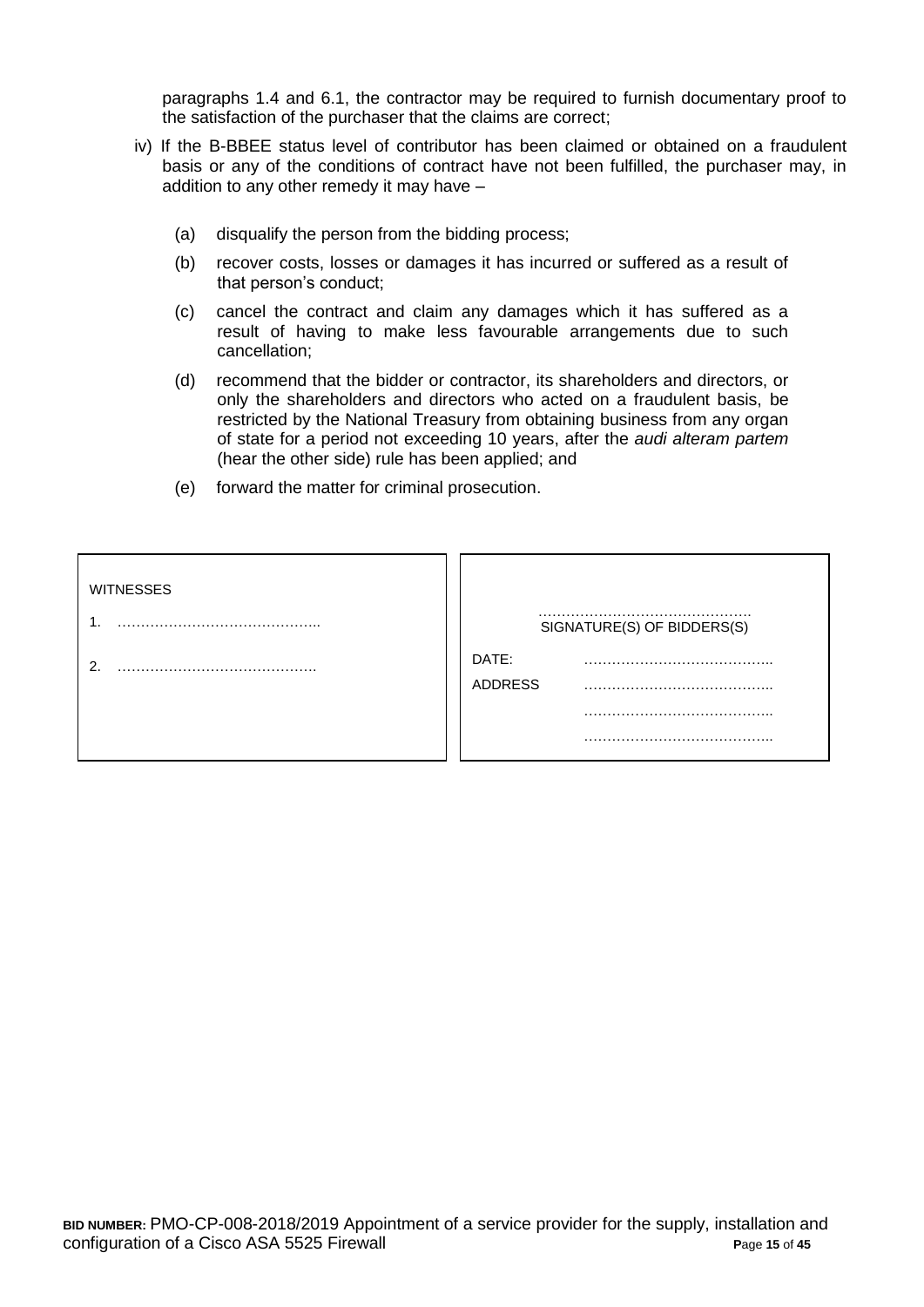## **9. AUTHORITY FOR SIGNATORY**

Signatories for close corporations and companies shall confirm their authority **by singing or attaching to this form** a duly signed and dated copy of the relevant resolution of their members or their board of directors, as the case may be.

|               | No <sub>___________________________________</sub> and any Contract, which may arise there from on behalf of                                                                                                                        |
|---------------|------------------------------------------------------------------------------------------------------------------------------------------------------------------------------------------------------------------------------------|
|               |                                                                                                                                                                                                                                    |
|               |                                                                                                                                                                                                                                    |
|               |                                                                                                                                                                                                                                    |
|               |                                                                                                                                                                                                                                    |
| As witnesses: |                                                                                                                                                                                                                                    |
|               |                                                                                                                                                                                                                                    |
| 2.            |                                                                                                                                                                                                                                    |
|               | $\mathcal{L}$ , and the state of the state of the state of the state of the state of the state of the state of the state of the state of the state of the state of the state of the state of the state of the state of the state o |

- 11. I/we, the undersigned, who warrants that he/she is duly authorised to do so on behalf of the firm certify that points claimed, based on the equity ownership, indicated in paragraph 8 of the foregoing certificate, qualifies the firm for the preference(s) shown and I / we acknowledge that:
	- (i) The information furnished is true and correct.
	- (ii) The Equity ownership claimed is in accordance with the General Conditions as indicated in paragraph 1 of this form.
		- In the event of a contract being awarded as a result of points claimed as shown in paragraph 8, the contractor may be required to furnish documentary proof to the
		- satisfaction of the purchaser that the claims are correct.
	- (iv) If the claims are found to be incorrect, the purchaser may, in addition to any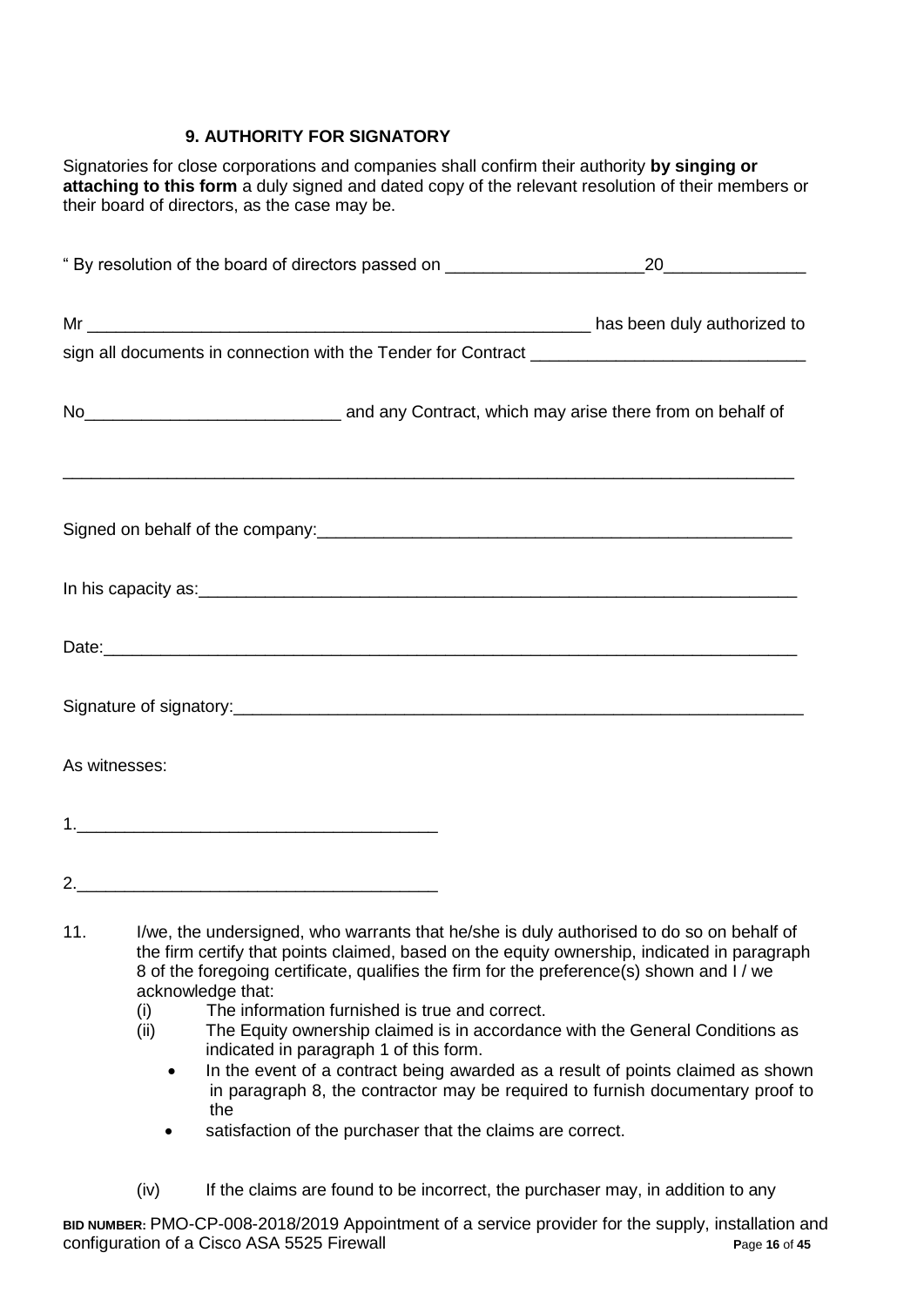other remedy it may have -

- (a) recover costs, losses or damages it has incurred or suffered as a result of that person's conduct; and
- (b) cancel the contract and claim any damages which it has suffered as a result of having to make less favourable arrangements due to such cancellation

## **WITNESSES:**

1. \_\_\_\_\_\_\_\_\_\_\_\_\_\_\_\_\_\_\_\_\_\_\_\_\_\_\_\_

2. \_\_\_\_\_\_\_\_\_\_\_\_\_\_\_\_\_\_\_\_\_\_\_\_\_\_\_\_

**SIGNATURE (S) OF BIDDER (S)**

\_\_\_\_\_\_\_\_\_\_\_\_\_\_\_\_\_\_\_\_\_\_\_\_\_\_\_\_\_\_\_\_\_\_\_

\_\_\_\_\_\_\_\_\_\_\_\_\_\_\_\_\_\_\_\_\_\_\_\_\_\_\_\_\_\_\_\_\_\_\_

**DATE: \_\_\_\_\_\_\_\_\_\_\_\_\_\_\_\_\_\_\_\_\_\_\_\_\_\_\_\_\_**

**ADDRESS: \_\_\_\_\_\_\_\_\_\_\_\_\_\_\_\_\_\_\_\_\_\_\_\_\_**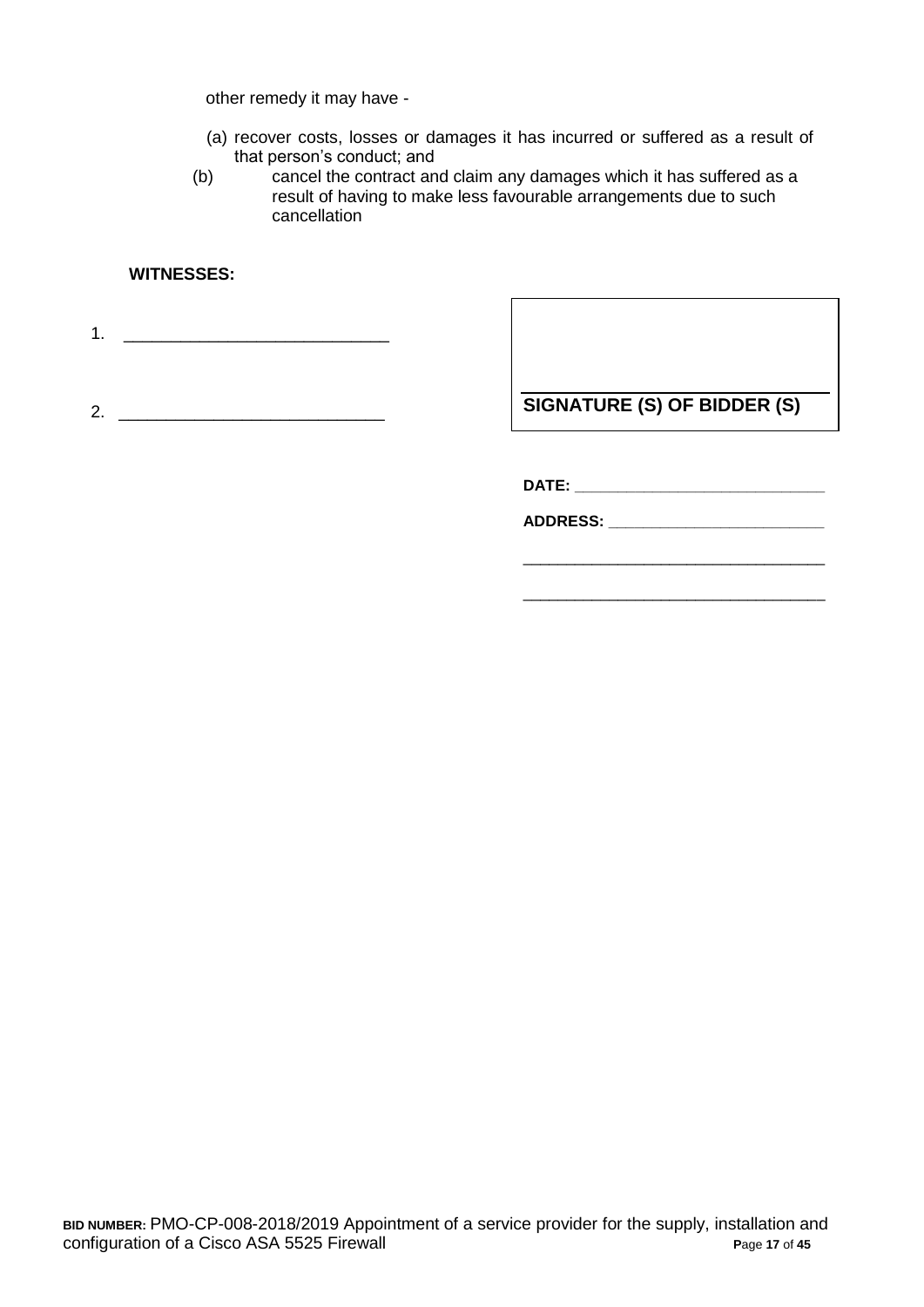### **DECLARATION OF BIDDER'S PAST SUPPLY CHAIN MANAGEMENT PRACTICES**

- 1 This Municipal Bidding Document must form part of all bids invited.
- 2 It serves as a declaration to be used by municipalities and municipal entities in ensuring that when goods and services are being procured, all reasonable steps are taken to combat the abuse of the supply chain management system.
- 3 The bid of any bidder may be rejected if that bidder, or any of its directors have:
	- a. abused the municipality's / municipal entity's supply chain management system or committed any improper conduct in relation to such system;
	- b. been convicted for fraud or corruption during the past five years;
	- c. willfully neglected, reneged on or failed to comply with any government, municipal or other public sector contract during the past five years; or
	- d. been listed in the Register for Tender Defaulters in terms of section 29 of the Prevention and Combating of Corrupt Activities Act (No 12 of 2004).

#### **4 In order to give effect to the above, the following questionnaire must be completed and submitted with the bid.**

| Item  | Question                                                                             | Yes        | <b>No</b> |
|-------|--------------------------------------------------------------------------------------|------------|-----------|
| 4.1   | Is the bidder or any of its directors listed on the National Treasury's<br>$\bullet$ | <b>Yes</b> | No.       |
|       | Database of Restricted Suppliers as companies or persons prohibited                  |            |           |
|       | from doing business with the public sector?                                          |            |           |
|       | (Companies or persons who are listed on this Database                                |            |           |
|       | were informed in writing of this restriction by the Accounting                       |            |           |
|       | Officer/Authority of the institution that imposed the restriction                    |            |           |
|       | after the audi alteram partem rule was applied). The Database                        |            |           |
|       | of Restricted Suppliers now resides on the National                                  |            |           |
|       | Treasury's website(www.treasury.gov.za) and<br>be<br>can                             |            |           |
|       | accessed by clicking on its link at the bottom of the home                           |            |           |
|       | page.                                                                                |            |           |
| 4.1.1 | If so, furnish particulars:                                                          |            |           |
|       |                                                                                      |            |           |
| 4.2   | Is the bidder or any of its directors listed on the Register for Tender              | Yes        | No        |
|       | Defaulters in terms of section 29 of the Prevention and Combating of                 |            |           |
|       | Corrupt Activities Act (No 12 of 2004)? The Register for Tender                      |            |           |
|       | Defaulters can be accessed on the National Treasury's                                |            |           |
|       | websitewww.treasury.gov.za) by clicking on its link at the bottom                    |            |           |
|       | of the home page.                                                                    |            |           |
| 4.2.1 | If so, furnish particulars:                                                          |            |           |
|       |                                                                                      |            |           |
|       |                                                                                      |            |           |
| 4.3   | Was the bidder or any of its directors convicted by a court of law                   | Yes        | No        |
|       | (including a court of law outside the Republic of South Africa) for fraud            |            |           |
|       | or corruption during the past five years?                                            |            |           |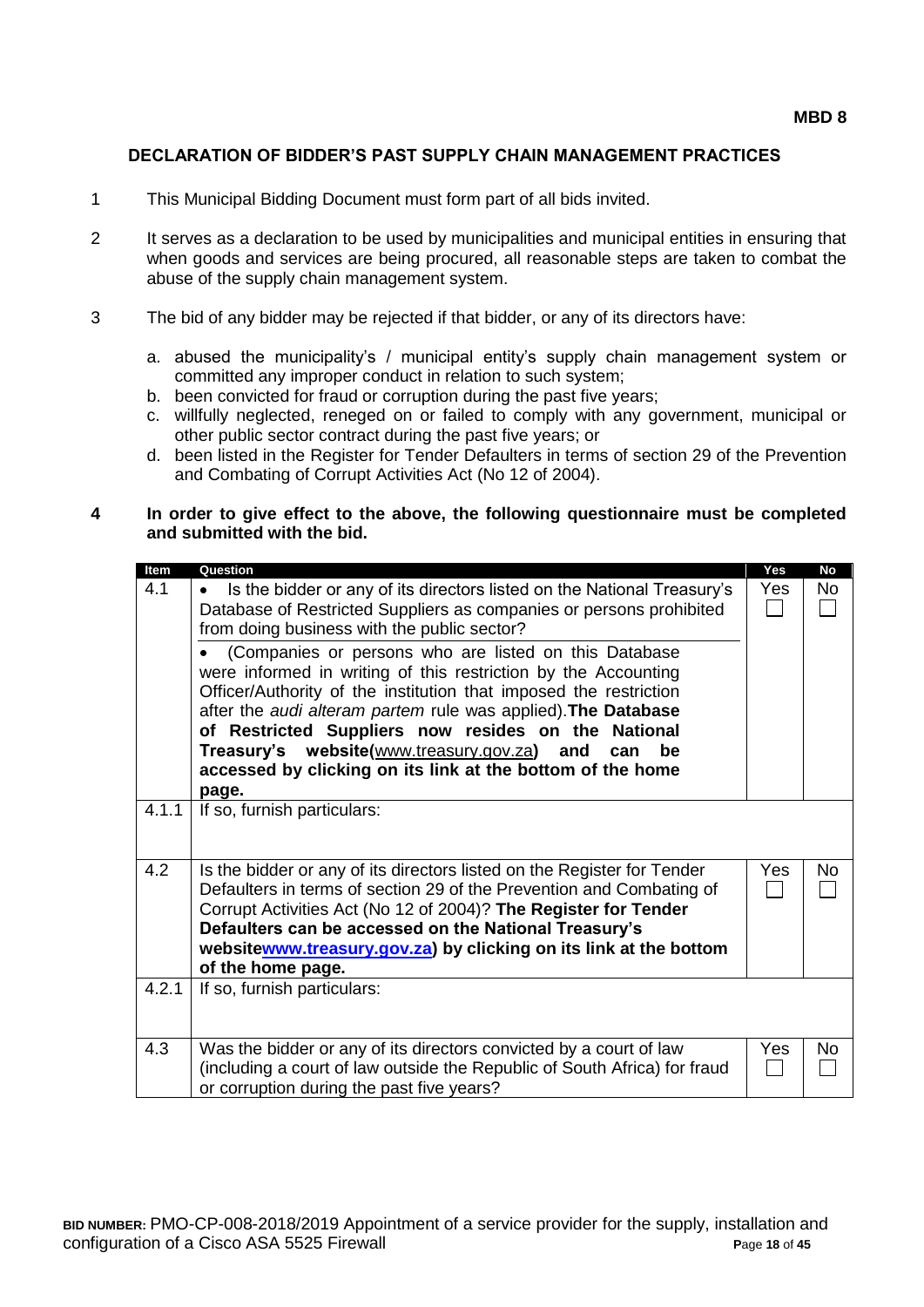| 4.3.1       | If so, furnish particulars:                                                                                                                                                                                                                     |     |           |
|-------------|-------------------------------------------------------------------------------------------------------------------------------------------------------------------------------------------------------------------------------------------------|-----|-----------|
| <b>Item</b> | <b>Question</b>                                                                                                                                                                                                                                 | Yes | <b>No</b> |
| 4.4         | Does the bidder or any of its directors owe any municipal rates and<br>taxes or municipal charges to the municipality / municipal entity, or to<br>any other municipality / municipal entity, that is in arrears for more<br>than three months? | Yes | No        |
| 4.4.1       | If so, furnish particulars:                                                                                                                                                                                                                     |     |           |
| 4.5         | Was any contract between the bidder and the municipality / municipal<br>entity or any other organ of state terminated during the past five years<br>on account of failure to perform on or comply with the contract?                            | Yes | No        |
| 4.7.1       | If so, furnish particulars:                                                                                                                                                                                                                     |     |           |

## **CERTIFICATION**

## **I, THE UNDERSIGNED (FULL NAME) \_\_\_\_\_\_\_\_\_\_\_\_\_\_\_\_\_\_\_\_\_\_\_\_\_\_\_\_\_\_\_\_\_\_\_\_\_\_\_\_\_\_\_\_\_\_**

**CERTIFY THAT THE INFORMATION FURNISHED ON THIS DECLARATION FORM TRUE AND CORRECT.**

**I ACCEPT THAT, IN ADDITION TO CANCELLATION OF A CONTRACT, ACTION MAY BE TAKEN AGAINST ME SHOULD THIS DECLARATION PROVE TO BE FALSE.**

**Signature Date** 

**\_\_\_\_\_\_\_\_\_\_\_\_\_\_\_\_\_\_\_\_\_\_\_\_\_\_\_\_\_\_ \_\_\_\_\_\_\_\_\_\_\_\_\_\_\_\_\_\_\_\_\_\_\_\_\_**

**\_\_\_\_\_\_\_\_\_\_\_\_\_\_\_\_\_\_\_\_\_\_\_\_\_\_\_\_\_\_ \_\_\_\_\_\_\_\_\_\_\_\_\_\_\_\_\_\_\_\_\_\_\_\_\_ Position Name of Bidder**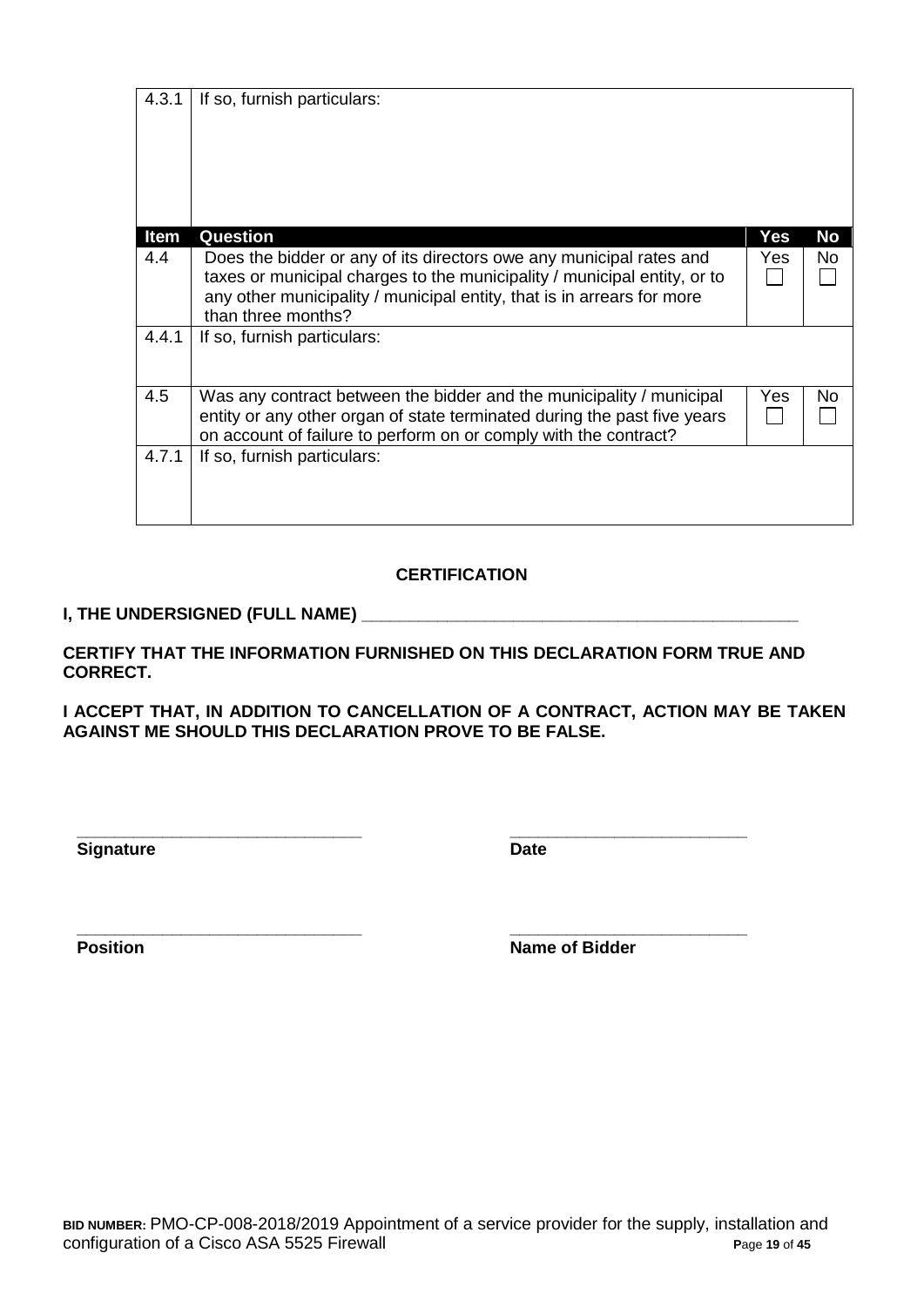### **CERTIFICATE OF INDEPENDENT BID DETERMINATION**

- 1 This Municipal Bidding Document (MBD) must form part of all bids<sup>1</sup> invited.
- 2 Section 4 (1) (b) (iii) of the Competition Act No. 89 of 1998, as amended, prohibits an agreement between, or concerted practice by, firms, or a decision by an association of firms, if it is between parties in a horizontal relationship and if it involves collusive bidding (or bid rigging).² Collusive bidding is a *pe se* prohibition meaning that it cannot be justified under any grounds.
- 3 Municipal Supply Regulation 38 (1) prescribes that a supply chain management policy must provide measures for the combating of abuse of the supply chain management system, and must enable the accounting officer, among others, to:
	- a. take all reasonable steps to prevent such abuse;
	- b. reject the bid of any bidder if that bidder or any of its directors has abused the supply chain management system of the municipality or municipal entity or has committed any improper conduct in relation to such system; and
	- c. cancel a contract awarded to a person if the person committed any corrupt or fraudulent act during the bidding process or the execution of the contract.
- 4 This MBD serves as a certificate of declaration that would be used by institutions to ensure that, when bids are considered, reasonable steps are taken to prevent any form of bid-rigging.
- 5 In order to give effect to the above, the attached Certificate of Bid Determination (MBD 9) must be completed and submitted with the bid:

**¹ Includes price quotations, advertised competitive bids, limited bids and proposals.**

**² Bid rigging (or collusive bidding) occurs when businesses, that would otherwise be expected to compete, secretly conspire to raise prices or lower the quality of goods and / or services for purchasers who wish to acquire goods and / or services through a bidding process. Bid rigging is, therefore, an agreement between competitors not to compete.**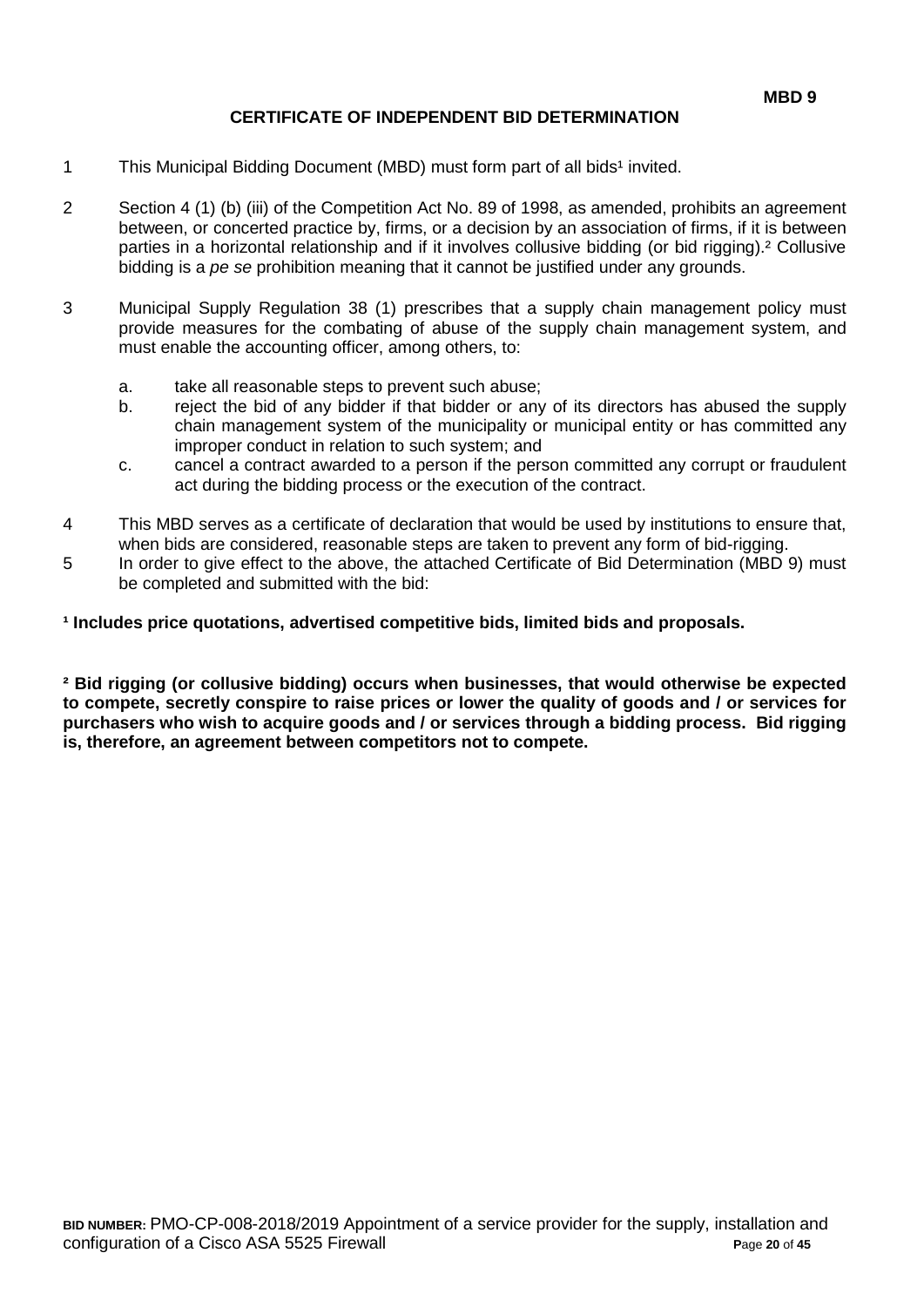## **CERTIFICATE OF INDEPENDENT BID DETERMINATION**

I, the undersigned, in submitting the accompanying bid:

(Bid Number and Description)

\_\_\_\_\_\_\_\_\_\_\_\_\_\_\_\_\_\_\_\_\_\_\_\_\_\_\_\_\_\_\_\_\_\_\_\_\_\_\_\_\_\_\_\_\_\_\_\_\_\_\_\_\_\_\_\_\_\_\_\_\_\_\_\_\_\_\_\_\_\_\_\_\_\_\_\_\_\_

\_\_\_\_\_\_\_\_\_\_\_\_\_\_\_\_\_\_\_\_\_\_\_\_\_\_\_\_\_\_\_\_\_\_\_\_\_\_\_\_\_\_\_\_\_\_\_\_\_\_\_\_\_\_\_\_\_\_\_\_\_\_\_\_\_\_\_\_\_\_\_\_\_\_\_\_\_\_

in response to the invitation for the bid made by:

(Name of Municipality / Municipal Entity)

do hereby make the following statements that I certify to be true and complete in every respect:

I certify, on behalf of: the same of the same of the same of the same of the same of the same of the same of the same of the same of the same of the same of the same of the same of the same of the same of the same of the s

(Name of Bidder)

- 1. I have read and I understand the contents of this Certificate;
- 2. I understand that the accompanying bid will be disqualified if this Certificate is found not to be true and complete in every respect;
- 3. I am authorized by the bidder to sign this Certificate, and to submit the accompanying bid, on behalf of the bidder;
- 4. Each person whose signature appears on the accompanying bid has been authorized by the bidder to determine the terms of, and to sign, the bid, on behalf of the bidder;
- 5. For the purposes of this Certificate and the accompanying bid, I understand that the word "competitor" shall include any individual or organization, other than the bidder, whether or not affiliated with the bidder, who:
	- (a) has been requested to submit a bid in response to this bid invitation;
	- (b) could potentially submit a bid in response to this bid invitation, based on their qualifications, abilities or experience; and
	- (c) provides the same goods and services as the bidder and/or is in the same line of business as the bidder
- 6. The bidder has arrived at the accompanying bid independently from, and without consultation, communication, agreement or arrangement with any competitor. However communication between partners in a joint venture or consortium<sup>3</sup> will not be construed as collusive bidding.
- 7. In particular, without limiting the generality of paragraphs 6 above, there has been no consultation, communication, agreement or arrangement with any competitor regarding: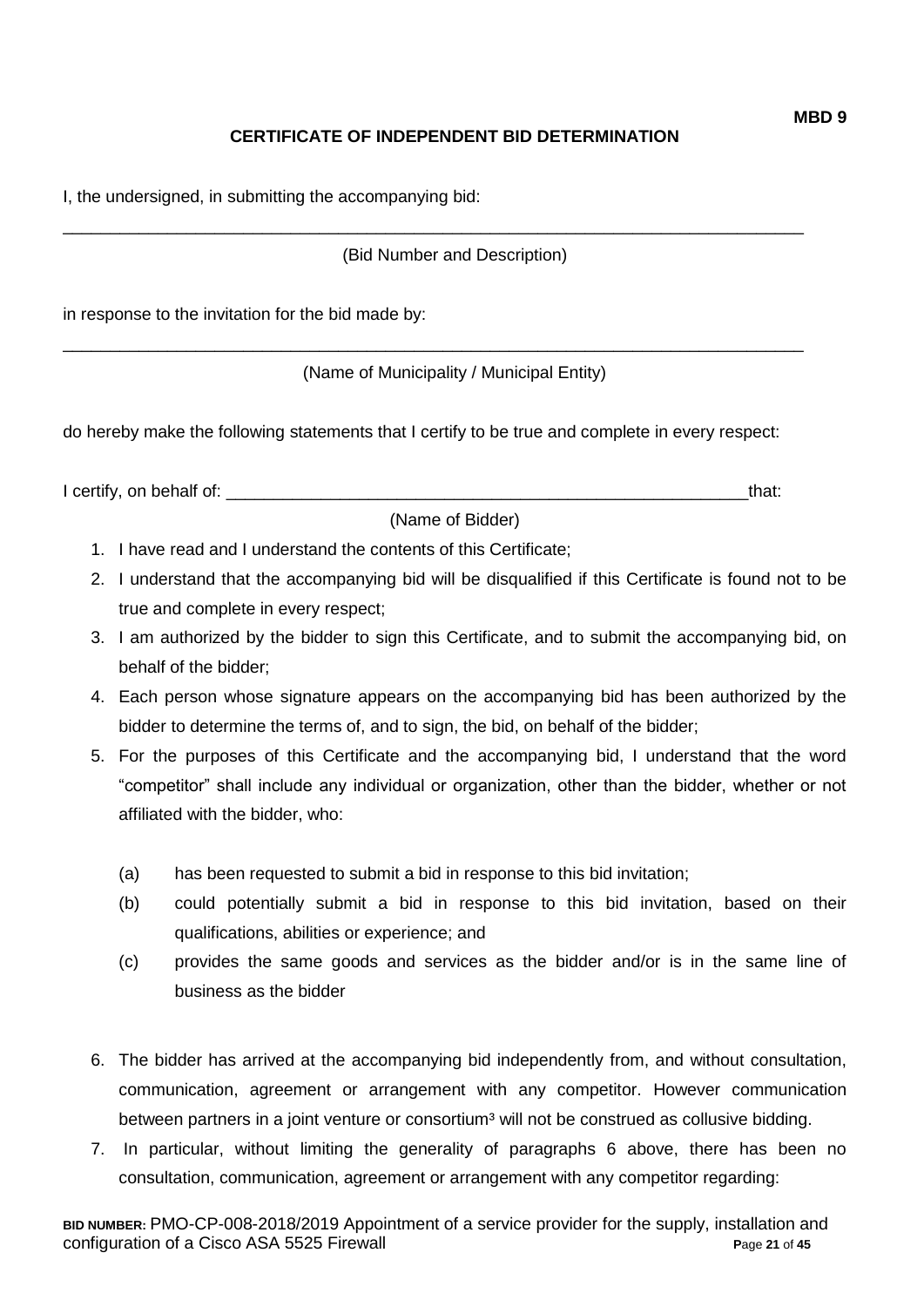- (a) prices;
- (b) geographical area where product or service will be rendered (market allocation)
- (c) methods, factors or formulas used to calculate prices;
- (d) the intention or decision to submit or not to submit, a bid;
- (e) the submission of a bid which does not meet the specifications and conditions of the bid; or
- (f) bidding with the intention not to win the bid.
- 8. In addition, there have been no consultations, communications, agreements or arrangements with any competitor regarding the quality, quantity, specifications and conditions or delivery particulars of the products or services to which this bid invitation relates.
- 9. The terms of the accompanying bid have not been, and will not be, disclosed by the bidder, directly or indirectly, to any competitor, prior to the date and time of the official bid opening or of the awarding of the contract.

#### **³ Joint venture or Consortium means an association of persons for the purpose of combining their expertise, property, capital, efforts, skill and knowledge in an activity for the execution of a contract.**

10. I am aware that, in addition and without prejudice to any other remedy provided to combat any restrictive practices related to bids and contracts, bids that are suspicious will be reported to the Competition Commission for investigation and possible imposition of administrative penalties in terms of section 59 of the Competition Act No 89 of 1998 and or may be reported to the National Prosecuting Authority (NPA) for criminal investigation and or may be restricted from conducting business with the public sector for a period not exceeding ten (10) years in terms of the Prevention and Combating of Corrupt Activities Act No 12 of 2004 or any other applicable legislation.

\_\_\_\_\_\_\_\_\_\_\_\_\_\_\_\_\_\_\_\_\_\_\_\_\_\_\_\_\_\_\_\_\_\_\_\_\_\_\_ \_\_\_\_\_\_\_\_\_\_\_\_\_\_\_\_\_\_\_\_\_\_\_

**Signature Date**

\_\_\_\_\_\_\_\_\_\_\_\_\_\_\_\_\_\_\_\_\_\_\_\_\_\_\_\_\_\_\_\_\_\_\_\_\_\_\_ \_\_\_\_\_\_\_\_\_\_\_\_\_\_\_\_\_\_\_\_\_\_\_ **Position Name of Bidder**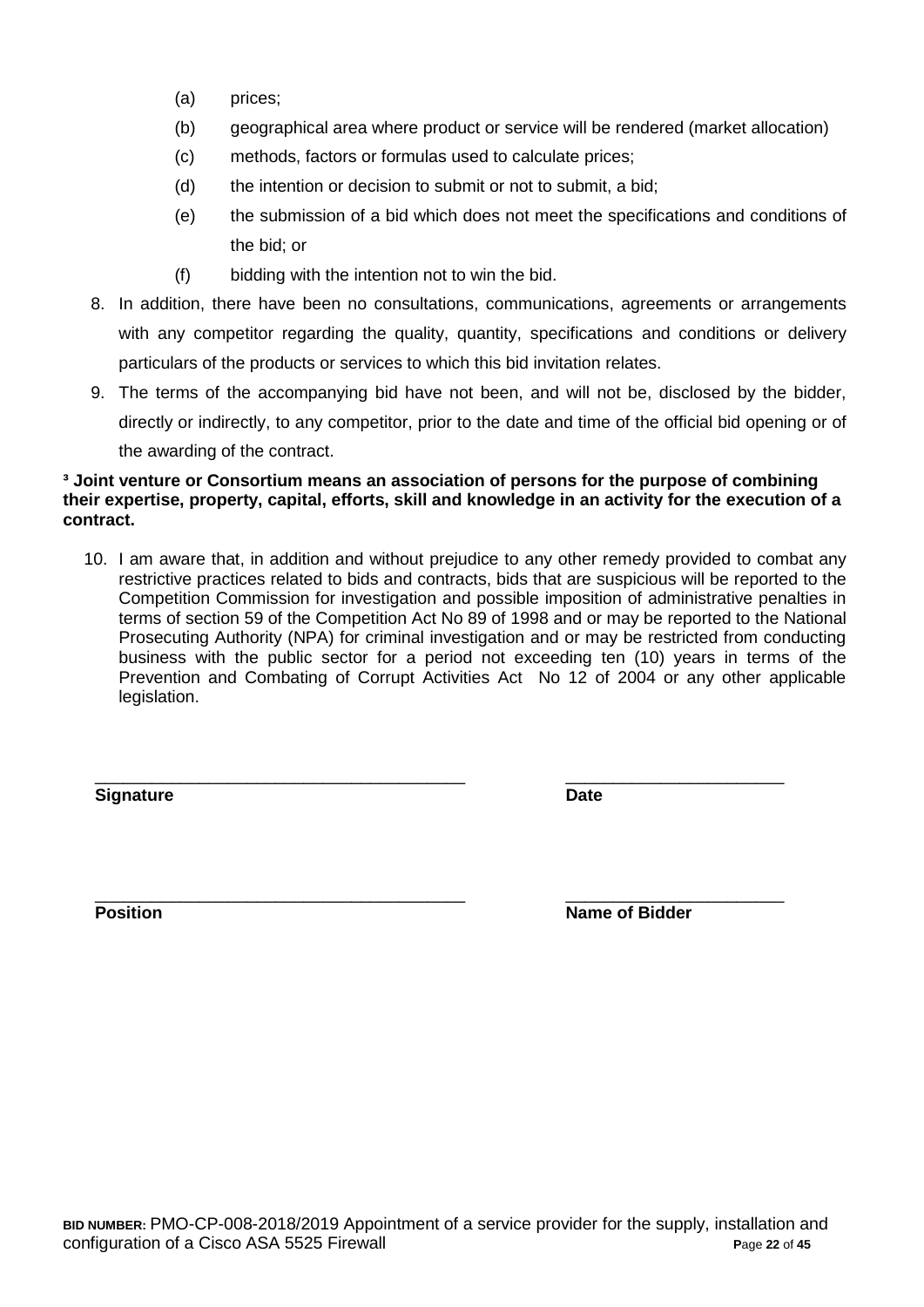## **GENERAL CONDITIONS OF CONTRACT**

| 1.  |  |
|-----|--|
|     |  |
|     |  |
|     |  |
|     |  |
|     |  |
| 2.  |  |
| 3.  |  |
|     |  |
| 4.  |  |
| 5.  |  |
| 6.  |  |
| 7.  |  |
|     |  |
| 8.  |  |
| 9.  |  |
| 10. |  |
|     |  |
|     |  |
|     |  |
| 11. |  |
| 12. |  |
| 13. |  |
| 14. |  |
| 15. |  |
| 16. |  |
| 17. |  |
| 18. |  |
| 19. |  |
| 20. |  |
| 21. |  |
| 22. |  |
| 23. |  |
|     |  |
|     |  |
|     |  |
| 24. |  |
|     |  |

в илимвек: PMO-CP-008-2018/2019 Appointment of a service provider for the supply, installation and configuration of a Cisco ASA 5525 Firewall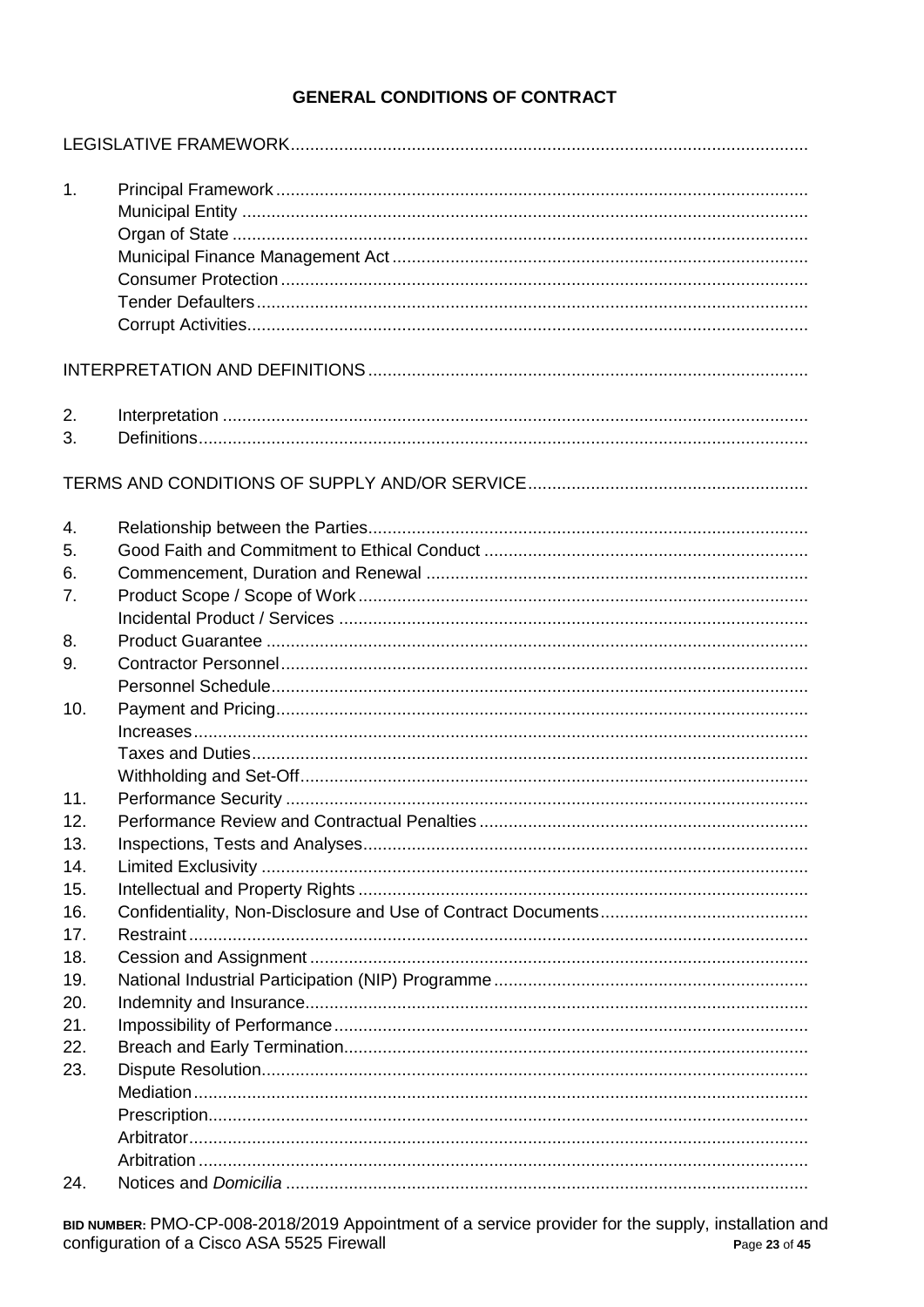### LEGISLATIVE FRAMEWORK

1. Principal Framework

The information contained under this heading summarises certain of the principal statutory provisions applicable to the transaction concluded between the Parties. It is included for information purposes only and should not be regarded as legal advice, it being incumbent upon the Contractor to familiarise itself with the legislative framework. These provisions apply at law and the Parties are not competent to exclude the operation thereof by mutual agreement. As such, no agreement, transaction or series of transactions concluded outside of or in contravention of the legislative framework and the procedures provided for therein shall be binding on the Parties notwithstanding the capacity or office held or undertakings given, in writing or otherwise, by the persons contracting on behalf of either Party.

## Municipal Entity

1.1 Joburg Market is a municipal entity contemplated in section 1, read with sections 86B(1)(a)(i) and 86D(1)(a), of the Municipal Systems Act (32 of 2000), ("MSA"). It was established as such by the Greater Johannesburg Metropolitan Council (predecessor to the City of Johannesburg Metropolitan Municipality or "COJ") who procured, by virtue of the provisions of section 17D of the Promotion of Local Government Affairs Act (91 of 1983) the formation, registration and incorporation of its fresh produce market as the Joburg Market (SOC) Limited in terms of the Companies Act, with the COJ as its sole shareholder. Upon the foregoing and as required by the MSA, Joburg Market entered into a Service Delivery Agreement with the COJ in terms of which Joburg Market was appointed as an external mechanism for the delivery of a municipal service with the mandate to manage and operate the business of the fresh produce market and its assets.

## Organ of State

1.2 As a municipal entity Joburg Market is an "organ of state" as defined in section 239 of the Constitution of South Africa (108 of 1996) read with section 1 of the Institution of Legal Proceedings Against Organs of State Act (40 of 2002).

## Municipal Finance Management Act

1.3 Contracting with Joburg Market is subject, amongst others, to the Municipal Finance Management Act (56 of 2003) ("MFMA"), the MFMA Supply Chain Management Regulations (GN 868 in GG 27636 of 30 May 2005) ("SCM Regulations") and, specifically, Joburg Market's Supply Chain Management Policy made in terms of section 111 of the MFMA and regulation 2 of the SCM Regulations (collectively referred to as the "SCM Regulatory Framework"). In terms of the irregular expenditure provisions of the SCM Regulatory Framework, Joburg Market is prohibited from making any payment in relation to goods or services unlawfully or irregularly procured and/or rendered, notwithstanding that value might have been received.

#### Consumer Protection

1.4 The Consumer Protection Act (68 of 2008) does not, in terms of section 5(2)(a), apply to any transaction in terms of which goods or services are supplied to the State. However, section 5(5) stipulates that notwithstanding the foregoing exemption, those goods, and the importer or producer, distributor and retailer of those goods are nevertheless subject to, amongst others, the

**BID NUMBER:** PMO-CP-008-2018/2019 Appointment of a service provider for the supply, installation and configuration of a Cisco ASA 5525 Firewall **P**age **24** of **45**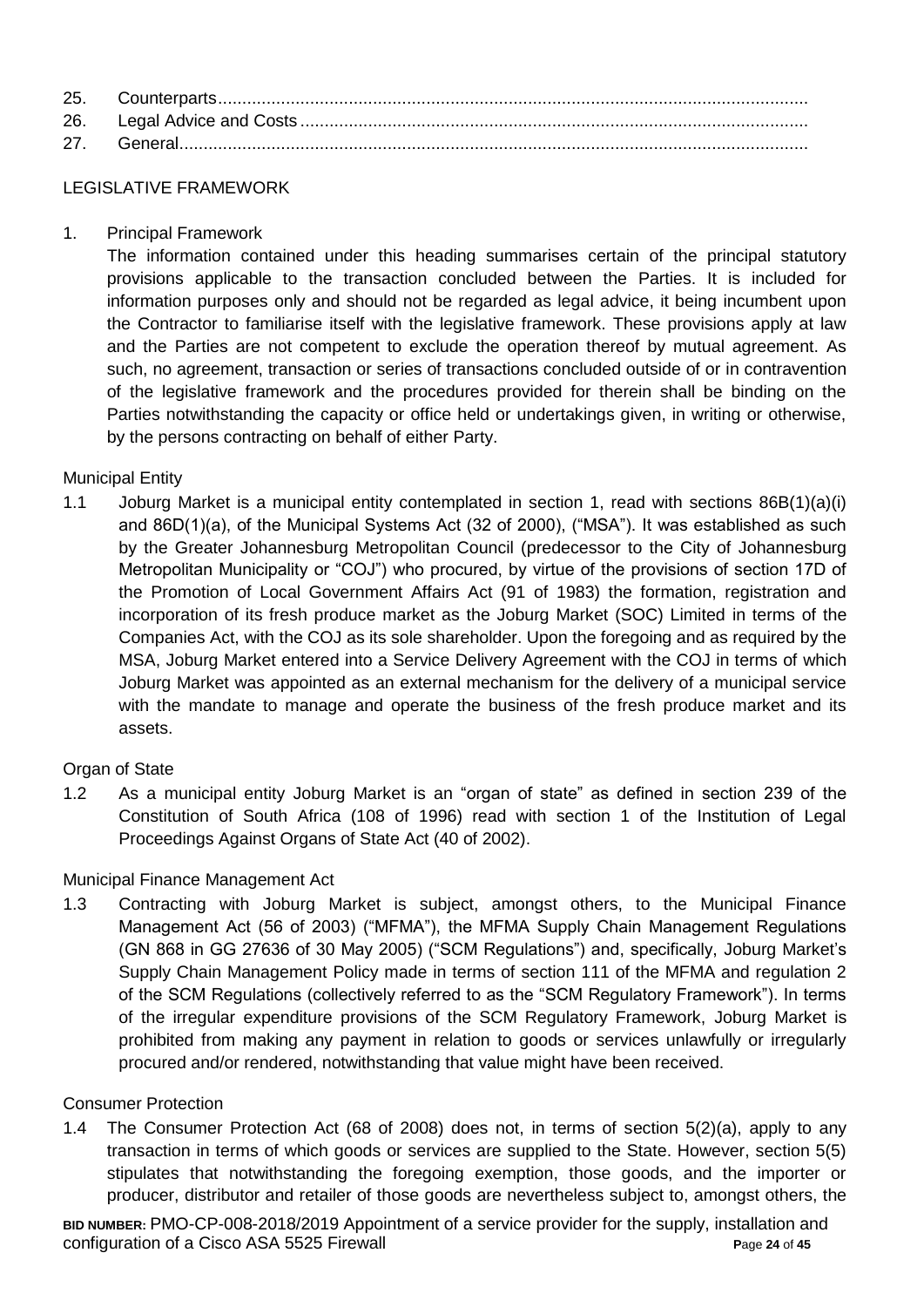provisions of section 61. Section 61 sets out the liability of the producer and/or supplier for any harm caused wholly or partly as a consequence of a product failure, defect or hazard in any goods, irrespective of whether the harm resulted from any negligence on the part of the producer, importer, distributor or retailer, as the case may be. In terms of subsections 61(5)(c) and (d), harm for which the Contractor may be held liable includes any loss of, or physical damage to, any property of Joburg Market irrespective of whether it is movable or immovable including economic loss occasioned by such harm.

## Competitive Behaviour

1.5 In terms of section 4(1)(b)(iii) of the Competition Act (89 of 1998) an agreement between, or concerted practice by, firms, or a decision by an association of firms, is prohibited if it is between parties in a horizontal relationship and if bidders was involved in collusive bidding (or bid rigging). If bidders, based on reasonable grounds or evidence obtained by Joburg Market, have engaged such restrictive practices, Joburg Market may refer the matter to the Competition Commission for investigation and possible imposition of administrative penalties. If a bidders are found guilty by the Competition Commission Joburg Market may, in addition and without prejudice to any other remedy provided for in this Agreement or at law, invalidate the bid and/or terminate this Agreement in whole or part, and/or restrict the bidders from conducting business with the public sector for a period not exceeding ten (10) years.

## Tender Defaulters

- 1.6 Where Joburg Market terminates this Agreement in whole or in part, it may decide to impose a restriction penalty on the Contractor by prohibiting the Contractor from doing business with the public sector for a period not exceeding 10 years. If Joburg Market intends imposing a restriction on a Contractor or any person associated with the Contractor, the Contractor will be allowed a period of not more than fourteen (14) days to provide reasons why the envisaged restriction should not be imposed. Should the Contractor fail to respond within the stipulated fourteen (14) days, Joburg Market might regard the intended penalty as not objected against and may impose it. Any restriction imposed on any person by the Accounting Officer of Joburg Market will, at the discretion of the Accounting Officer, also be applicable to any other enterprise or any partner, manager, director or other person who wholly or partly exercises, exercised or may exercise control over the enterprise of the first-mentioned person.
- 1.7 If a restriction is imposed, Joburg Market must, within five (5) working days of such imposition, furnish the National Treasury, with the following information:
	- 1.7.1 the name and address of the Contractor and/or person restricted by Joburg Market;
	- 1.7.2 the date of commencement of the restriction;
	- 1.7.3 the period of restriction; and
	- 1.7.4 the reasons for the restriction.
- 1.8 These details will be loaded in the National Treasury's central database of suppliers or persons prohibited from doing business with the public sector.

## Corrupt Activities

1.9 If a court of law convicts a person of an offence under sections 12 or 13 of the Prevention and Combating of Corrupt Activities Act (12 of 2004), the court may also rule that such person's name be endorsed on the Register for Tender Defaulters. When a person's name has been endorsed on the Register, the person will be prohibited from doing business with the public sector for a period not less than five years and not more than 10 years.

**BID NUMBER:** PMO-CP-008-2018/2019 Appointment of a service provider for the supply, installation and configuration of a Cisco ASA 5525 Firewall **P**age **25** of **45**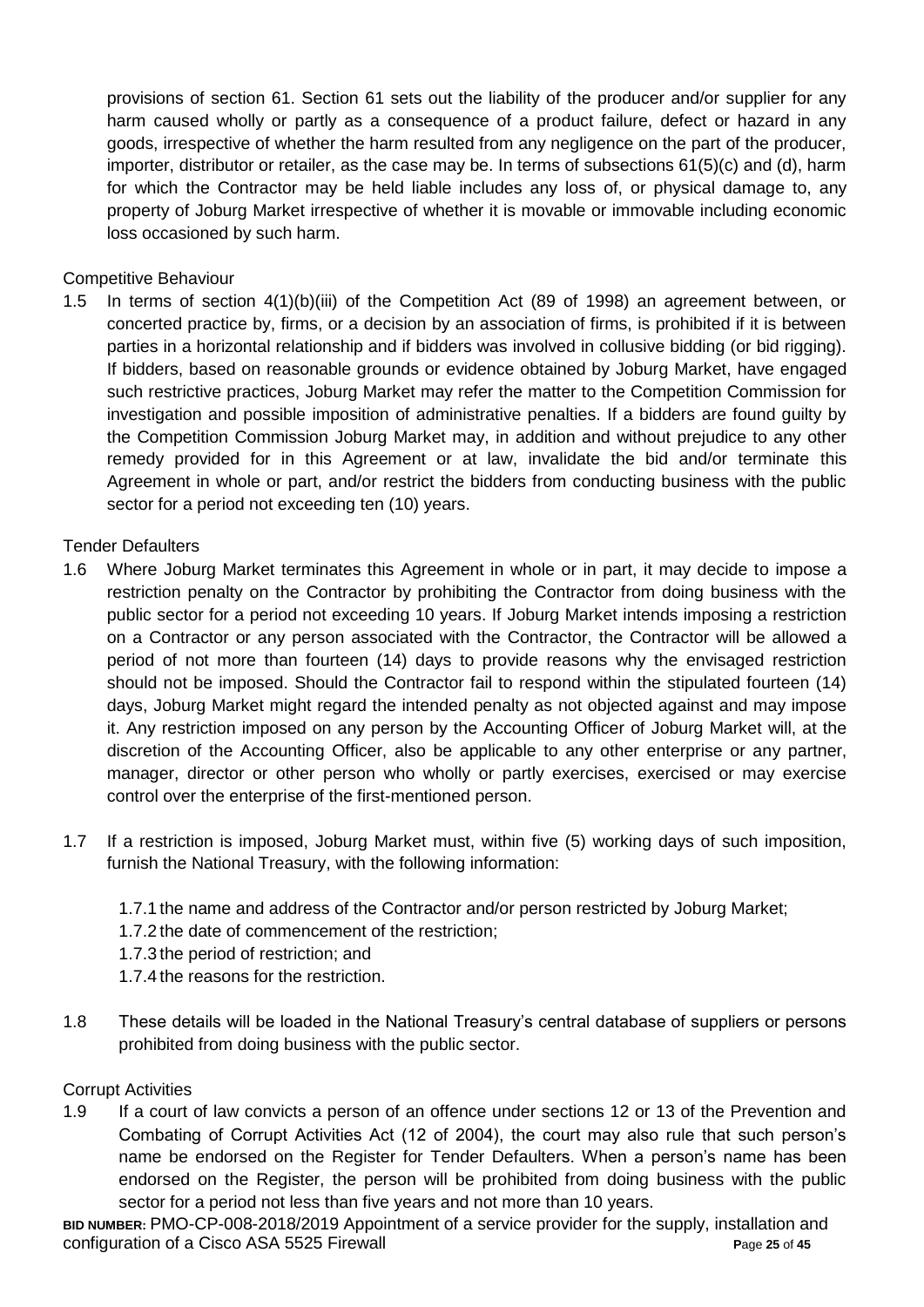## INTERPRETATION AND DEFINITIONS

## 2. Interpretation

This Agreement shall be governed and interpreted in accordance with the laws of the RSA; and

- 2.1 headings shall be read for the purpose of reference only and shall not be used in the interpretation of nor modify nor amplify the terms of this Agreement.
- 2.2 words importing any gender include the others; the singular include the plural and vice versa and natural persons include created entities, other legal *personae* (corporate or unincorporate) and the state and vice versa.
- 2.3 all provisions of this Agreement are severable from each other and any provision which is or may become unenforceable shall be ineffective to the extent of such unenforceability and shall be treated as if not written and severed without invalidating the remaining provisions of this Agreement (or affecting the validity or enforceability of such provision in any other jurisdiction); the Parties who declare their intention that this Agreement would be executed without such unenforceable provision if they were aware of such unenforceability at the time of execution hereof and that this Agreement should be implemented or continue to be implemented, having regard to each Party's rationale and purpose in entering into this Agreement.
- 2.4 when any number of days is prescribed, these shall business days (unless days are described as calendar days in which event Saturdays, Sundays and public holiday's shall be included) reckoned exclusively of the first and inclusively of the last day.
- 2.5 any reference to any statute, regulation or other legislation shall be a reference to that statute, regulation or other legislation as at the Signature Date, and as amended or substituted from time to time thereafter.
- 2.6 the words "include", "including" and "in particular" shall be construed as being by way of example or emphasis and shall not be construed as, nor shall they take effect as, limiting the generality of any preceding words.
- 2.7 the rule of construction that a contract shall be interpreted against the Party principally responsible for the drafting or preparation of the contract, shall not apply.
- 2.8 any annexures, schedules, and/or documents ("appendices") referred to in this Agreement shall be deemed to be incorporated in and form an integral part hereof; in the event of a conflict between any appendices and this Agreement, the provisions of this Agreement shall prevail.
- 2.9 the termination of this Agreement shall not affect those of the provisions which provide that they shall operate after termination or which of necessity must continue to have effect thereafter notwithstanding that specific clauses do not expressly provide for such continuation.
- 2.10 any substantive provision imposing rights or obligations on a Party, notwithstanding that it is only in a definition clause, shall have effect as if it were a substantive provision in the body of this Agreement.
- 2.11 information supplied in the bidding documents shall be construed as material representations made by the Contractor, which induced Joburg Market to enter into this Agreement.
- 3. Definitions

Unless clearly inconsistent with or otherwise indicated by the context, the following expressions shall bear the meanings assigned to them and cognate expressions shall bear corresponding meanings in this Agreement:

**BID NUMBER:** PMO-CP-008-2018/2019 Appointment of a service provider for the supply, installation and configuration of a Cisco ASA 5525 Firewall **P**age **26** of **45**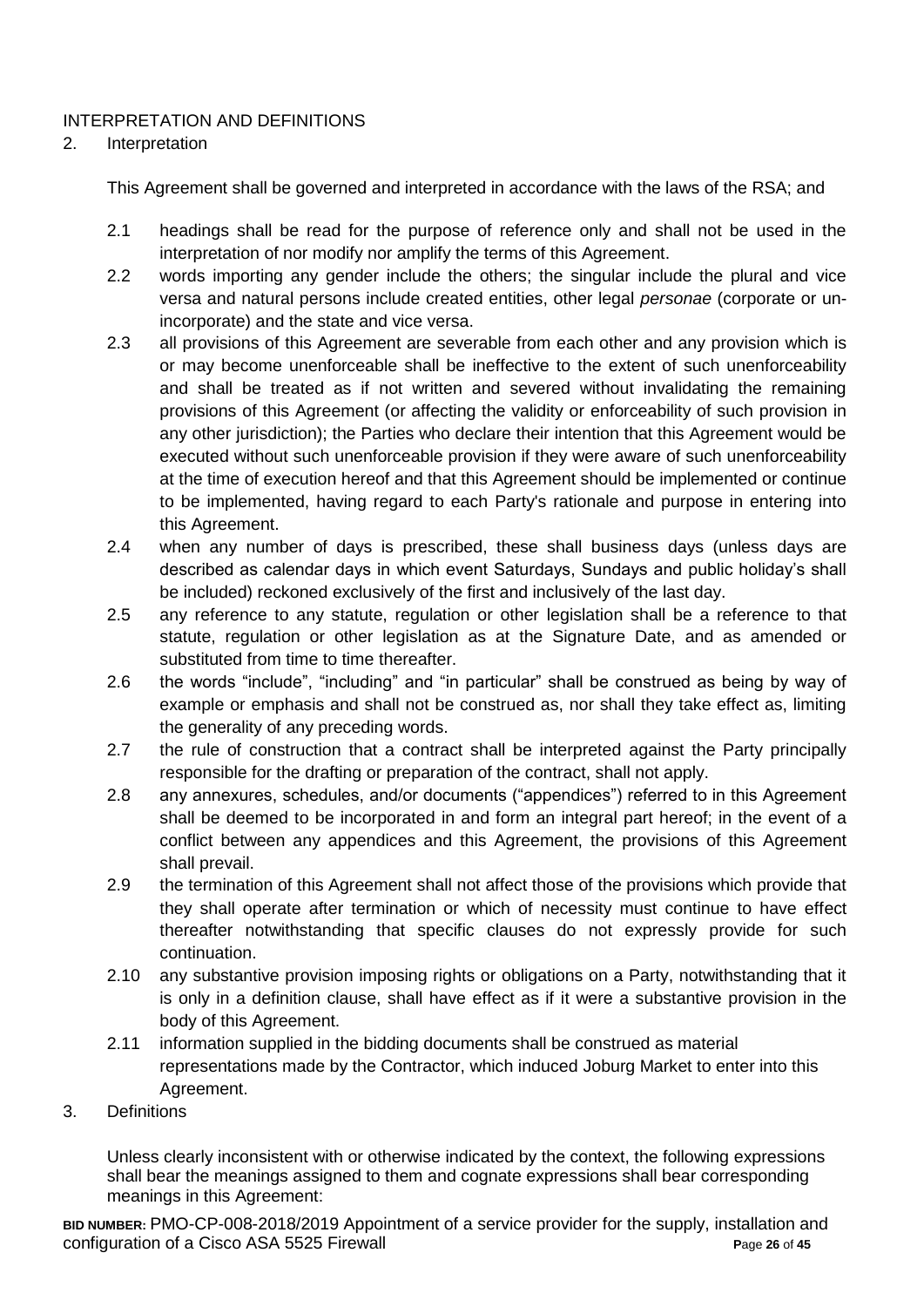- 3.1 "Agreement" means this Agreement entered into between Joburg Market and the Contractor including the appendices and all documents included therein by reference.
- 3.2 "Annexure A" means the Contractor's tender to supply the Product or render the Services or works to Joburg Market in terms of the scope of work and on the terms and conditions, pricing and payment terms set out therein.
- 3.3 "Annexure B" means a copy of Joburg Market Supply Chain Management Policy in terms of which this Agreement and the bid was specified, evaluated, adjudicated and awarded.
- 3.4 "Annexure C" means, if applicable to the subject matter of this Agreement and the Contractor's obligations in terms thereof, the Contractor's Personnel Schedule.
- 3.5 "Annexure D" means, if applicable to services rendered at Joburg Market's premises by the Contractor, the Occupational Health and Safety Act Agreement entered into between the Parties in terms of section 37(2) of that Act.
- 3.6 "Annexure E" means, if applicable in terms of the scope of work, the Contractor's Project Plan delivered to Joburg Market within the time specified therefore.
- 3.7 "Annexure F" means, if applicable to the Product or the subject matter of this Agreement and read conjunctively with the Contractor's obligations in terms of the Consumer Protection Act, the express warranties provided by the Contractor in relation to the Product.
- 3.8 "Annexure G" means a copy of the regulation 36 deviation approved by the Accounting Officer (Chief Executive Officer) of Joburg Market in the event that in the procurement of this Agreement the official procurement processes was dispensed with based on an exceptional circumstance allowed by the SCM Regulatory Framework.
- 3.9 "Closing Time" means the date and hour specified in the bidding documents for the receipt of bids.
- 3.10 "Commencement Date" means, notwithstanding the Signature Date, the date specified in the Contract Schedule.
- 3.11 "Confidential Information" means including this Agreement, Joburg Market's trade secrets, processes, techniques, methods, designs, products and organisational and other structures employed in its business, the contractual and financial arrangements with its suppliers, customers, employees, clients and other business associates, its financial details including its results, details of the prospective and existing clients, customers and employees, its business strategies, general modus operandi, client information including its customer lists and customer contact details, price lists, employee remuneration and salary packages, medical and/or patient information, computer programs and information systems, policies and procedures, diagnostic tools, data, diagrams, reports including incidents, incident reports, electronic and other visual and audio recordings, related statistics, specifications, charts, studies and Intellectual Property, know-how, trade and any other similar information all of which is, by its nature, confidential and/or proprietary to Joburg Market and its business.
- 3.12 "Contractor" means the incorporated entity, consortium, and partnership or individual who is the service provider, supplier or seller in terms of this Agreement, identified as such in the Contract Schedule; howsoever the Contractor may be legally constituted or formed.
- 3.13 "Contract Period" means the period set out in the Contract Schedule.
- 3.14 "Contract Price" means the price payable to the Contractor under this Agreement for the full and proper performance of its contractual obligations specified in the Contract Schedule.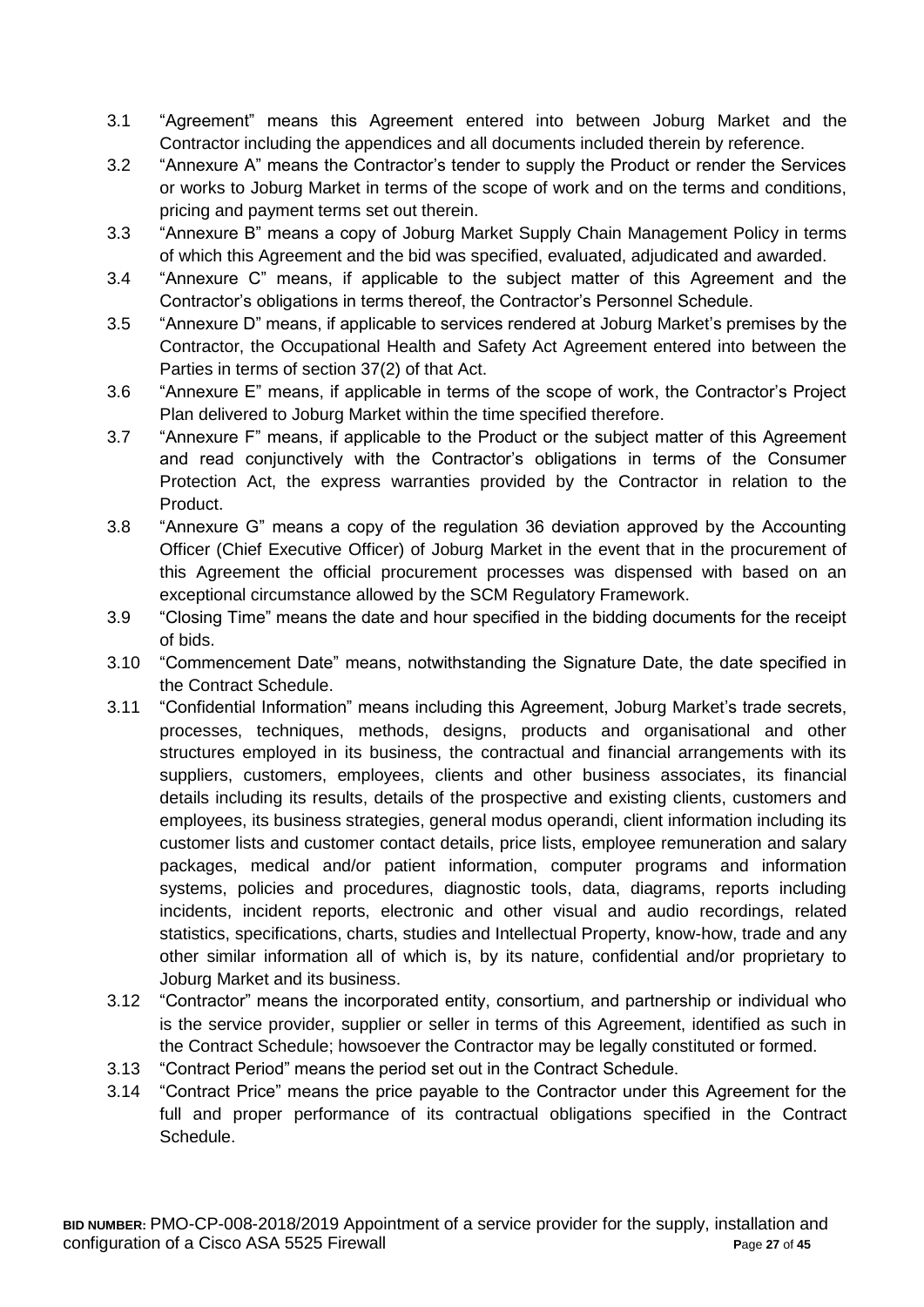- 3.15 "Corrupt Practice" means the offering, giving, receiving, or soliciting of a thing of value to influence the action of a public official in the procurement process or in the execution of this Agreement.
- 3.16 "Countervailing Duties" are imposed in cases where an enterprise abroad is subsidised by its government and encouraged to market its products internationally.
- 3.17 "Country of Origin" means the place where the Product was mined, grown or produced or from which the services are supplied.
- 3.18 "CPI" means the headline consumer price index (for all urban areas) annual inflation rate, or such amended or replacement index, as published monthly by Statistics South Africa in Statistical Release P0141, available from <http://www.statssa.gov.za>.
- 3.19 "Default Interest" means interest chargeable in terms of this Agreement to unpaid amounts or outstanding obligations which interest shall be calculated, from the due date until date of payment, on a daily balance and compounded monthly in arrear at an annual rate of two percent (2%) above the prevailing, variable prime rate publicly quoted by ABSA Bank Limited from time to time.
- 3.20 "Delivery" means delivery of the Product (and a reference to the rendering any service or executing any works) inclusive of necessary clearing, documentation, carriage (through whatsoever mode), insurance, licensing, unloading, installation and commissioning in operational working order at the store, site or premises of Joburg Market (which shall, unless the contrary is agreed in writing, be performed, conducted and/or delivered in accordance with Joburg Market's usual policies and procedures), the Contractor bearing all the risks and charges in the Product until completion of delivery is confirmed in writing by Joburg Market.
- 3.21 "Delivery Period" means that period agreed in writing between the Parties in relation to Delivery of the Product or parts thereof by the Contractor, any delay in which shall be deemed a breach of this Agreement and entitle Joburg Market to exercise its remedies in terms of this Agreement or at law.
- 3.22 "Dumping" means a private enterprise resident outside of the RSA market its goods on own initiative in the RSA at lower prices than that of the Country of Origin and which have the potential to harm the local industries in the RSA.
- 3.23 "Fraudulent practice" means a misrepresentation of facts in order to influence a procurement process or the execution of this Agreement to the detriment of any bidder or Joburg Market, and includes collusive practice among bidders (prior to or after bid submission) designed to establish bid prices at artificial non-competitive levels and to deprive the bidder of the benefits of free and open competition.
- 3.24 "Intellectual Property" means collectively, patents, copyright, trademarks, logos, style names, slogans, designs, models, methodologies, inventions, software object code or programme interface and/or structure, and any other type of intellectual property (whether registered or unregistered including applications for and rights to obtain, use or for their protection) which are used or held, whether or not currently, in connection with Joburg Market's business and includes the Confidential Information and, "know-how" being ideas, designs, documents, diagrams, information, devices, technical data, scientific data, secret and other processes and methods used in connection with Joburg Market's business, and, all available information regarding marketing and promotion of the goods and services of Joburg Market, and, all and any modifications or improvements to any of them.
- 3.25 "Joburg Market" means Joburg Market (SOC) Limited (trading as Joburg Market), a corporatized municipal entity incorporated in terms of the laws of the RSA under registration number 2000/023383/07 and with VAT registration number 4840195038, with its *domicilium citandi et executandi* situated at The Office of the CEO, 3<sup>rd</sup> Floor, Main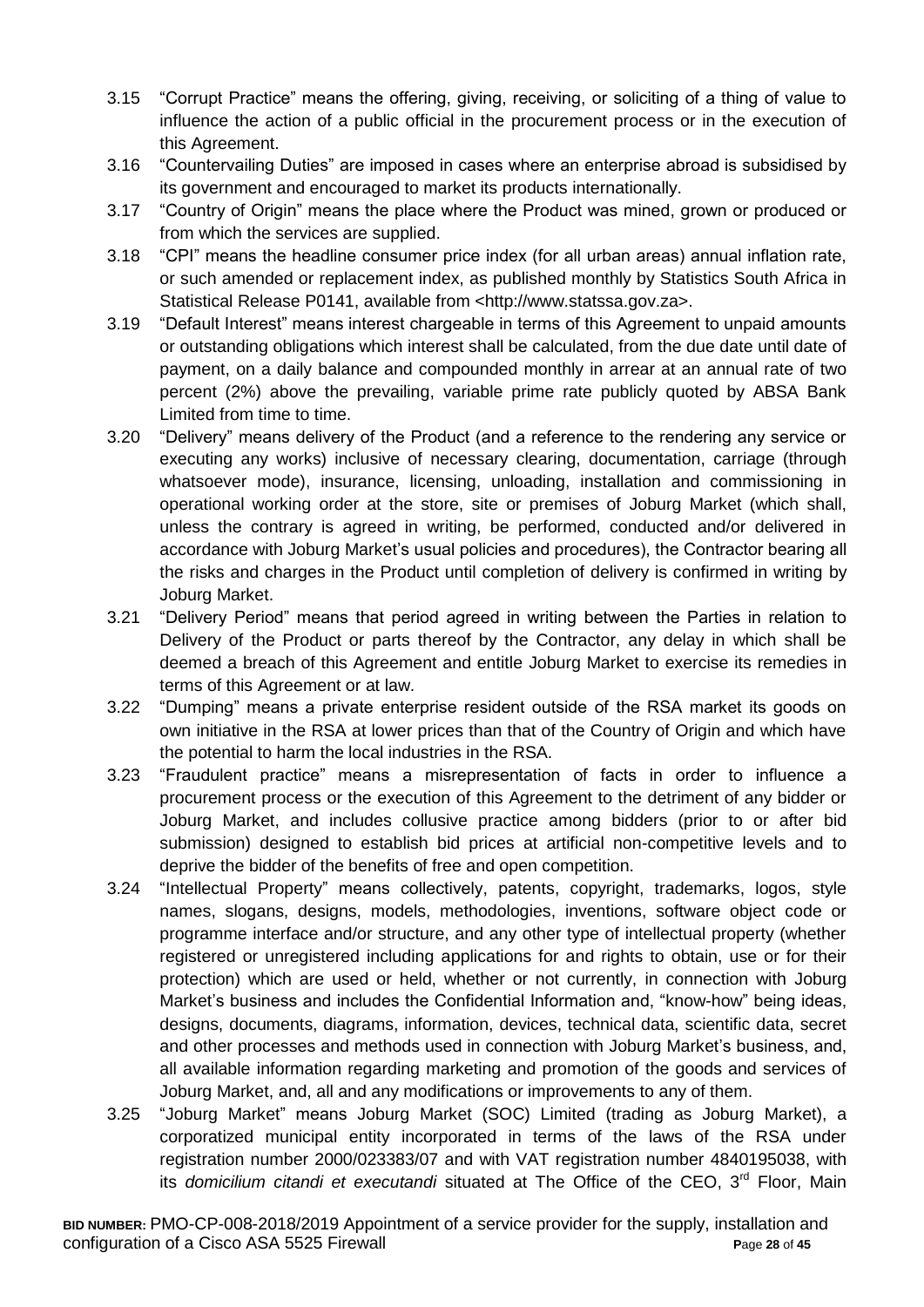Building, Joburg Market, 4 Fortune Road (off Heidelberg Road), City Deep, 2049, Johannesburg.

- 3.26 "Imported Content" means that portion of the bidding price represented by the cost of components, parts or materials which have been or are still to be imported (whether by the Contractor or its subcontractors) and which costs are inclusive of the costs abroad, plus freight and other direct importation costs such as landing costs, dock dues, import duty, sales duty or other similar tax or duty at the RSA place of entry as well as transportation and handling charges to the factory in the RSA where the Product covered by the bid will be manufactured.
- 3.27 "Local Content" means that portion of the bidding price, which is not included in the imported content provided that local manufacture does take place.
- 3.28 "Order" means an official written order or requisition issued for the supply of the Product.
- 3.29 "Parties" mean the Contractor and Joburg Market and "Party" shall mean that one of them be indicated by the context.
- 3.30 "Product" means, depending on the subject matter of this Agreement, either or both of:
	- 3.30.1 "Goods" e.g. plant, equipment, machinery, manufactured items and/or other materials or combined works that the Contractor is required to supply to Joburg Market including (where usually, logically or of right or common practice) ancillary services such as installation, commissioning, provision of technical assistance, after sales support, warranty services etc. and/or
	- 3.30.2 "Services" e.g. those functional, consulting and/or professional services or combined works the Contractor as service provider is required to render to Joburg Market including (where usually, logically or of right or common practice) ancillary goods such as spare parts, packing, documents, manuals, reports etc.).
- 3.31 "RSA" means the Republic of South Africa as defined in section 1 of the Constitution of the Republic of South Africa (108 of 1996).
- 3.32 "Signature Date" means the date of the on which this Agreement, or any other document in relation thereto, is signed by the Party signing it last in time on the last date in time.
- 3.33 "VAT" means Value-Added Tax defined and levied in terms of the Value-Added Tax Act (89 of 1991) and unless stated to the contrary, all amounts quoted in this Agreement are quoted exclusive of VAT.

## TERMS AND CONDITIONS OF SUPPLY AND/OR SERVICE

- 4. Relationship between the Parties
	- 4.1 The Contractor shall fulfil its obligations in terms of this Agreement as an independent contractor to Joburg Market and not as an employee, labour broker, agent, partner (whether in consortium or joint venture) of Joburg Market; and, neither it nor any of its employees shall hold itself/themselves out as being the same.
	- 4.2 In addition, save as set out herein, neither Party shall be entitled to bind the other Party to any representation, obligation or promise of any nature whatsoever, pledge the credit of the other or incur any liability on behalf of the other Party or purport to do so.
- 5. Good Faith and Commitment to Ethical Conduct
	- 5.1 The Parties commit to ethical business conduct and undertake to exercise and display the utmost good faith to one another in giving effect to the terms of this Agreement.

**BID NUMBER:** PMO-CP-008-2018/2019 Appointment of a service provider for the supply, installation and configuration of a Cisco ASA 5525 Firewall **P**age **29** of **45**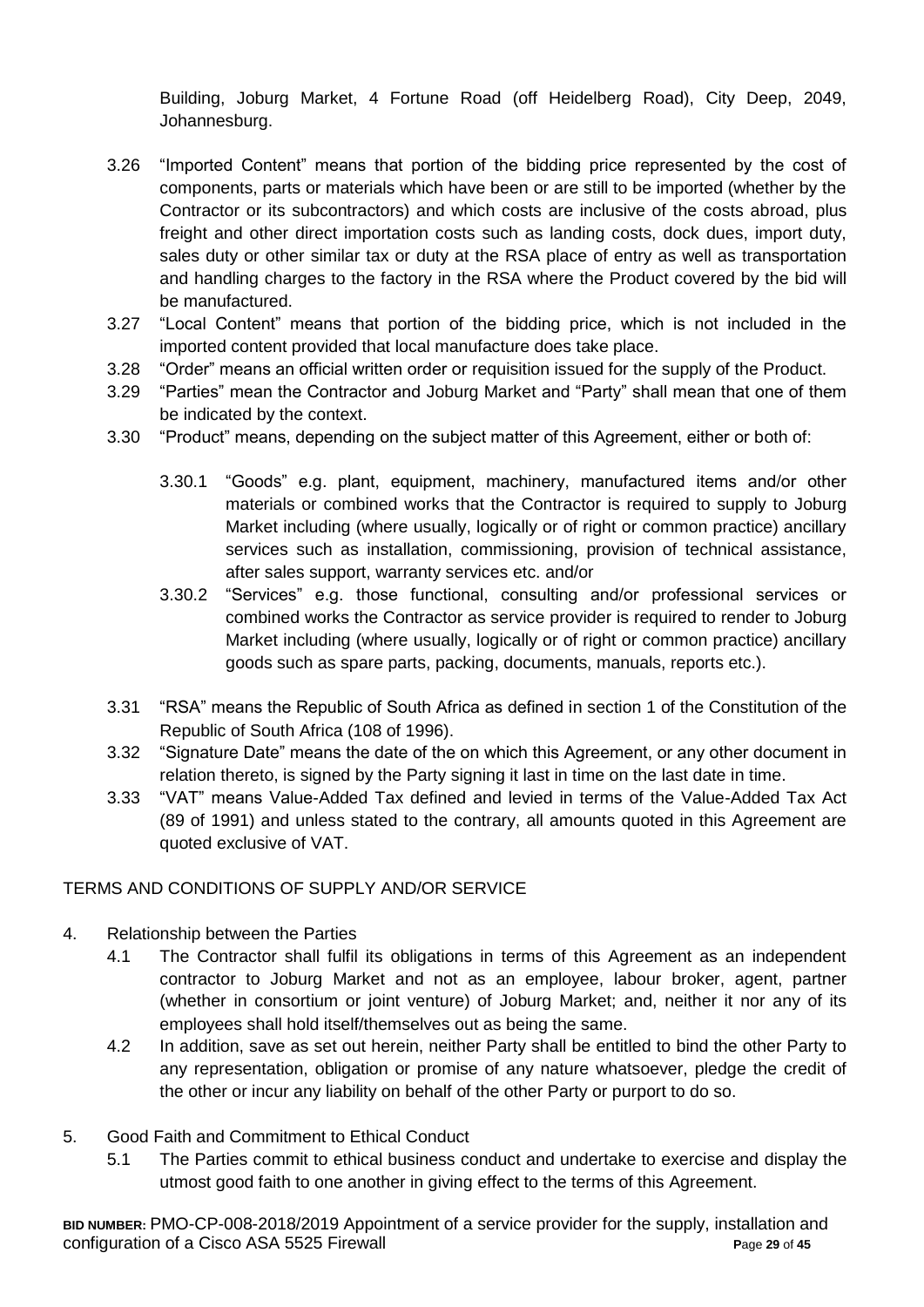- 5.2 Without limiting the generality of the foregoing the Parties undertake not to accept, offer, induce, permit or promote the acceptance or offering of any gratuity, enticement, incentive or gift that could reasonably be regarded as a bribe or an attempt to otherwise exert undue influence over the recipient.
- 5.3 The Parties will use their best endeavours to prevent their officers, employees, agents and contractors from doing any of the foregoing; or, to otherwise act in a manner which a reasonable and informed person would regard as unethical or do anything which could reasonably be expected to damage or diminish the reputation or business image of the other.
- 6. Commencement, Duration and Renewal
	- 6.1 This Agreement shall commence on the Commencement Date and endure for the Contract Period, delimited in terms of time and/or the expenditure of a particular amount, as set out in the Contract Schedule.
	- 6.2 In the event that the Contractor's obligations is to be performed in terms of a project plan or in phased or other manner, the same shall be set out in a separate annexure.
	- 6.3 Unless provision is made for renewal in the Contract Schedule, this Agreement shall terminate on the expiry of the Contract Period unless terminated earlier in terms of this Agreement or at law. Any renewal shall be conditional upon the subject matter of this Agreement being susceptible for renewal and, the proper performance by the Contractor of its obligations during the initial Contract Period.
	- 6.4 However, notwithstanding anything to the contrary contained in this Agreement or any terms contained in any document produced whether in relation to this Agreement of otherwise by Joburg Market or the Contractor, any renewal of this Agreement shall at all times:
		- 6.4.1 remain within the discretion and at the option of Joburg Market,
		- 6.4.2 be express and in writing, and
		- 6.4.3 executed no sooner than three (3) months before and no later than the termination date.

## 7. Product Scope / Scope of Work

The relevant part of Annexure A shall apply in relation to the description, quality and quantity of the Product (goods, services, works or any combination thereof) to be delivered to Joburg Market in terms of this Agreement.

- 7.1 The Product shall conform to the standards, specifications and/or scope of work set out in the bidding documents and, where applicable, be packed in a manner designed to prevent damage or deterioration during transit to its final destination / Joburg Market, which packing, marking, case size, weights and documentation both inside and outside the packaging shall:
	- 7.1.1 be sufficient to withstand, without limitation, rough handling during transit and exposure to extreme temperatures, salt and precipitation during transit, and open storage.
	- 7.1.2 take into consideration, where appropriate, the location of the Product's final destination and the absence of heavy handling facilities at all points in transit.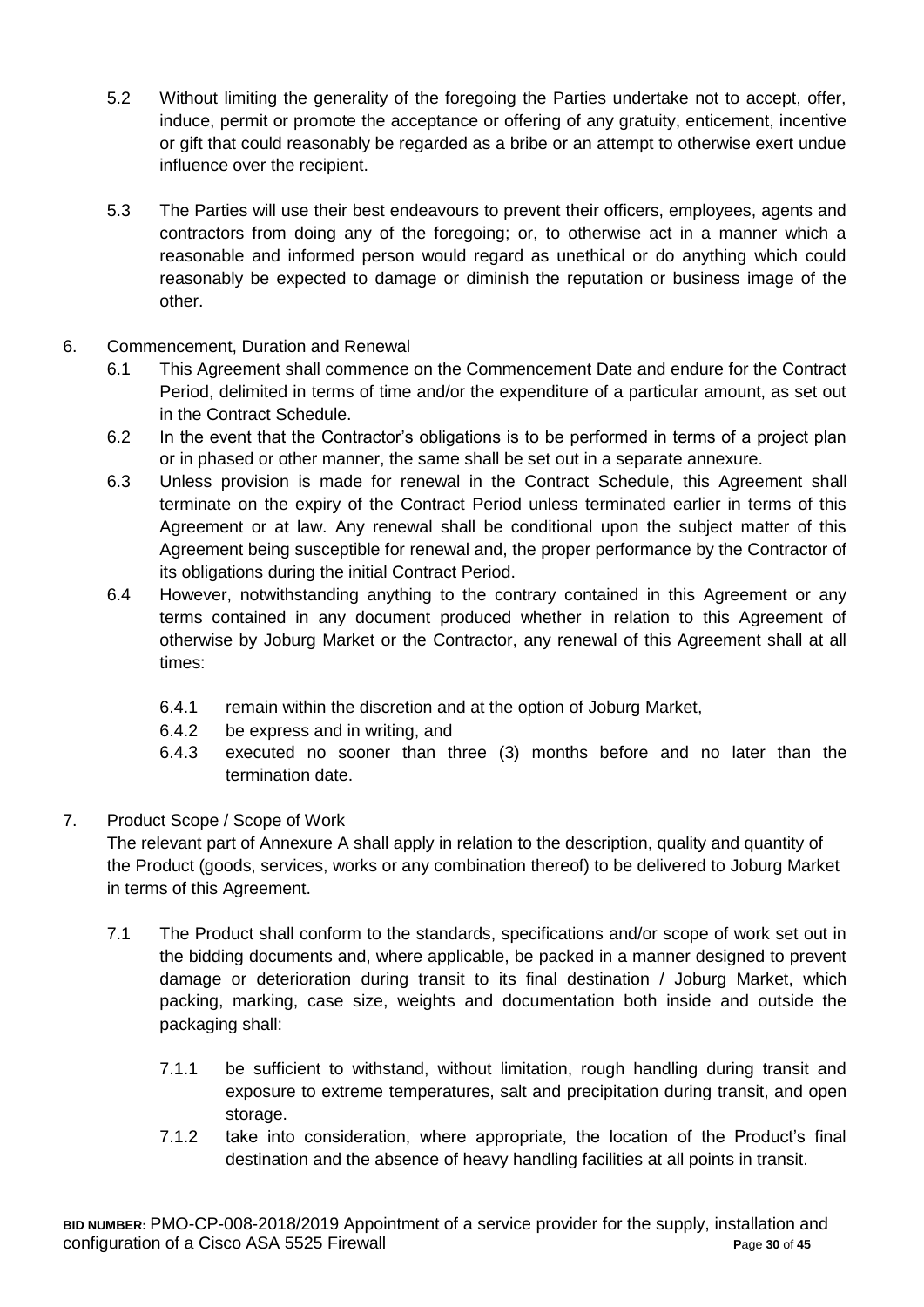7.1.3 comply strictly with such special requirements expressly provided for in the bidding documents and in any subsequent instructions ordered by Joburg Market.

## Incidental Product / Services

- 7.2 The bid documents may require that the Contractor provide any or all of the following incidental Product (services, goods or works including materials, notifications, and information pertaining to spare parts manufactured or distributed by the Contractor or its principal):
	- 7.2.1 performance or supervision of on-site assembly and/or commissioning of the Product.
	- 7.2.2 furnishing of tools required for assembly and/or maintenance of the Product.
	- 7.2.3 furnishing of a detailed operations and maintenance manual for each appropriate unit of the Product.
	- 7.2.4 performance or supervision or maintenance and/or repair of the Product, for a period agreed by the Parties, provided that this shall not relieve the Contractor of any warranty obligations under this Agreement.
	- 7.2.5 training of Joburg Market's personnel, at the Contractor's plant and/or on-site, in assembly, start-up, operation, maintenance, and/or repair of the Product.
	- 7.2.6 such spare parts as Joburg Market may elect to purchase from the Contractor, provided that this election shall not relieve the Contractor of any warranty obligations under this Agreement and advance notification to the discontinuation of any particular model of Product, spare parts etc. in sufficient time to permit Joburg Market to procure needed requirements.
- 7.3 Prices charged by the Contractor for incidental Product and/or services, if not included in the Contract Price, shall be agreed upon in advance by the Parties and shall not exceed the prevailing rates charged to other Parties by the supplier for similar services.

## 8. Product Guarantee

- 8.1 The Contractor warrants that the Product shall be fit for the intended purpose of use and free of defect, arising from design, materials, or workmanship (except when the design and/or material is required by Joburg Market's specifications) or from any act or omission of the Contractor and that it is new, unused, of the most recent or current model, and incorporates all recent improvements in design and materials unless provided otherwise in the bid documents.
- 8.2 Unless a more favourable Product warranty is offered by the Contractor or warranty terms are expressly agreed between the Parties (refer annexures and Contract Schedule), this warranty shall remain valid for twelve (12) months after the Product have been delivered to Joburg Market or, for eighteen (18) months after the date of shipment from the port or place of loading in the source country, whichever period concludes earlier.
- 8.3 Joburg Market shall notify the Contractor in writing of any claims arising under this warranty. Upon receipt of such notice, the Contractor shall, within the reasonable period specified therein and with all reasonable speed, repair or replace the defective goods or parts thereof, without costs to Joburg Market. If the Contractor, having been notified, fails to remedy the defect(s) within the period specified in the notice, Joburg Market may proceed to take such remedial action as may be necessary at the Contractor's risk and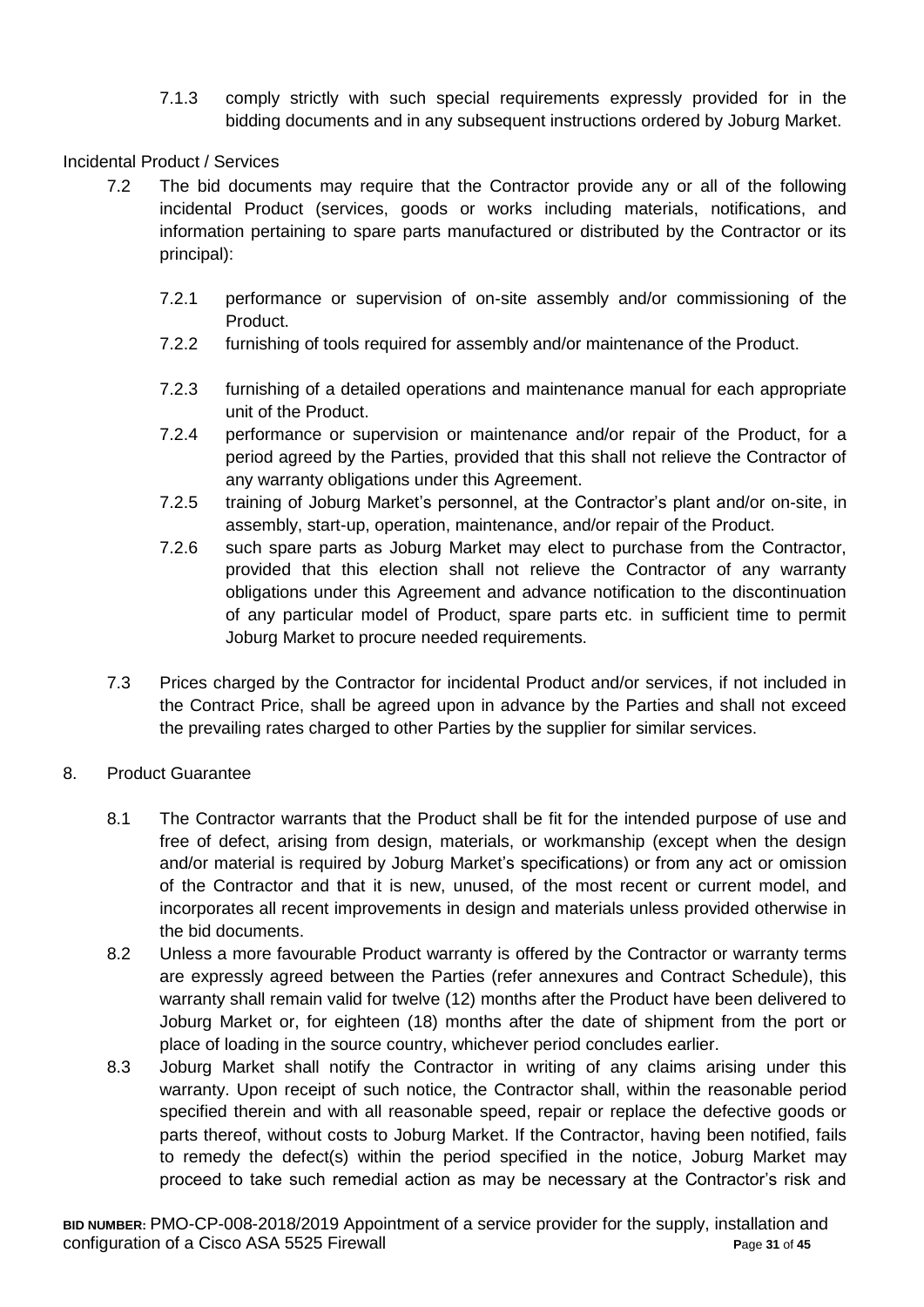expense and without prejudice to any other rights, which Joburg Market may have against the Contractor.

## 9. Contractor Personnel

The Contractor shall employ and provide all qualified and experienced personnel required to perform the Services and shall take all measures necessary and shall provide all materials and equipment necessary to enable personnel to perform their duties in an efficient, workmanlike and professional manner.

Personnel Schedule

- 9.1 If required in terms of this Agreement, the Contractor shall provide key persons or named personnel listed (including titles, job descriptions, qualifications and estimated periods of engagement) in a Personnel Schedule who will perform specific duties for periods of time indicated therein in the delivery of the Product; and shall forward same to Joburg Market for approval within ten (10) days of the Signature Date or the Commencement Date (whichever is the earlier).
- 9.2 If at any time, a key person cannot be made available, the Contractor may engage a replacement who is equally or better qualified to perform the stated duty. Where the fees for the Product are time-based, the fee payable for a person provided as a replacement to a named key person shall not exceed that which would have been payable to the person replaced and the Contractor shall bear all additional costs arising out of or incidental to replacement of personnel.
- 9.3 Where the Contractor proposes to utilise a person not listed in the Personnel Schedule, it shall submit the name, relevant qualifications and experience of the proposed replacement person to Joburg Market for approval. Should Joburg Market not object in writing within ten (10) days of receipt of such notification, the replacement shall be deemed to have been approved by Joburg Market.
- 10. Payment and Pricing

The Contract Price shall be fixed and not vary from the Contractor's tendered prices with the exception of variations allowed in the tender document.

- 10.1 The method and conditions of payment (in South African Rand) to be made to the Contractor under this Agreement shall be specified in relevant part of Annexure A. Unless specified to the contrary in Annexure A, payment shall be made thirty (30) days from the end of the month in which the relevant invoice is received.
- 10.2 Notwithstanding the foregoing, payment shall at all times remain subject to such deductions / penalties as may be allowed in terms of this Agreement and the Contractor upon fulfilment of its obligations furnishing Joburg Market with an valid tax invoice accompanied by a copy of the delivery note, completion certificate or such other document as may be prescribed or customary given the subject matter of the Product delivered.

## **Increases**

10.3 The Contractor shall not be entitled to increase its rates or prices to Joburg Market; however, in the event of an annual of multi-year agreement, the Contractor shall be entitled, on the anniversary of the Commencement Date, to increase its rate and/or prices to Joburg Market by an amount not exceeding CPI.

**BID NUMBER:** PMO-CP-008-2018/2019 Appointment of a service provider for the supply, installation and configuration of a Cisco ASA 5525 Firewall **P**age **32** of **45**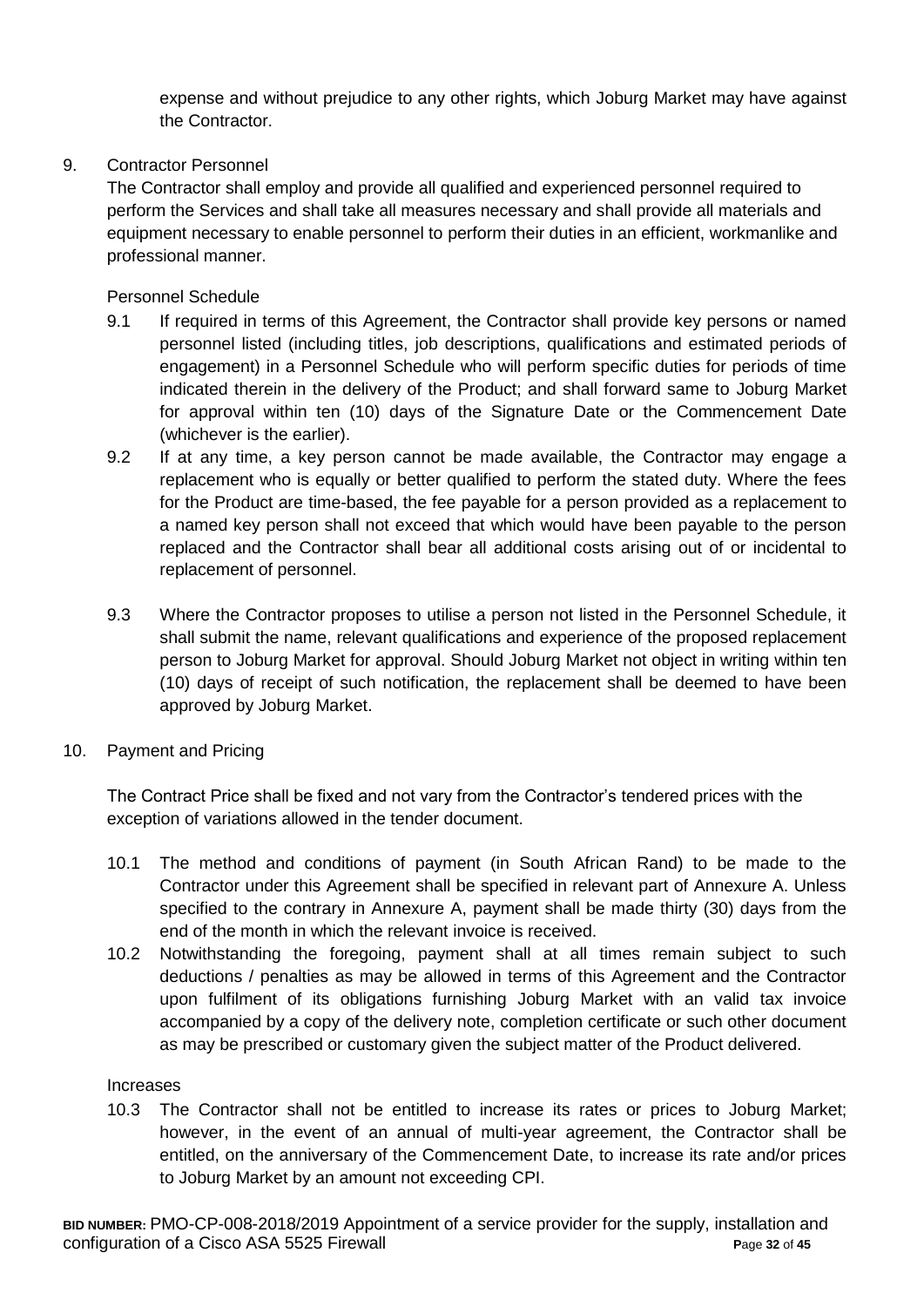## Taxes and Duties

10.4 The Contractor shall be entirely liable for all taxes, stamp duties, license fees, and other such levies imposed in relation to the Product / this Agreement, whether levied in the RSA or abroad, until the Product is delivered to Joburg Market.

## Withholding and Set-Off

10.5 The Contractor shall not be entitled because of any (improvement) lien, set-off, counterclaim, abatement or other similar deduction to withhold delivery or hand-over of any of the Product under any circumstances including when same is disputed.

## 11. Performance Security

If specified in the bid documents, Joburg Market may within thirty (30) days of the Signature Date, require the Contractor to furnish Joburg Market with performance security in the amount specified in the bid documents (refer Contract Schedule), the furnishing of which shall be a resolutive condition to the continued operation of this Agreement.

- 11.1 The performance security shall be denominated in South African Rand and shall be a bank guarantee or an irrevocable letter of credit issued by a reputable bank located in the RSA.
- 11.2 The bank guarantee shall be payable to Joburg Market on demand, in whole or in part, as either contractual penalties or, as compensation for any loss resulting from the Contractor's failure to comply with its obligations under this Agreement.
- 11.3 The performance security will be discharged by Joburg Market and returned to the Contractor not later than thirty (30) days following the date of completion of the Contractor's obligations under this Agreement, including any warranty obligations, unless otherwise specified.

## 12. Performance Review and Contractual Penalties

The Contractor's performance of its obligations in terms of this Agreement may be monitored and evaluated by Joburg Market in terms of its performance measurement criteria and contract management systems from time to time against the requirements of this Agreement. In the event that the Contractor's performance is at any time, in Joburg Market's reasonable opinion:

- 12.1 not carried out in accordance with this Agreement and/or any instruction to rectify any performance shortcoming, whether or not the obligation arose as a result of a breach of this Agreement or a performance evaluation, or
- 12.2 of a quality not in conformance with the specifications that places the objectives of this Agreement or Joburg Market's public service delivery mandate at undue risk, or
- 12.3 represents a performance shortcoming or delay or a series or trend of such shortcomings or delays which is likely to continue or recur,

Joburg Market shall at its discretion and with reservation of Joburg Market's rights in terms of this Agreement and its remedies at law to:

12.4 suspend the Contractor and at the Contractor's cost take or cause corrective action and/or take over the rendering of the services / supply of the goods in whole or in part (itself or through another party) to the extent and for the time deemed necessary to remedy or rectify the performance shortcomings or delays, or

without prejudice to claim damages in lieu of the following and/or Joburg Market's right to terminate this Agreement, to deduct from any payments due and payable to the Contractor: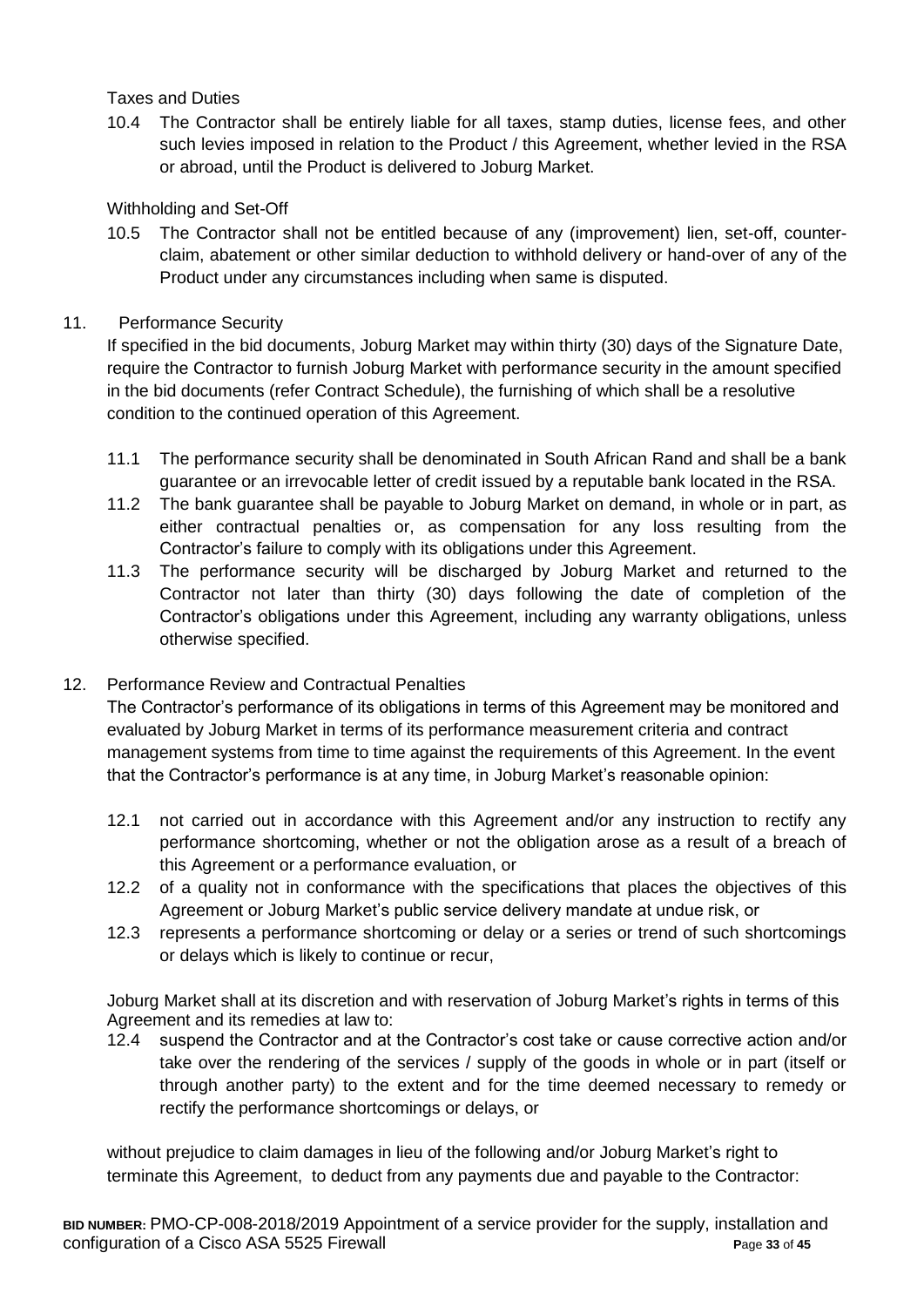- 12.5 a contractual penalty, calculated on the delivered price or Contract Price of the delayed goods or underperformed services, per instance, in an amount equal to the Default Interest pro-rated per day of delay or as a percentage of underperformance, and/or
- 12.6 calculated as the reasonable cost of repair or replacement, any damage to Joburg Market's property, plant, equipment and/or infrastructure attributable to the wilful or negligent actions and/or omissions of the Contractor.
- 13. Inspections, Tests and Analyses
	- 13.1 All pre-bidding testing will be for the account of the bidder / Contractor. If it is a bid condition that Product to be produced or rendered should at any stage during production or execution or on completion be subject to inspection, the premises of the bidder or Contractor shall be open, at all reasonable hours, for inspection by a representative or nominee of Joburg Market.
	- 13.2 If there are no inspection requirements indicated in the bidding documents but during the Contract Period Joburg Market in its discretion decide that inspections shall be carried out, the Contractor shall make the necessary arrangements, including payment arrangements with the testing and/or certification authority concerned. If the results of the foregoing inspections, tests and/or analyses reflects that the Product is:
		- 13.2.1 in good order and/or complies with the bid requirements, the cost of the inspections, tests and analyses shall be defrayed by Joburg Market, or
		- 13.2.2 defective and/or does not comply with the bid requirements, tests and analyses shall be defrayed by the Contractor.
	- 13.3 Joburg Market shall, irrespective of whether defective and/or non-compliant Product was previously accepted by it, be entitled to reject the same based on the inspections, tests and/or analyses result.
	- 13.4 Any Product may on or after (subject to the Product guarantee) Delivery be inspected, tested or analysed and may be rejected if found not to comply with the requirements of this Agreement. Such rejected Product shall be held at the cost and risk of the Contractor who shall, when called upon, remove them immediately at its own cost and forthwith substitute them with Product which do comply with the requirements of this Agreement. Failing such removal, the rejected Product shall be returned at the Contractor's cost and risk. Should the Contractor fail to provide the substitute supplies forthwith, Joburg Market may, without giving the Contractor further opportunity to substitute the rejected Product, purchase such Product as may be necessary at the expense of the Contractor.
	- 13.5 Joburg Market's right (whether personally or through a third party) to test, inspect, analyse or certify the Product and the remedies set out above, shall be without prejudice to Joburg Market's right to terminate this Agreement for breach, impose contractual penalties or to claim damages in lieu of the penalty.
- 14. Limited Exclusivity

The appointment of the Contractor by Joburg Market is on an exclusive basis and Joburg Market shall for the duration of this Agreement obtain all of the Product listed in the scope of work from the Contractor, subject thereto that: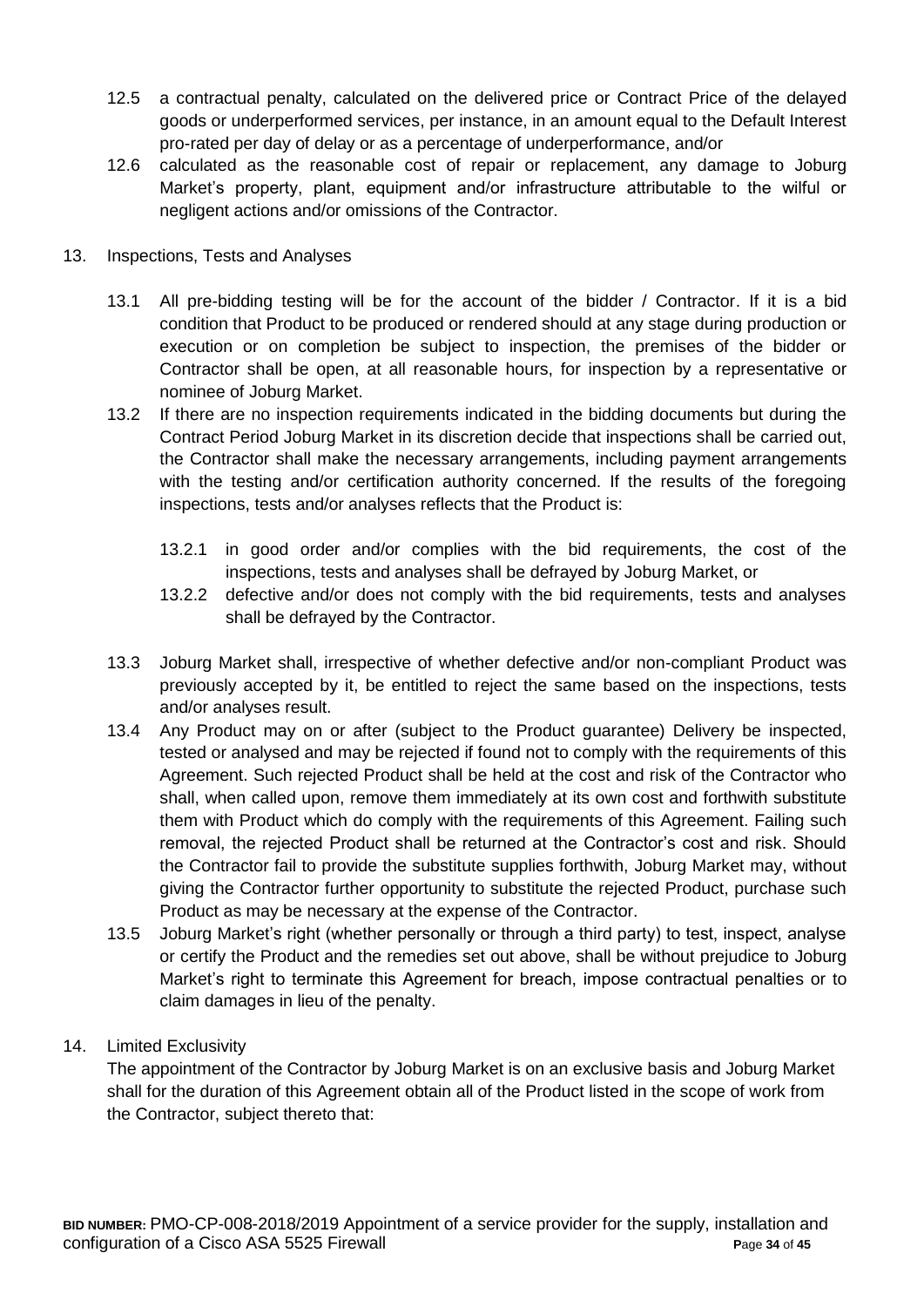- 14.1 the Contractor is not in default of its obligations in terms of this Agreement, failing which the exclusivity afforded to the Contractor shall end and Joburg Market shall be free to conclude contractual arrangements with third parties.
- 14.2 no provision in this Agreement shall prohibit the procurement of similar Product from a national department, provincial department, or a local authority; or, outside of this Agreement in small quantities or to have minor essential Product executed if an emergency arises which in Joburg Market sole discretion cannot timeously be delivered / rendered by the Contractor.
- 15. Intellectual and Property Rights
	- 15.1 In respect of the Product any of the same that are either transferred or rendered to Joburg Market under this Agreement, including without limitation the items listed in the scope of work (if any) or any part of them, the Contractor warrants, to the best of its knowledge, that it has full clear and unencumbered title to all such items, and that at the date of delivery of such items to Joburg Market it will have full and unrestricted rights to sell and transfer the Product. For the avoidance of doubt, it is recorded that any Intellectual Property Rights created prior to the Commencement Date or the Signature Date (whichever is the earlier), shall vest exclusively with the Party who created same and this Agreement does not transfer to the receiving Party title to any Intellectual Property Rights so vested.
	- 15.2 The Contractor hereby indemnifies Joburg Market against losses arising directly out of any claim brought by a third party that operation, possession or use of the Product in accordance with the terms of this Agreement infringes an RSA patent or copyright or is subject to claims of misappropriation of trade secrets protected by RSA law. Where any Product become the subject of any such claims, the Contractor may, in consultation with Joburg Market, choose to either at the Contractor 's cost to:
		- 15.2.1 obtain the right of use of the Product if commercially practicable, or
		- 15.2.2 replace or modify the Product to avoid the claim of infringement, or
		- 15.2.3 require that Joburg Market cease use of the item of Product and return it to the Contractor / supplier, in which case the Contractor shall refund Joburg Market the consideration paid by Joburg Market for that item of Product and any additional costs incurred by Joburg Market in relation to such return including the costs of obtaining reasonably similar replacement Product.
	- 15.3 This indemnity shall not apply if such claim is made by a parent, subsidiary or affiliate of Joburg Market or Joburg Market's holding company, or results from any modification, alteration, repair or addition made by Joburg Market to the Product to the extent that if it were removed, the infringement or violation would cease, or arises out of the use by Joburg Market of the Product in combination with any other product, service or materials.
- 16. Confidentiality, Non-Disclosure and Use of Contract Documents
	- 16.1 All of Joburg Market's Confidential Information, Intellectual Property and know-how received by or exchanged with the Contractor, shall be kept confidential and not disclosed by the Contractor to any person other than a person employed by the Contractor in the performance of this Agreement. Disclosure to employed persons shall be made in confidence and shall extend only as far as may be necessary for purposes of such performance and the Contractor shall take all reasonable steps to minimise the risk of disclosure.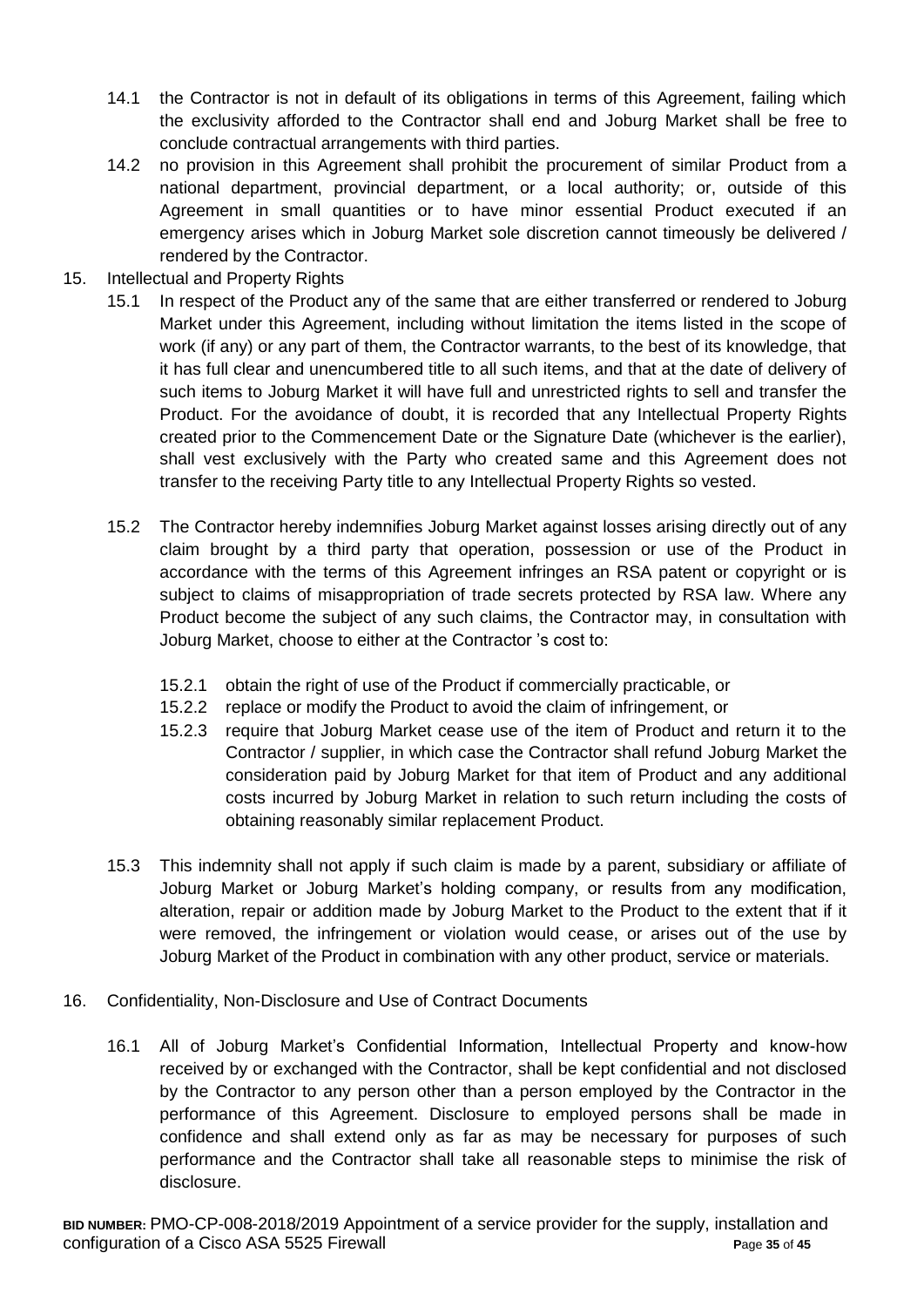- 16.2 Notwithstanding the foregoing, the Contractor may disclose Confidential Information to its own professional advisers and, if required to do so by law or any applicable regulatory requirement or requested to do so by any regulatory body to whose jurisdiction the Contractor is subject or with whose instruction it is customary to comply.
- 16.3 All documents produced in the course of this Agreement or in relation thereto, shall remain or become, as the case may be, the property of Joburg Market and Joburg Market shall be entitled to require the return (all copies) to Joburg Market on completion of the Contractor's performance
- 16.4 The Contractor's confidentiality and non-disclosure obligations shall endure indefinitely beyond the termination of this Agreement until such Confidential Information enters the public domain.

## 17. Restraint

- 17.1 The Contractor undertakes in favour of Joburg Market that it shall not during the currency of this Agreement nor for a period of one year after its termination (for whatsoever reason) in any manner entice away, offer employment to or employ whether directly or indirectly, alone or jointly any of Joburg Market's employees in any capacity including that of advisor, agent, consultant, director, employee, financier, manager, member of a close corporation, member of a voluntary association, partner, proprietor, or trustee unless the express, prior written consent of Joburg Market is obtained thereto.
- 18. Cession and Assignment
	- 18.1 The Contractor shall not without Joburg Market's prior written consent being obtained, which consent shall not unreasonably be withheld, be entitled to cede, assign, transfer, make over or otherwise part with or encumber its rights and/or obligations under this Agreement. When requesting such consent, or at any time thereafter, the Contractor shall notify Joburg Market in writing of all subcontracts awarded under this Agreement. Such notification shall not relieve the Contractor from its liability or obligation under this Agreement.
- 19. National Industrial Participation (NIP) Programme
	- 19.1 The NIP Programme administered by the Department of Trade and Industry shall be applicable to all contracts that are subject to the NIP obligation.
- 20. Indemnity and Insurance
	- 20.1 The Contractor hereby indemnifies Joburg Market and agrees to keep it indemnified and hold it harmless against any loss or claim, including claims for damage to equipment or property or, personal injury resultant disability or, loss of profit, income or opportunity, howsoever caused and whether general or special, direct or consequential (collectively "any loss"), either on or about the premises of Joburg Market, including by or in relation to third parties arising out of this Agreement or the Product delivered, rendered or manufactured pursuant thereto.
	- 20.2 The Contractor shall maintain a paid up policy of public liability insurance suited to the risks inherent to its business and the possible exposures it may encounter in the execution of this Agreement. The Contractor shall be obliged to notify Joburg Market of any claims made against the said policy.
- 21. Impossibility of Performance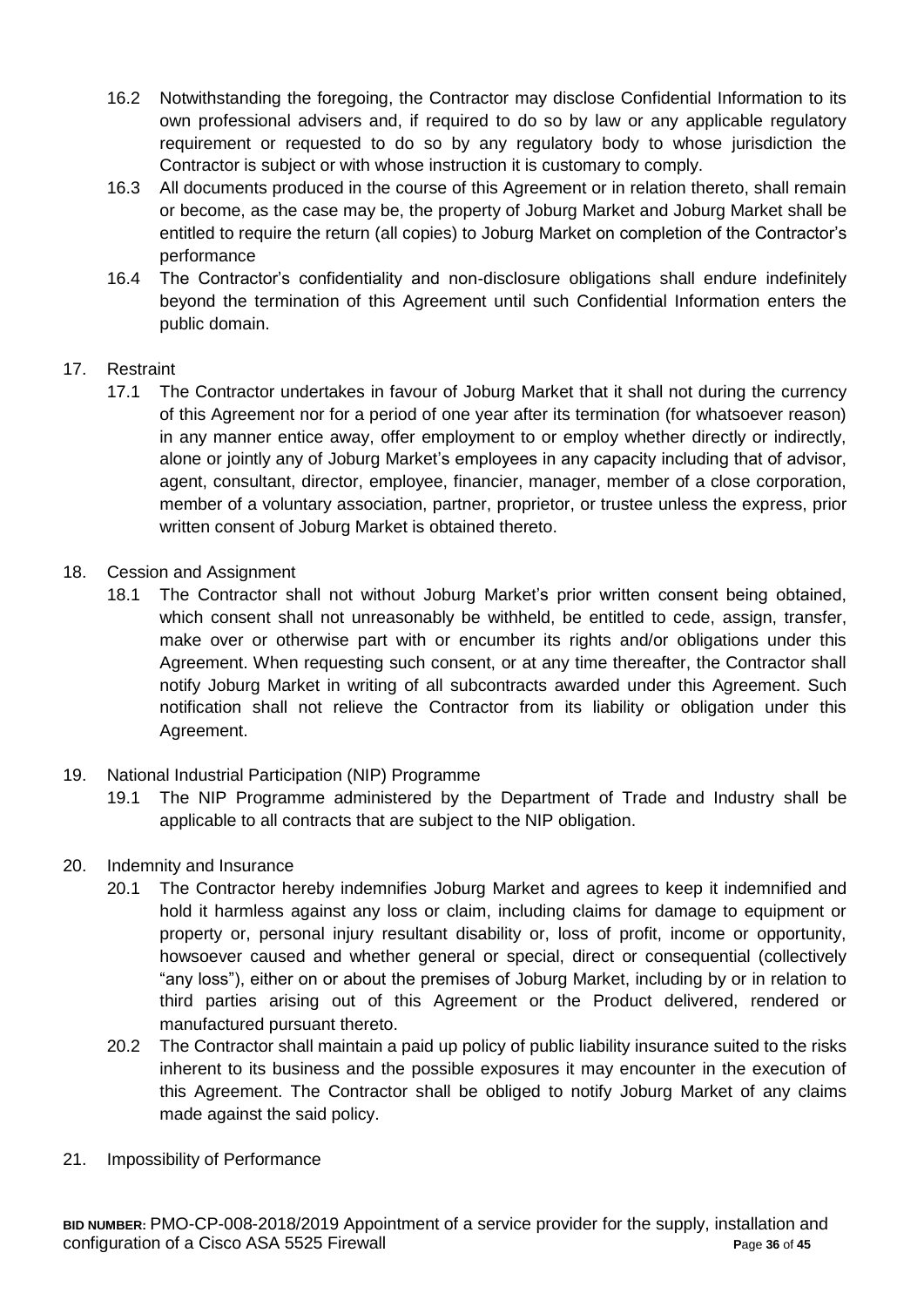- 21.1 No Party shall be responsible to the other for its failure to perform or any delay in performing any obligation under this Agreement in the event and to the extent that such failure or delay is caused by impossibility of performance ("Force Majeure"). For the purposes of this Agreement, Force Majeure shall mean any circumstance which is beyond the reasonable control of the Party giving notice of Force Majeure ("the affected Party"), which may include but will not be limited to war (whether declared or not), revolution, invasion, insurrection, riot, civil commotion, mob violence, sabotage, blockage, embargo, boycott, the exercise of military or usurped power, fire, explosion, theft, storm, flood, drought, wind, lightening or other adverse weather condition, epidemic, quarantine, accident, acts or restraints of government imposition, or restriction of or embargoes in imports or exports.
- 21.2 Notwithstanding the foregoing, the following shall in no circumstances be treated as an event of Force Majeure:
	- 21.2.1 a labour dispute, strike or lockout that could have been averted had the Contractor reasonably acceded to the demands made of it.
	- 21.2.2 economic distress and/or inability to meet a payment because of a lack of funds or exchange rate fluctuation.
	- 21.2.3 breakdown or damage to Contractor equipment and/or other machinery.
- 21.3 The affected Party shall give notice to the Party not so affected ("the other Party") immediately upon the occurrence of an event of Force Majeure. If the event that the Force Majeure is of such a nature that it will:
	- 21.3.1 result in impossibility of performance of an obligation going to the root of the agreement, the other Party shall be entitled on receipt of notice of the Force Majeure event to terminate this Agreement upon notice to the Affected Party but shall not be entitled to recover any damages, which it may suffer as a result of premature termination.
	- 21.3.2 not result in impossibility of performance of the obligation in question but will delay its performance, the affected Party shall be entitled to such extension of time in which to perform that obligation as may be reasonable in the circumstances, taking into account the interests of both Parties, provided that if any Force Majeure event persists for a period in excess of three Months the other Party shall be entitled to terminate this Agreement forthwith but shall not be entitled to recover any damages which it may suffer as a result of such premature termination.
- 22. Breach and Early Termination
	- 22.1 Should a Party breach any of its obligations in terms of this Agreement and fail to remedy such breach within ten (10) days from receipt of a written notification calling upon such Party to do so, the aggrieved Party shall, without prejudice to any other right or remedies which it may have, be entitled to cancel this Agreement without further notice being required.
	- 22.2 Notwithstanding the foregoing and in addition to any other recourse Joburg Market may have, Joburg Market shall be entitled (without prior notice to remedy any particular breach having been given or being required) to cancel this Agreement forthwith on written notice should any of the following events occur:
		- 22.2.1 The Contractor and/or its officials, employees and/or representatives commit any crime of which dishonesty is an element against Joburg Market or maliciously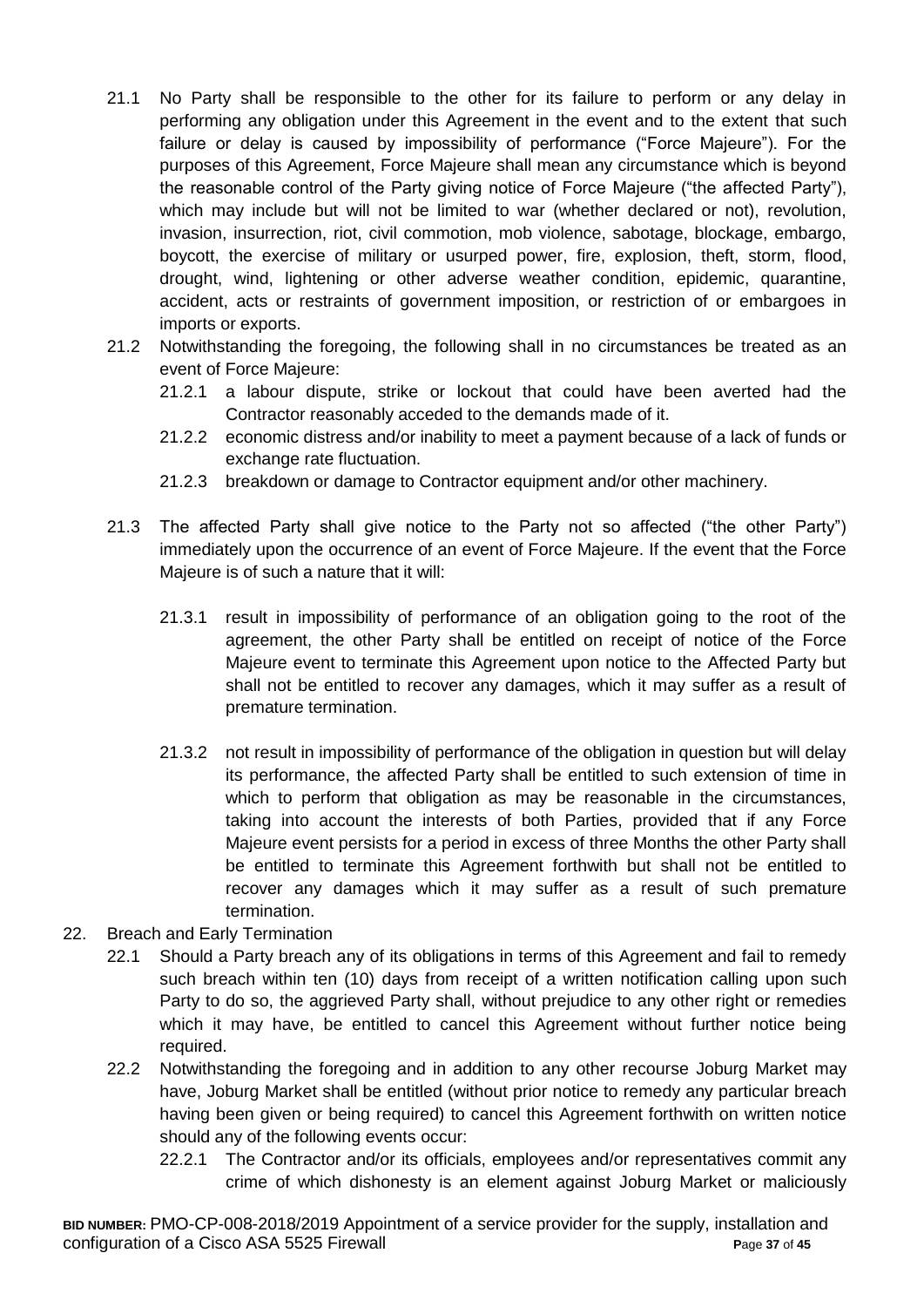destroys the property of Joburg Market or take any violent, abusive, coercive or threatening action against any person whilst on the Property or in relation to customers, Contractors or suppliers of Joburg Market or collude in such conduct.

- 22.2.2 The Contractor repudiates this Agreement by acting, or omitting to act, in a manner that reasonably demonstrates to Joburg Market the Contractor's intention not to be bound by this Agreement.
- 22.2.3 Any composition, compromise or arrangement with the creditors of the Contractor and/or procedure taken in relation to the suspension of payments, moratorium of any indebtedness, winding-up, dissolution, administration or re-organisation by way of arrangement or otherwise of the Contractor including the appointment of a liquidator, administrator, judicial manager other than where such action is dismissed, withdrawn or discharged within ten (10) days of being brought or, if demonstrated to the satisfaction of Joburg Market, within that ten-day period, that such action is frivolous or vexatious and is being contested by the Contractor.
- 22.2.4 The Contractor suspends or ceases to carry on, or threatens to suspend or cease to carry on, all or a material part of its business activities or, whether or not it has acted as aforesaid, abandons any works at Joburg Market's premises or the particular site of work.

23. Dispute Resolution

Save in respect of those provisions of this Agreement which provide for their own remedies or disputes which would be incompatible with arbitration, any dispute which arises and cannot be resolved by the operational personnel of the Parties shall be resolved through a process of alternative dispute resolution in accordance with the procedure set out below:

**Mediation** 

23.1 In the event that the operational personnel of the Parties, acting within the scope of their (delegated) authority, are unable to resolve a dispute, that dispute shall be referred to a joint committee comprising of the Chief Executive Officer of each of the Parties (or their suitably authorised alternate or nominee) who will use their reasonable commercial endeavours to resolve the dispute within twenty (20) days of the dispute having been referred to them; however, should the joint committee be unable to resolve a dispute within that time period, any Party shall have the right to demand that the dispute be referred for determination by an arbitrator agreed on by the Parties.

## **Prescription**

23.2 The Parties agree that upon the failure to reach a mediated resolution that a written demand given by either Party to submit such a dispute in terms of this clause to arbitration is to be deemed a legal process for interrupting extinctive prescription in terms of the Prescription Act (68 of 1969).

## Arbitrator

- 23.3 The arbitrator shall be, if the matter in dispute is principally:
	- 23.3.1 an accounting matter independent auditors agreed between the Parties or, failing such agreement within five (5) business days after the arbitration has been demanded, at the request of either of the Parties shall be nominated by the president for the time being of the South African Institute of Chartered Accountants (or its successor body), whereupon the Parties shall forthwith appoint such person as the arbitrator,
	- 23.3.2 any other matter an impartial attorney or advocate of not less than ten (10) years' standing agreed between the Parties or, failing such agreement within five (5)

**BID NUMBER:** PMO-CP-008-2018/2019 Appointment of a service provider for the supply, installation and configuration of a Cisco ASA 5525 Firewall **P**age **38** of **45**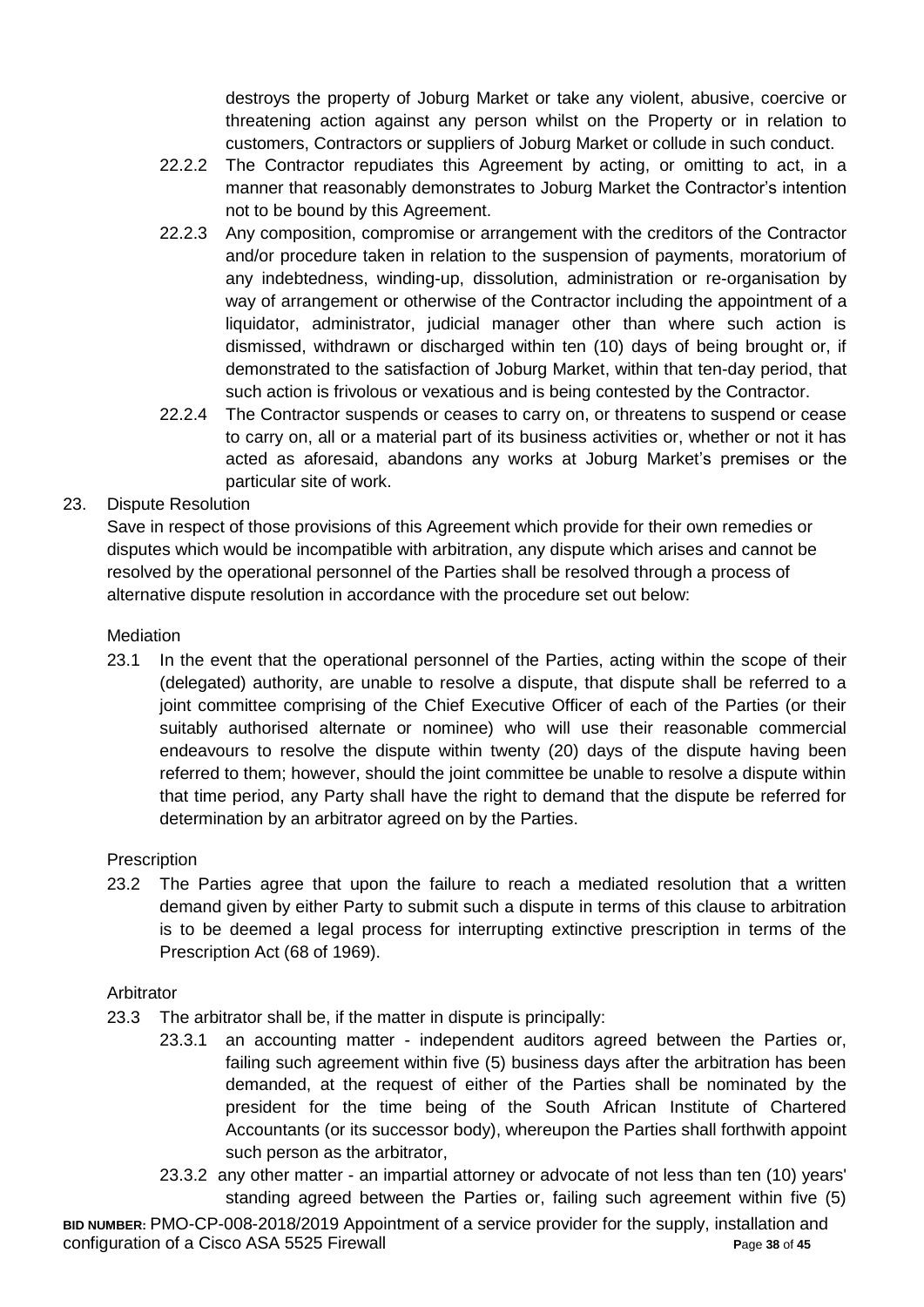business days after the arbitration has been demanded, at the request of either of the Parties shall be nominated by the president for the time being of the Law Society of the Northern Provinces (or its successor body), whereupon the Parties shall forthwith appoint such person as the arbitrator,

- 23.4 Should the Parties to the dispute fail to agree whether the dispute is principally an accounting or any other matter within five (5) business days after the arbitration was demanded, the matter shall be deemed to be any other matter and the provisions in relation to "any other matter" shall apply.
- 23.5 Should any person appointed to do so fail or refuse to nominate an arbitrator, either Party may approach any court having jurisdiction to make such appointment and, to the extent necessary, such court is expressly empowered to do so.
- 23.6 The arbitrator shall:
	- 23.6.1 have power to open up, and review any certificate, opinion, decision, requisition or notice relating to all matters in dispute submitted to him and to determine all such matters in the same manner as if no such certificate, opinion, decision or notice had been issued.
	- 23.6.2 be obliged to give his award in writing fully supported by reasons and shall have the power to give default judgment if any Party fails to make submissions on due date and/or fails to appear at the arbitration.

**Arbitration** 

- 23.7 The arbitration shall be conducted in accordance with, save as set out herein, the Commercial Rules of the Arbitration Foundation of Southern Africa:
	- 23.7.1 held with only the Parties and their representatives present thereat at Johannesburg unless mutual agreement on an alternative place is reached between the Parties; and
	- 23.7.2 where possible, be concluded in twenty (20) days after it has been demanded and the Parties shall use their reasonable commercial endeavours to procure the expeditious completion of the arbitration.
- 23.8 The evidence, representations, transcript and information generally made available during the course of the arbitration and/or arbitrator's award constitute Confidential Information and shall be treated as such.
- 23.9 The costs of the arbitrator and the incidental costs of the arbitration shall be borne equally by the Parties to the dispute subject thereto that the arbitrator shall be competent to make any interim and/or final order as to the costs, or parts thereof, as he deems appropriate.
- 23.10 The award of the arbitrator shall be final and binding on the Parties and any Party shall be entitled to apply to a competent court to have the award made an order of court.
- 23.11 Nothing under this heading shall prevent any Party from seeking urgent relief in the High Court of South Africa.
- 24. Notices and Domicilia
	- 24.1 Any notice or communication required or permitted to be given in terms of this Agreement shall be valid and effective only if in writing. The addresses of the Parties set out in the Contract Schedule shall be the Parties' chosen as its *domicilium citandi et executandi.*
	- 24.2 A Party may by notice to the other Party change the physical address chosen as its *domicilium citandi et executandi* to another physical address provided that the change shall become effective on the tenth day from the deemed receipt of the notice by the other Party.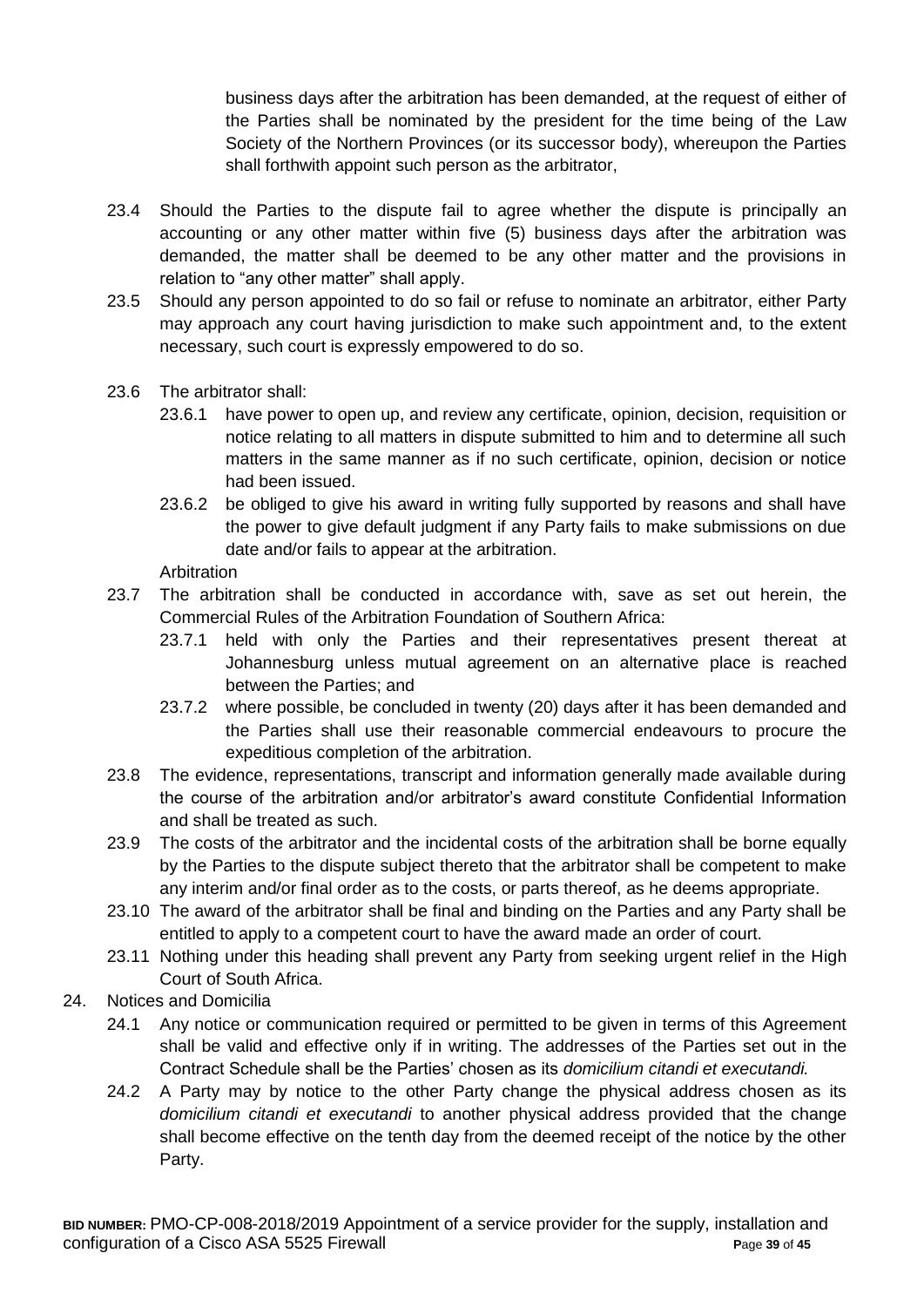- 24.3 Any notice to a Party, and it shall be competent to give notice by fax and email, unless the contrary is proved, deemed to have been received if delivered by:
	- 24.3.1 registered post to the Party's postal address, on the tenth (10th) Day after posting;
	- 24.3.2 hand to a responsible person during ordinary business hours at the Party's physical address, on the date of delivery; or
	- 24.3.3 fax to its usual fax number, on the date of dispatch.
	- 24.3.4 email to its usual email address, on the date of dispatch.
- 24.4 Notwithstanding anything to the contrary herein contained a written notice or communication actually received by a Party shall be an adequate written notice or communication to it notwithstanding that it was not sent to or delivered at its chosen *domicilium citandi et executandi* or its usual fax number or email address.
- 25. Counterparts
	- 25.1 This Agreement may be executed in one or more counterparts, each of which shall be deemed an original, and all of which together shall constitute the same agreement as at the Signature Date of the Party last signing one of the counterparts.
- 26. Legal Advice and Costs
	- 26.1 The Parties acknowledge that the provisions of this Agreement are fair and reasonable in the circumstances and in accordance with the Party's intentions and they had been free to secure legal and professional advice as to the nature and effect of the provisions of this Agreement and that it had either taken such advice or dispensed with the necessity of doing so and, each Party will bear its own costs incidental to the negotiation and preparation of this Agreement
	- 26.2 In the event of a dispute arising between the Parties, the guilty Party shall be liable to the innocent Party for any costs, including attorney and client costs, the cost of expert witnesses, advocates costs as on brief and any other professional costs incurred by a Party arising out of the breach by a quilty Party of any of the provisions of this Agreement.
- 27. General
	- 27.1 This Agreement constitutes the whole agreement between the Parties and supersedes any other discussions, agreements and/or understandings regarding the subject matter hereof. To the extent permissible by law no Party shall be bound by any express or implied term, representation, warranty, promise or the like not recorded herein, whether it induced the contract and/or whether it was negligent or not.
	- 27.2 No amendment or consensual cancellation of this Agreement or any provision or term hereof or of any agreement or other document executed pursuant to or in terms of this Agreement and no settlement of any disputes arising under this Agreement and no extension of time, waiver or relaxation or suspension of or agreement not to enforce or to suspend or postpone the enforcement of any of the provisions or terms of this Agreement or of any agreement or other document issued pursuant to or in terms of this Agreement shall be binding unless recorded in a written document signed by the Parties.
	- 27.3 No extension of time or waiver or relaxation of any of the provisions or terms of this Agreement or any agreement or other document issued or executed pursuant to or in terms of this Agreement, shall operate as an estoppel against any Party in respect of its rights under this Agreement, nor shall it operate so as to preclude such Party thereafter from exercising its rights strictly in accordance with this Agreement.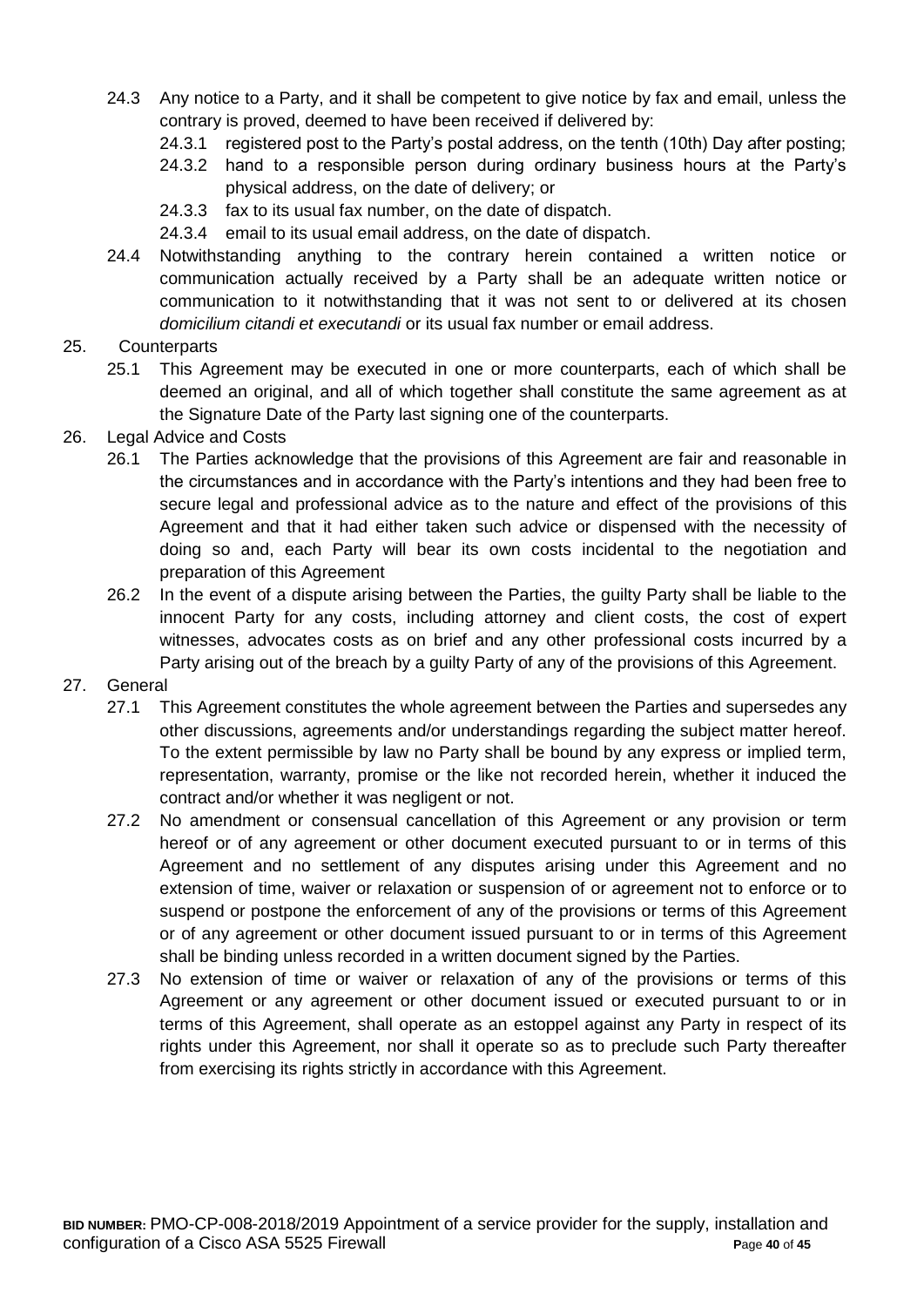27.4 The Parties are in express agreement that it is not the intention of any Party to violate any public policy, statutory or common law, and that if any sentence, paragraph, clause or combination of the same is in violation of the law of the RSA, such sentence, paragraph, clause or combination of the same alone shall be void in the jurisdiction where it is unlawful, and the remainder of such clause and this Agreement shall remain binding upon the Parties hereto.

I \_\_\_\_\_\_\_\_\_\_\_\_\_\_\_\_\_\_\_\_\_\_\_\_\_\_\_\_\_\_\_\_ (full name) the undersigned hereby certify that I've read the content of the general conditions of contract and accept the conditions herein.

\_\_\_\_\_\_\_\_\_\_\_\_\_\_\_\_\_\_\_\_\_\_\_\_\_\_\_\_\_\_\_\_\_\_\_\_\_\_\_ \_\_\_\_\_\_\_\_\_\_\_\_\_\_\_\_\_\_\_\_\_\_\_

\_\_\_\_\_\_\_\_\_\_\_\_\_\_\_\_\_\_\_\_\_\_\_\_\_\_\_\_\_\_\_\_\_\_\_\_\_\_\_ \_\_\_\_\_\_\_\_\_\_\_\_\_\_\_\_\_\_\_\_\_\_\_

**Signature Date**

**Position Position Name of Bidder**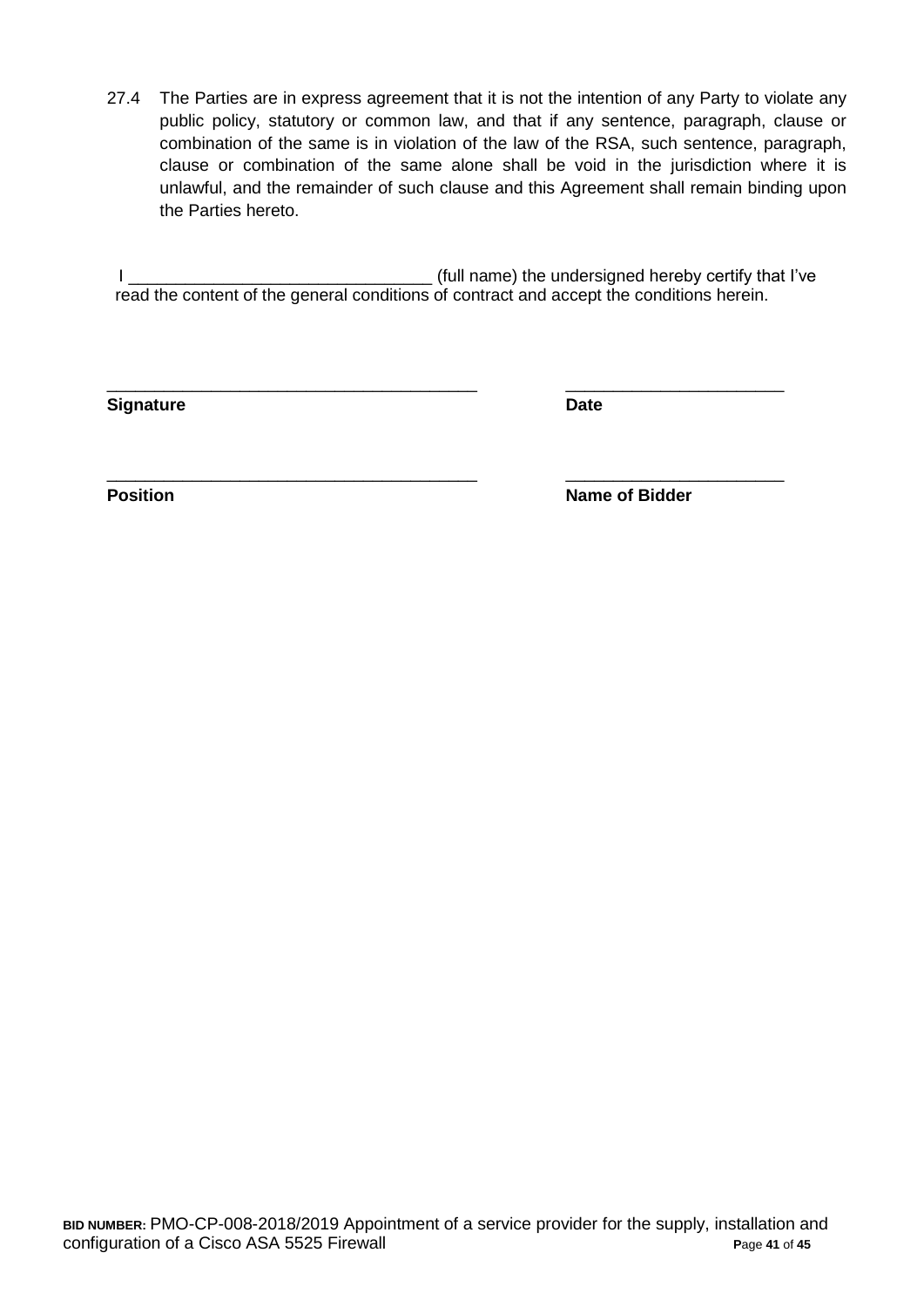# **Scope of Work**

# **1. Purpose**

The Joburg Market (JM) intends upgrading current Cisco Firewall or equivalent. This tender is for the supply, installation and configuration of a Cisco ASA 5525 Firewall or equivalent, by an accredited Cisco partner, as described below.

# **2. Background**

The current firewall installation of the Joburg Market has reached "end of life" status and needs to be upgraded to current versions.

# **3. Requirements**

# **3.1 Firewall**

| <b>Part Number</b> | <b>Description</b>                                                | Qty            |
|--------------------|-------------------------------------------------------------------|----------------|
| ASA5525-FPWR-BUN   | ASA 5525-X with FirePOWER Svcs.<br>Chassis and Subs, Bundle       | 1              |
| ASA5525-FPWR-K9    | ASA 5525-X with FirePOWER<br>Services, 8GE, AC, 3DES/AES, SSD     | 2              |
| CON-SNT-A25FPK9    | SNTC-8X5XNBD ASA 5525-X with<br>FirePOWER Services, 8GE,          | 2              |
| AIR-PWR-CORD-SA    | AIR Line Cord South Africa                                        | $\overline{2}$ |
| SF-ASA-X-9.2.2-K8  | ASA 9.2.2 Software image for ASA<br>5500-X Series, 5585-X, ASA-SM | 2              |
| SF-ASA-FP5.4-K9    | Cisco FirePOWER Software v5.4 for<br>ASA 5500-X                   | $\overline{2}$ |
| ASA5525-CTRL-LIC   | Cisco ASA5525 Control License                                     | $\overline{2}$ |
| AC-VPNO-25         | Cisco AnyConnect VPN Only, 25<br>Simultaneous, ASA Opt (Paper)    | 2              |
| CON-SAU-ACVA25     | SW APP SUPP + UPGR Cisco<br>AnyConnect VPN                        | $\overline{2}$ |
| ASA-IC-B-BLANK     | ASA 5525-X Interface Card Blank<br><b>Slot Cover</b>              | $\mathfrak{p}$ |
| ASA5500X-SSD120INC | ASA 5512-X through 5555-X 120GB<br>MLC SED SSD (Incl.)            | $\mathcal{P}$  |
| ASA5525-MB         | ASA 5525 IPS Part Number with<br>which PCB Serial is associated   | 2              |
| ASA5500-ENCR-K9    | ASA 5500 Strong Encryption License<br>(3DES/AES)                  | $\overline{2}$ |
| L-ASA5525-TA-3Y    | Cisco ASA5525 FirePOWER IPS<br>License                            | $\overline{2}$ |
| L-ASA5525-TA-3Y    | Cisco ASA5525 FirePOWER IPS<br><b>3YR Subscription</b>            | 2              |
| FS-VMW-2-SW-K9     | Cisco Firepower Management<br>Center, (VMWare) for 2 devices      | 1              |
| CON-SAU-VMWSW2     | SW APP SUPP + UPGR Cisco<br>FireSIGHT Mana                        | 1              |

## **3.2 Installation**

The JM requires full installation and configuration services from the successful bidder.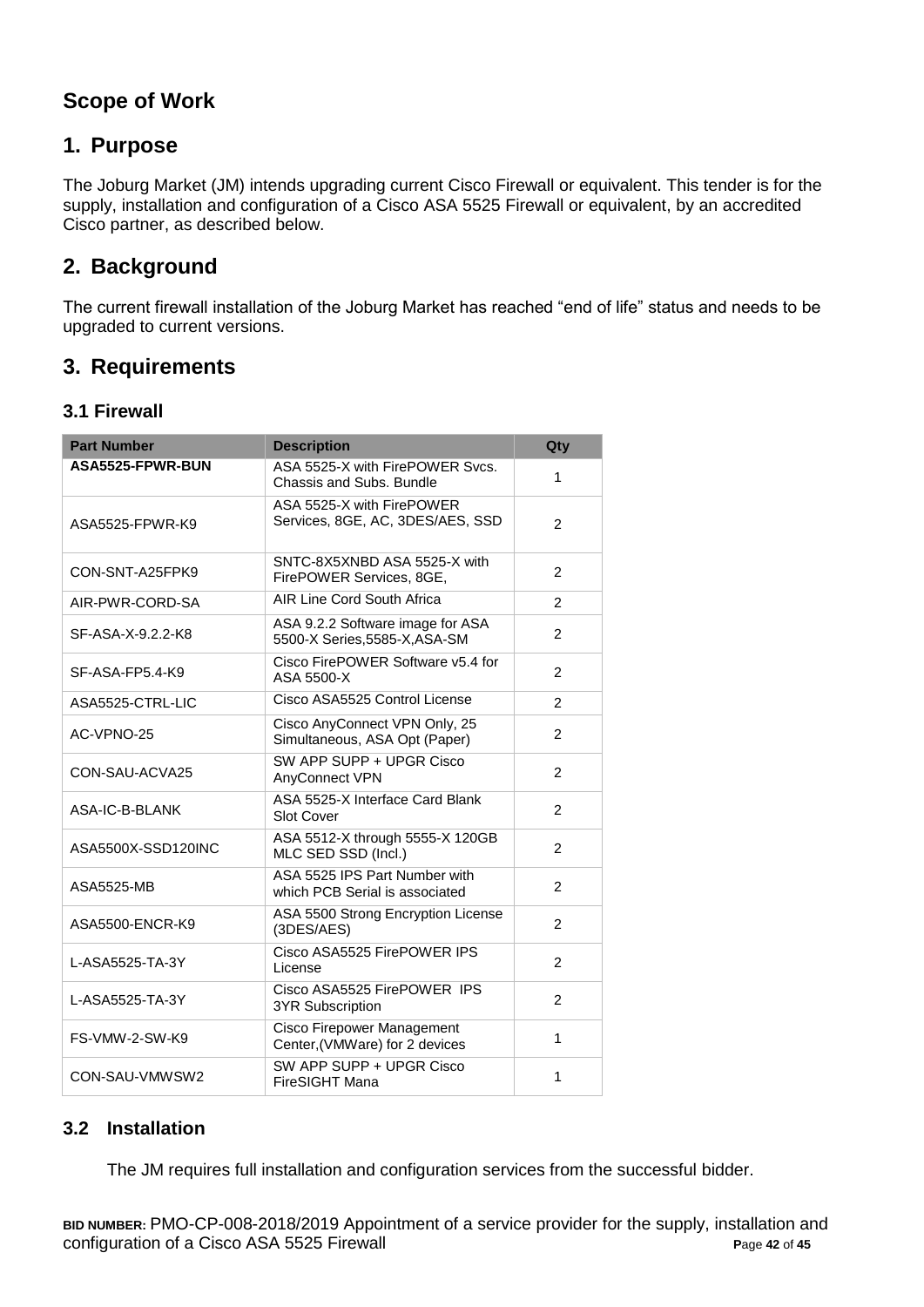### **4. MINIMUM REQUIREMENTS**

Please note that failure to meet the requirements or to lodge the following documentation and/or proof thereof will lead to an immediate disqualification:

- **4.1** Mandatory Requirements
	- a) Registration on the National Treasury Central Database illustrating required compliance 1,2 and 3 below

Or

- 1. Submissions of a valid Tax Clearance Certificate, Master Registration Number or alternatively supply the unique pin number to access the Tax compliance status
- 2. Proof of company registration documents.
- 3. Certified I.D. copies for directors/shareholders certification not older than three months

#### **Including the following**

- b) Completed and signed MBD 1,4,6.1, 8 and 9
- c) General Condition of Contract (GCC) must be signed
- d) Initial / sign for ALL alterations in the tender document, failure to do so **may** lead to a disqualification
- e) Signed JV agreement for Joint Venture companies

Note: Joint Ventures must submit a consolidated B-BBEE certificate

#### **4.2** Additional Requirements

#### **These documents may be submitted with the bid but will be required prior to awarding**

- a) Rates and taxes account not older than three months or signed lease agreement
- b) Proof of JV bank account
- c) Copies of share certificates

#### **5. EVALUATION CRITERIA**

NOTE: For purpose of comparison and in order to ensure a meaningful evaluation, bidders must submit detailed information in substantiation of compliance to the evaluation criteria mentioned (e.g. details of relevant previous work undertaken, letters from previous /current clients, proof of ownership of manufacturing facility, etc)

Minimum Required Score for functionality is: **bidder scoring less than 100 points will not be considered for further evaluation.** Service Providers that qualified pre-evaluation in terms of the functionality cut-off points of **100** points will then be evaluated in terms of price and preference points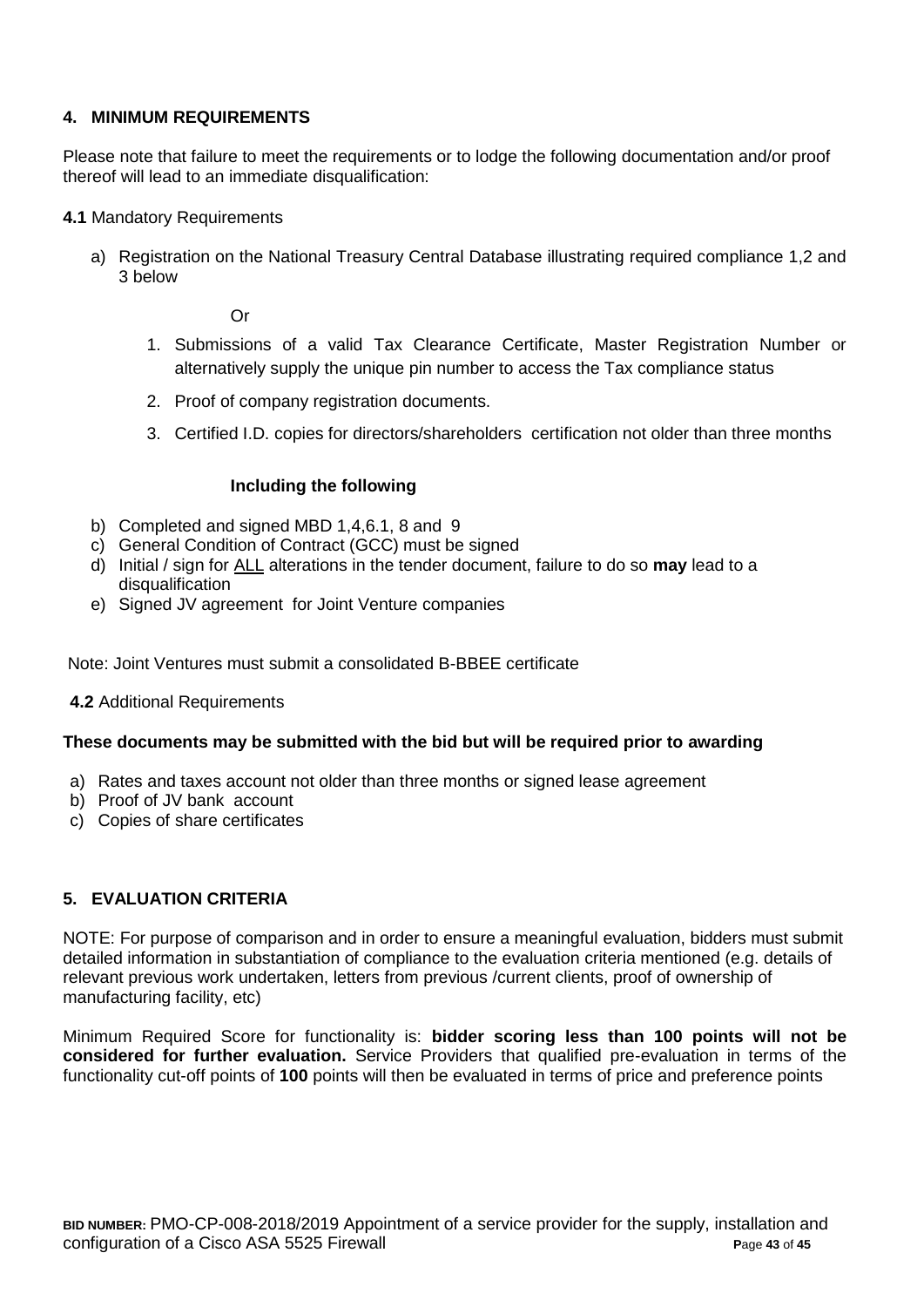| <b>Criteria</b>                                                                  | Weight |
|----------------------------------------------------------------------------------|--------|
| The service provider should be a CISCO<br>partner (Copy of partnership           | 50     |
| letter/certificate to be attached)                                               |        |
| The service provider should have at least<br>one skill with one of the following | 50     |
| certifications (copy of certification to be                                      |        |
| attached):                                                                       |        |
| <b>CCNP Security (Cisco Certified Network</b>                                    |        |
| <b>Professional Security)</b>                                                    |        |
| <b>OR</b>                                                                        |        |
| <b>CCIE Security (Cisco Certified</b>                                            |        |
| Internetwork Expert Security)                                                    |        |
| <b>OR</b>                                                                        |        |
| <b>CCAR (Cisco Certified Architect)</b>                                          |        |
|                                                                                  | 100    |
| <b>Total</b>                                                                     |        |

**Note:** A bidder/s that scores less than **100** points in respect of functionality, or submits solutions that are not according to requirements will be regarded as submitting a non-responsive bid and will be disqualified.Should the relevant bidder/s meet the minimum required percentage or minimum points, they will be evaluated in terms of price and preference as per the PPPFA Act, No.5 of 2000 and its associated Regulations issued by the National Treasury

**P.S. How many jobs will be created as a result of your company being awarded a bid by the Joburg Market? However failure to create job/s will not be used against any prospective supplier. Number of job/s to be created \_\_\_\_\_\_\_\_\_** 

## **6. COST SCHEDULE**

| <b>Description</b>                                                | <b>Cost</b> | Dependant on<br>Exchange rate -<br>Yes/No |
|-------------------------------------------------------------------|-------------|-------------------------------------------|
| Firewall as described including<br>installation and configuration |             |                                           |
| <b>VAT 15%</b>                                                    |             |                                           |
| <b>Total Tender Price</b>                                         |             |                                           |

# *PLEASE NOTE THAT THE TOTAL TENDER PRICE MUST BE INDICATED ON MBD 1*

**BID NUMBER:** PMO-CP-008-2018/2019 Appointment of a service provider for the supply, installation and configuration of a Cisco ASA 5525 Firewall **P**age **44** of **45**